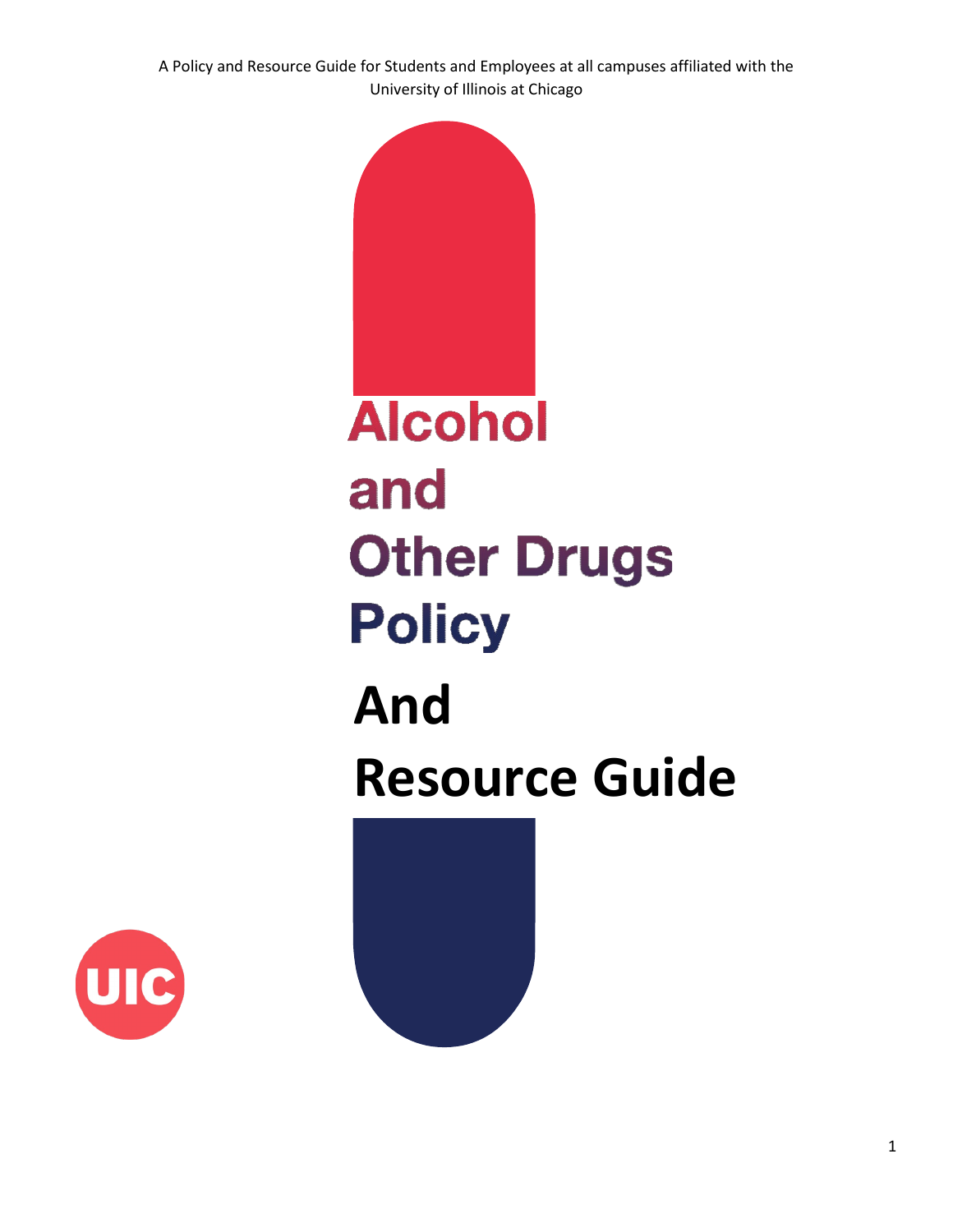Dear UIC Students and Employees,

The health and well-being of UIC students, faculty, and staff are critical components of the overall health of our community. Consequently, the University of Illinois at Chicago seeks to maintain a campus environment that is free of the illegal use of alcohol and other drugs.

To meet this goal, we promote and practice the Drug-Free Workplace Act of 1988 and the Drug-Free Schools and Communities Act Amendments of 1989 by distributing this Alcohol and Other Drugs Policy and Resource Guide. It summarizes some of the state and federal laws used to regulate alcohol and other drugs and includes a description of potential health risks associated with their use. The University's standards of conduct, related policies, and established disciplinary actions for employee and student conduct violations are outlined in this document as well as UIC campus and community resources to address problems with the use of alcohol and other drugs.

For more information or questions concerning this document, students should contact the Office of the Dean of Students at (312) 996-4857. Employees should contact the Office of Human Resources-Administration at (312) 413-4848.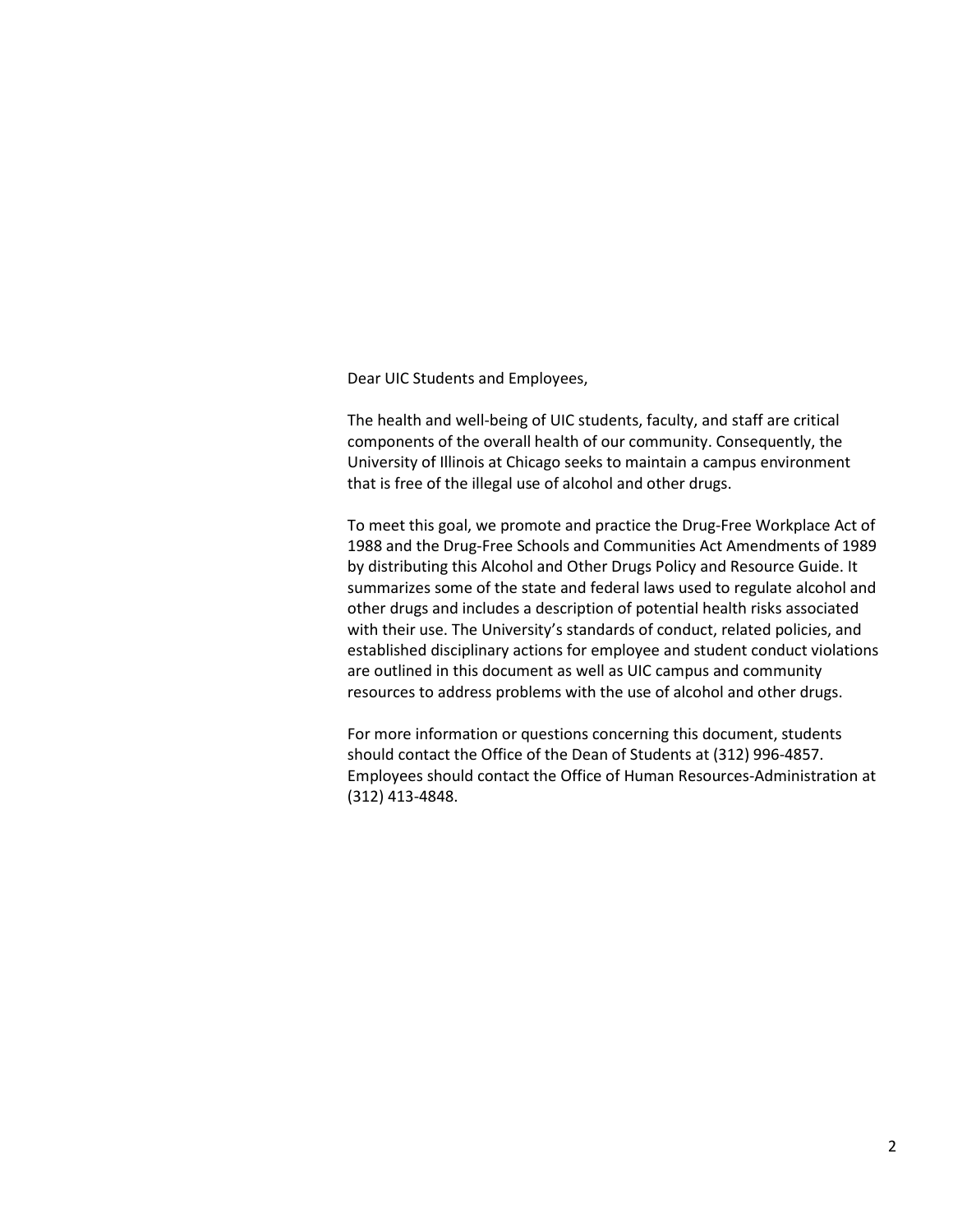# **Table of Contents**

| Resources for Alcohol and Other Drug Services |  |
|-----------------------------------------------|--|
|                                               |  |
|                                               |  |
|                                               |  |
|                                               |  |
|                                               |  |
|                                               |  |
|                                               |  |
|                                               |  |
|                                               |  |
|                                               |  |
|                                               |  |
|                                               |  |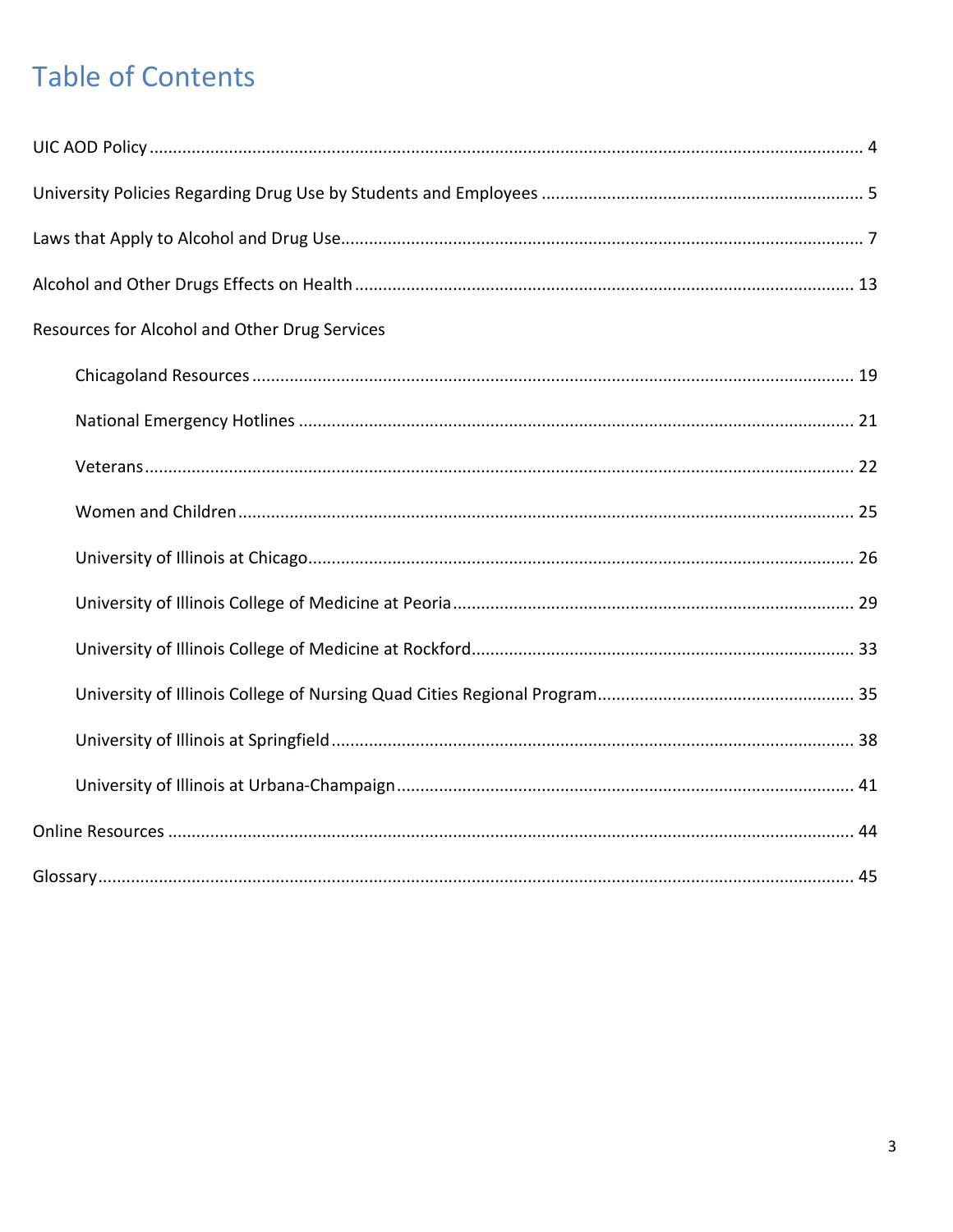

## **UIC POLICY**

 **Policy Number:** SDS-8200-001 **Policy Title:** Policy Regarding Alcohol and Other Drug Use by Students and Employees **Vice Chancellor/Associate Chancellor:** Vice Chancellor for Student Affairs **Unit Responsible for Policy:** Student Development Services **Effective Date:** August 2, 2017 **Contact:** Director, Student Development Services

**Policy Statement:** The University of Illinois at Chicago is committed to maintaining a drug- and alcohol-free environment for its students and employees in compliance with applicable federal, state, and local laws. No one under the age of 21 may possess, sell, or consume alcoholic beverages on any property under UIC's control, including campus housing. Persons of legal drinking age—21 years or older—may possess or consume alcoholic beverages only in areas or at functions specifically designated or approved for such use.

The unlawful or unauthorized possession, use, distribution, dispensation, sale, or manufacture of controlled substances or alcohol is prohibited on University property or as part of any University activity. Students or employees who violate this policy may be disciplined in accordance with University policies, statutes, rules, and regulations up to and including dismissal and referral for criminal prosecution.

The University may contact the parents of students under the age of 21 for violations of the student disciplinary policy.

**Reason for Policy:** The health and wellness of UIC students, faculty, and staff are critical components of the overall health of our community. Consequently, UIC seeks to maintain a campus environment that is free of the illegal use of alcohol and other drugs. This policy also ensures that UIC is in compliance with applicable federal, state, and local laws.

**Minority Impact Statement:** The policy has no disproportionate or unique effect on UIC's minority students, faculty, or staff.

**Who Should Read the Policy:** All faculty, staff, and students at UIC.

#### **Definitions:**

• *University*: Refers to UIC.

**Procedures:** View related procedures and resources produced by the UIC Wellness Center.

#### **Related Laws, Regulations, Statutes, and Policies:**

- Drug-Free Schools and Communities Act
- Drug-Free Workplace Act [30 ILCS 580]
- Controlled Substances Acts [21U.S.C.801 and following]
- Illinois Controlled Substances Act [720 ILCS 570]
- Cannabis Control Act [720 ILCS 550]
- Liquor Control Act[235 ILCS 5/6-20]
- Methamphetamine Control and Community Protection Act [720 ILCS 646]
- Illinois Vehicle Code [625 ILCS 5/6-201].

#### **Document History:** This is an updated version of an existing UIC policy.

| Approved by: Committee on Policy                | Effective Date: August 2, 2017             |                            |  |
|-------------------------------------------------|--------------------------------------------|----------------------------|--|
| Approved date: August 2, 2017                   | Date Scheduled for Review: August 2, 2022  |                            |  |
| Approved as:<br>New Policy<br>Supersedes Policy | <b>X</b> Updated Policy<br>Policy Repealed | 4<br><b>Revised Policy</b> |  |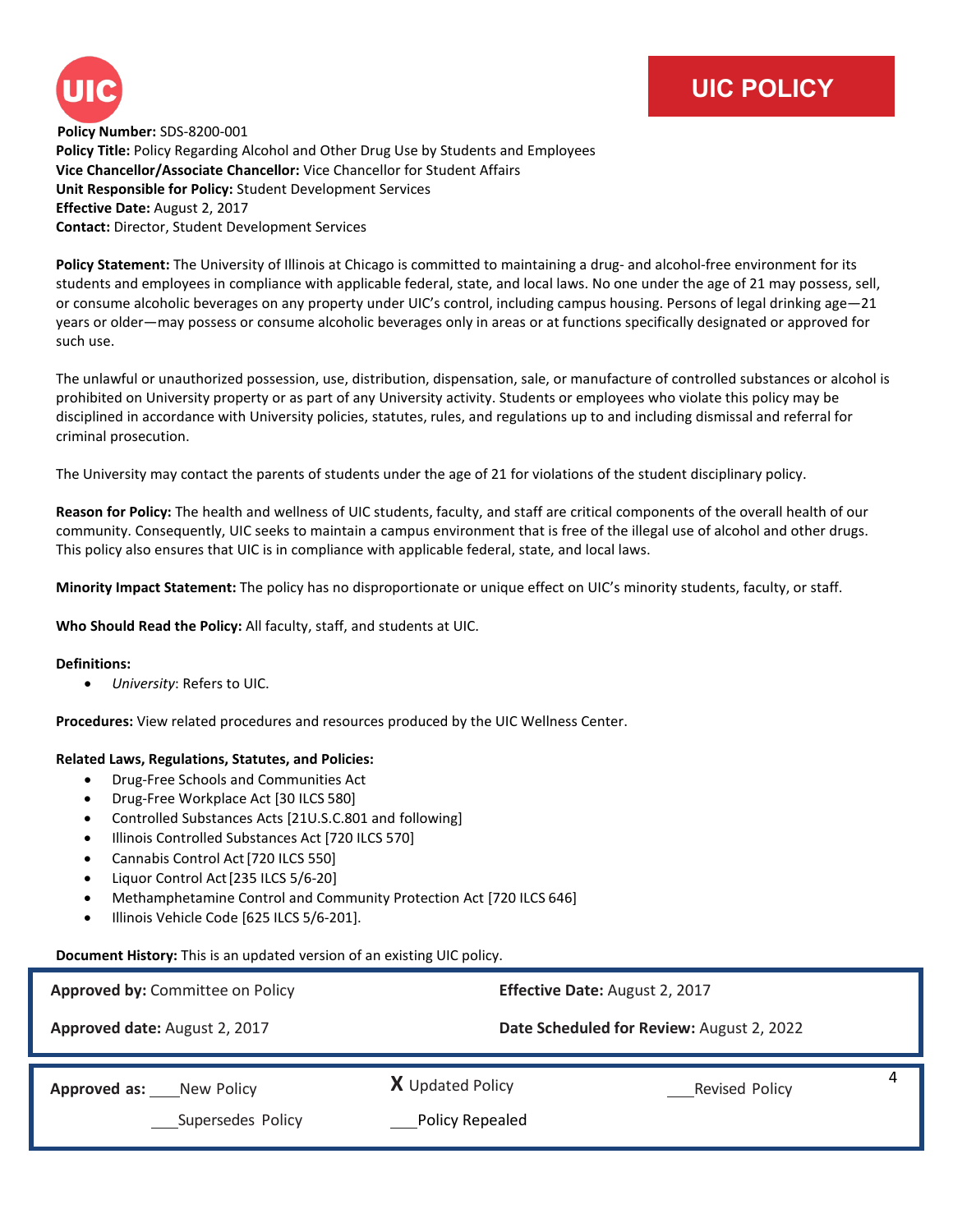**I'm a University employee. For what actions may I be disciplined?**

### **What if I'm convicted of a drug or alcohol offense that took place at work?**

# **University Policies Regarding Drug Use by Students and Employees**

The University of Illinois is committed to maintaining a drug-free workplace in accordance with applicable state and federal laws. The unlawful possession, use, distribution, sale or manufacture of controlled substances is prohibited on University premises. Violation of this policy will result in employment discipline as defined for specific employee categories by existing University policies, statutes, rules, regulations, employment contracts, and labor agreements. Disciplinary action may, but not need be, progressive, ranging from a verbal warning and rehabilitation to termination. With concern for the safety, health, and well-being of UIC's campus community employees, who use illegal controlled substances or who are alcohol dependent, are encouraged to look for professional advice and treatment. Employees can obtain a list of counseling, rehabilitation, and assistance programs confidentially by calling the campus Employee Assistance Program staff at (312) 996-3588. For additional on and offcampuses resources, visit page 18 of this resource guide.

You must notify your supervisor within five days. If you are an employee working on a federal contract or grant and are convicted of a drug or alcohol offense occurring in the workplace, the University will notify the granting or contracting federal agency within ten days of receiving notice of your conviction. Employees convicted of a drug or alcohol offense involving the workplace will be disciplined or discharged under existing laws, policies and rules. Questions regarding UIC employee policies and procedures can be directed to UIC Human Resources at (312) 996-0840.

### **For additional information (Employees):**

UIC Human Resources Policies and Procedures

- [Tobacco-Free Campus](https://uofi.app.box.com/s/vicnbkjdzh4mmwwhuizpivzwc3v4cku7)
- [Human Resources Policies and Procedures -](https://hr.uic.edu/hr-staff-managers/resources/policies-2/) Counseling and **[Discipline](https://hr.uic.edu/hr-staff-managers/resources/policies-2/)**
- [University Statement on a Drug-Free Workplace](https://uofi.app.box.com/s/vraroy6c1jk2h4ojk1218lcnu5xhf2sz)
- [Fitness for Duty](https://policies.uic.edu/uic-policy-library/human-%20resources/fitness-for-duty/)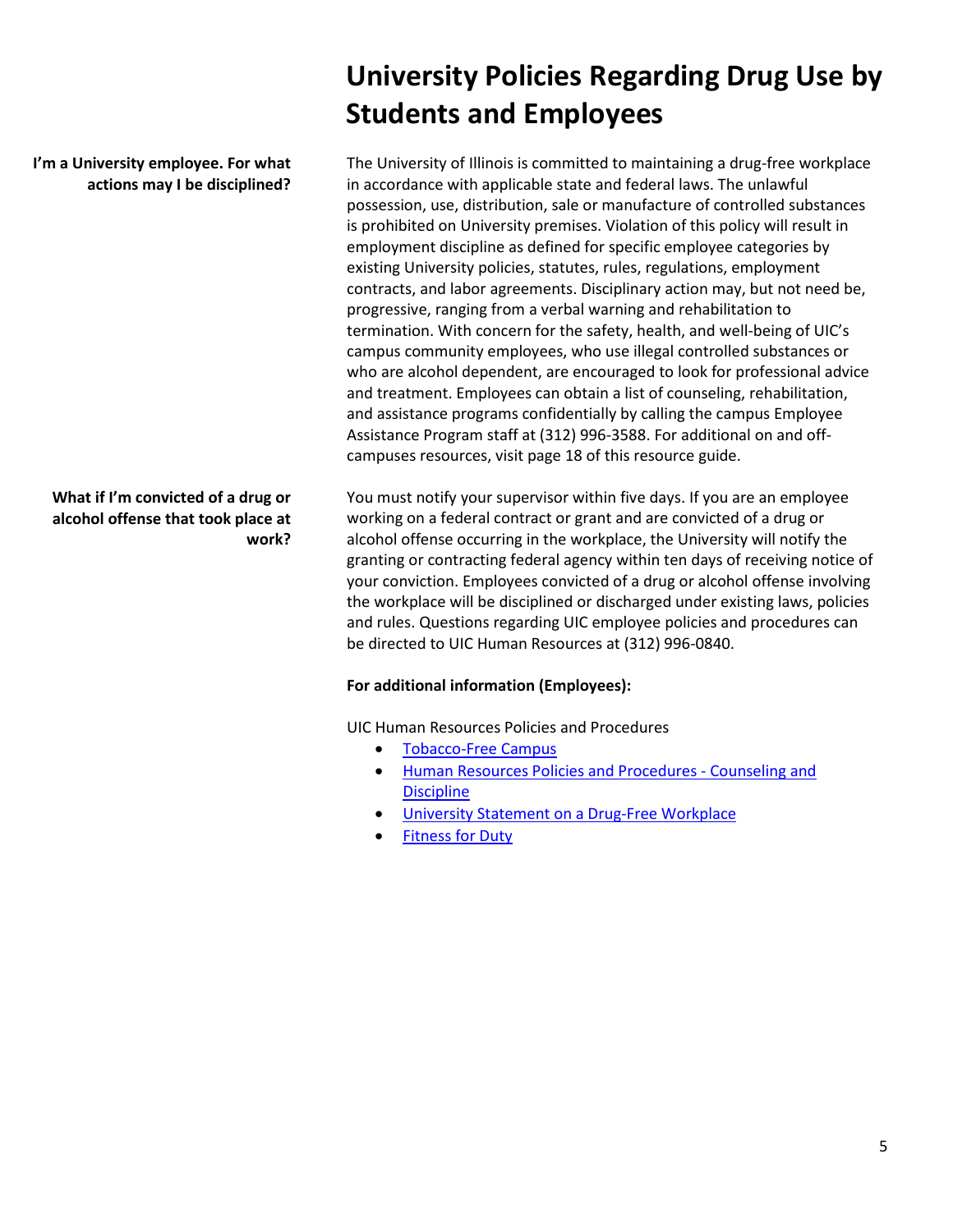**I'm a student. What are the University's Standards of Conduct regarding the use of alcohol and other drugs?**

**I'm a student. What happens if I violate the University's Alcohol and Other Drug Policy?** University Standards of Conduct are used to promote health and safety within the campus community. Violations of these standards include but are not limited to: 1) Alcohol: possession, use, manufacture, sale, or distribution of alcohol by anyone under the legal age and/or to anyone under the legal age; violations of university policy and/or federal, state, or local laws related to alcohol/alcohol products. 2) Controlled Substances (Drugs): Unlawful and/or unauthorized possession, use, manufacture, sale, or distribution of illegal drugs, controlled substances and/or drug paraphernalia; violations of university policies and/or federal, state, or local laws pertaining to controlled substances. More information about the Standards of Conduct can found be in the [UIC Student Disciplinary Policy](https://dos.uic.edu/wp-content/uploads/sites/262/2020/01/DOS_Student-Disciplinary-Policy-2020.pdf) on page 14.

Students who illegally possess, use, distribute, sell, or manufacture drugs and alcohol will be disciplined and are subject to University disciplinary actions that include four sanction categories: Administrative, Developmental, Academic, and Elevated that range from a "Warning" up to and including "Expulsion" from the University. The full range and description of sanctions for UIC students can be found in "Health and Safety" on page 15, of the UIC Student Disciplinary Policy, the link to which is below. Questions regarding the disciplinary policy and its sanctions can be directed to the Office of the Dean of Students at (312) 996-4857.

The University provides educational programs and counseling to students who are substance users or who are affected by the substance abuse of others. For confidential help with these problems, contact th[e Counseling](http://www.uic.edu/depts/counseling)  [Center](http://www.uic.edu/depts/counseling) at (312) 996-349[0.](http://www.uic.edu/depts/counseling) For additional on and off-campus alcohol and other drug supportive services, visit page 18 of this resource guide.

### **For additional information (Students):**

- [Office of the Dean of Students](https://dos.uic.edu/)
- [Student Disciplinary Policy](https://dos.uic.edu/wp-content/uploads/sites/262/2020/01/DOS_Student-Disciplinary-Policy-2020.pdf)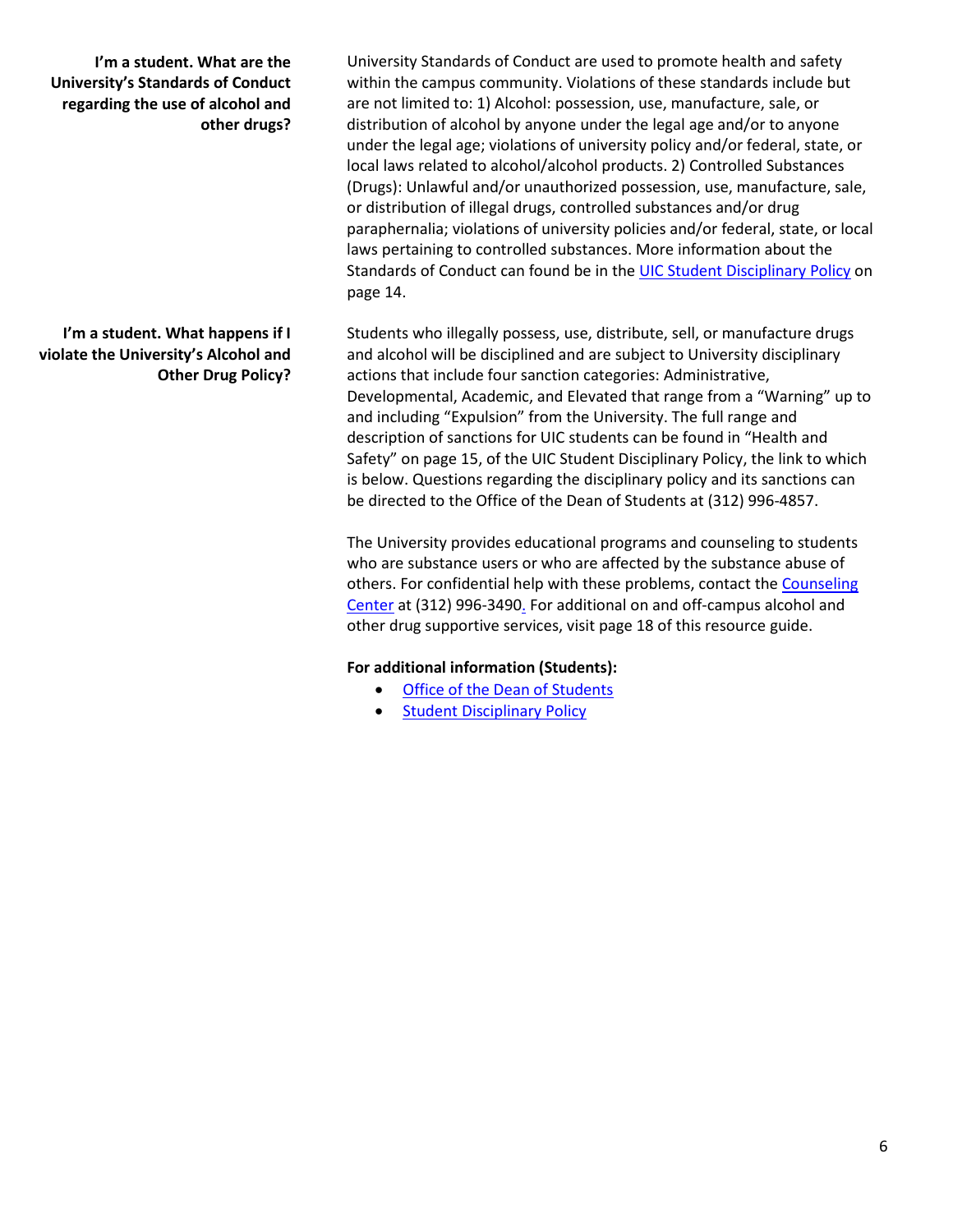# **Laws That Apply To Alcohol and Other Drug Use**

|                              | Recognizing that the abuse of alcohol and other dangerous substances can<br>be harmful to the "peace, health, and welfare" of Illinois citizens [720 ILCS<br>570/100], the General Assembly implemented a series of laws that regulate<br>the distribution and use of controlled substances. Below is a brief<br>description of some of the state and federal laws used to regulate alcohol<br>and other drugs.                                                                                                                                                                                                                                                                                                                                          |
|------------------------------|----------------------------------------------------------------------------------------------------------------------------------------------------------------------------------------------------------------------------------------------------------------------------------------------------------------------------------------------------------------------------------------------------------------------------------------------------------------------------------------------------------------------------------------------------------------------------------------------------------------------------------------------------------------------------------------------------------------------------------------------------------|
| <b>Controlled Substances</b> | The possession, sale, and delivery of controlled substances (Schedule I<br>through V) is prohibited by county, state, and federal laws.                                                                                                                                                                                                                                                                                                                                                                                                                                                                                                                                                                                                                  |
|                              | <b>Federal Law</b><br>According to the United States Code (USC) Controlled Substances Act [21<br>U.S.C. 801 and following], individuals can be penalized for the quantity of<br>confiscated drugs, the type of drug(s) found, the number of previous<br>offenses by the individual, and whether the individual intended to<br>manufacture, sell, or use the drug. See page 9 for an overview of Federal<br><b>Trafficking Penalties.</b>                                                                                                                                                                                                                                                                                                                 |
|                              | <b>Illinois Law</b><br>The possession, use, sale, manufacture, or delivery of a controlled<br>substance within the state of Illinois is a criminal offense (felony)<br>punishable by imprisonment. Penalties vary and are set out under the<br>Illinois Controlled Substances Act (720 ILCS 570/).                                                                                                                                                                                                                                                                                                                                                                                                                                                       |
|                              | Cannabis in Illinois and at the University of Illinois<br>Under the federal Controlled Substances Act, marijuana is classified as a<br>Schedule 1 controlled substance and is illegal. Consistent with that Act and<br>the federal Drug Free Schools and Communities Act and the Drug Free<br>Workplace Act, the University prohibits the unlawful or unauthorized<br>possession, use, distribution, sale, or manufacture of marijuana (cannabis)<br>on University property or as part of any University activity. The passage of<br>the Illinois Cannabis Regulation and Tax Act in 2019, which legalizes certain<br>activities related to marijuana under Illinois state law, does not affect<br>federal law or the University's cannabis prohibition. |
|                              | Although personal use of cannabis in Illinois is legal there are regulations<br>that limit select personal use practices, such as: age of user, operation of                                                                                                                                                                                                                                                                                                                                                                                                                                                                                                                                                                                             |

that limit select personal use practices, such as: age of user, operation of machinery or motor vehicles, transporting across state or U.S. borders, quantity of cultivated plants, and possession of cannabis on city, state, or federal property. Learn more about these and other personal use limits by clicking on the link below Illinois Cannabis Regulation and Tax Act (Article 10: Personal Use of Cannabis).

In addition, the University of Illinois at Chicago's marijuana prohibition applies to both recreational and medical use. That means having a medical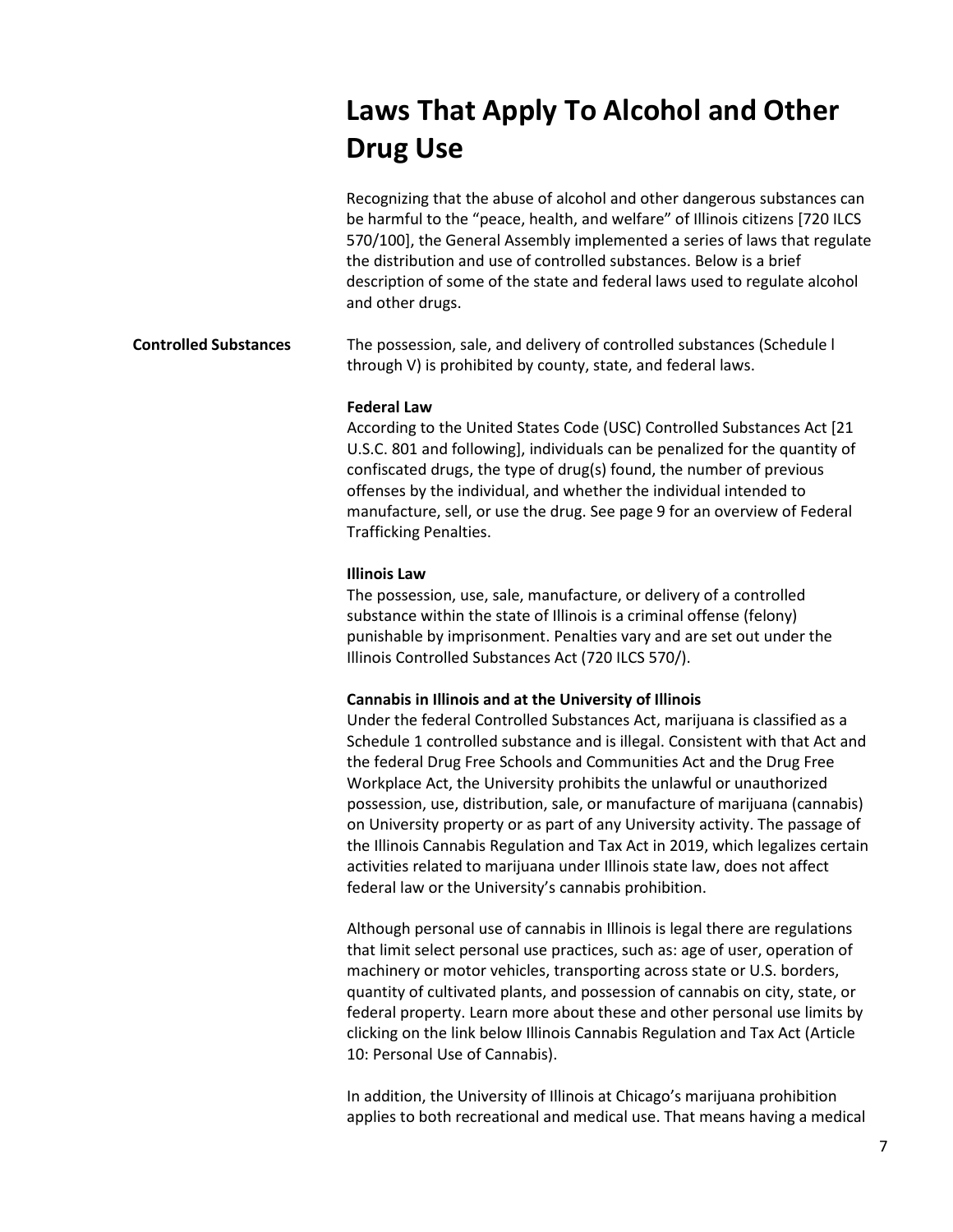marijuana registry identification card under the Illinois Compassionate Use of Medical Cannabis Program Act does not allow you to use or possess marijuana on University property (this includes but is not limited to outdoor spaces, classrooms, and residential halls) or as part of any University activity.

### **For more information please visit:**

- [Federal Controlled Substances Act](https://www.deadiversion.usdoj.gov/21cfr/21usc/811.htm)
- Illinois Controlled Substances Act:
	- o [\(720 ILCS 570/\)](https://www.ilga.gov/legislation/ilcs/ilcs5.asp?ActID=1941&ChapterID=53)
	- o [\(720 ILCS 570/Art. IV heading\)](https://www.ilga.gov/legislation/ilcs/ilcs4.asp?DocName=072005700HArt%2E+IV&ActID=1941&ChapterID=53&SeqStart=5200000&SeqEnd=7900000)
- Illinois Cannabis Regulation and Tax Act (Article 10: Personal Use of Cannabis)
	- o [\(410 ILCS 705/10-5\):\](https://www.ilga.gov/legislation/ilcs/ilcs4.asp?DocNa%20me=041007050HArt%2E+10&ActID=3992&ChapterID%20=35&SeqStart=2000000&SeqEnd=3000000)
- [Cannabis: Know the Facts UIC Office of the Dean of Students](https://dos.uic.edu/student-assistance/health-personal-%20concerns/cannabis-know-the-facts/)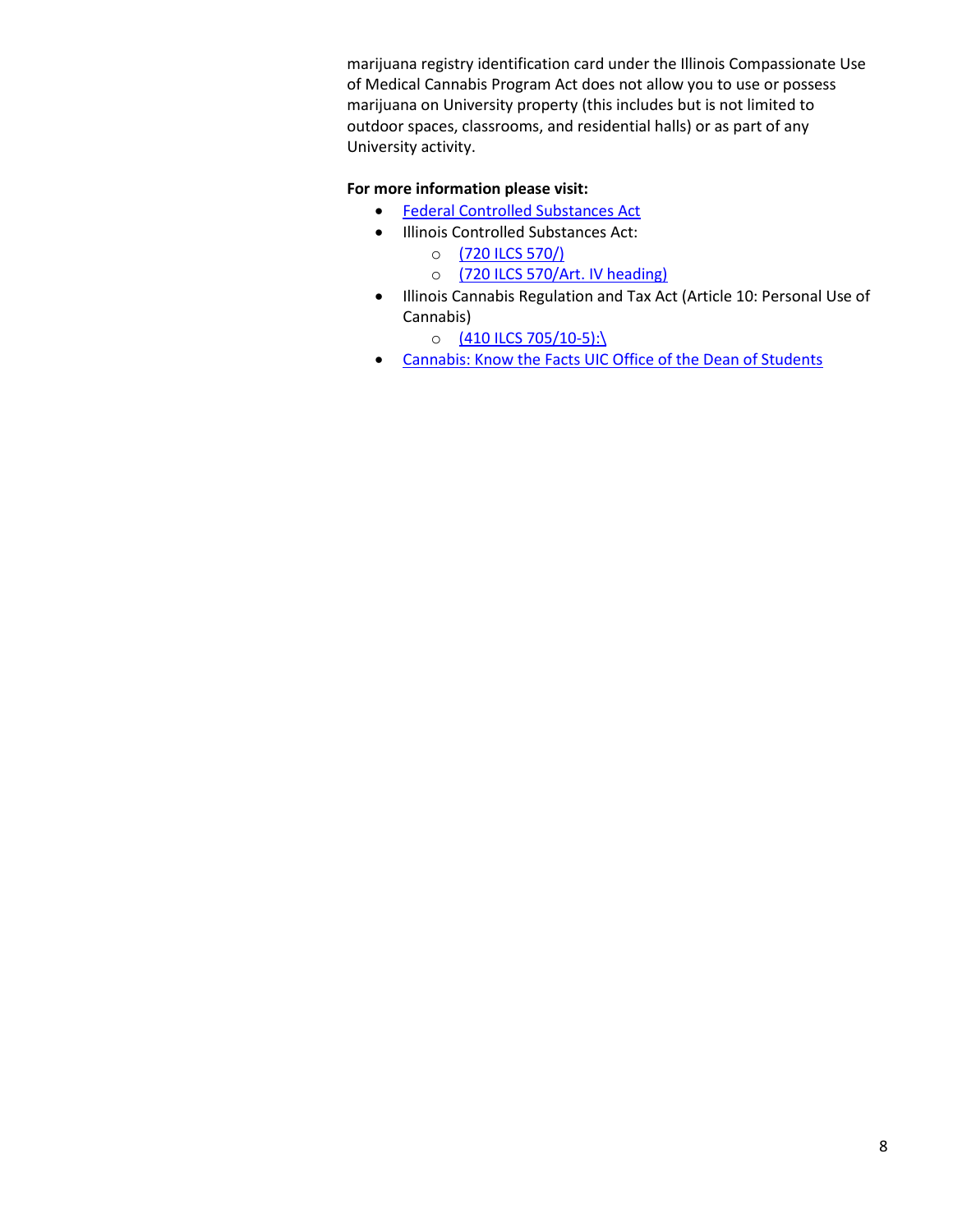### **Federal Trafficking Penalties**

| <b>DRUG/SCHEDULE</b>  | <b>QUANTITY</b>  | <b>PENALTIES</b>                                     | <b>QUANTITY</b>   | <b>PENALTIES</b>                                                                    |
|-----------------------|------------------|------------------------------------------------------|-------------------|-------------------------------------------------------------------------------------|
| Cocaine (Schedule II) | 500 - 4999       | First Offense: Not less                              | 5 kgs or more     | First Offense: Not less than                                                        |
|                       | grams            | than 5 yrs, and not                                  | mixture           | 10 yrs, and not more than life.                                                     |
|                       | mixture          | more than 40 yrs. If                                 |                   | If death or serious injury, not                                                     |
| <b>Cocaine Base</b>   | 28 - 279 grams   | death or serious injury,                             | 280 grams or more | less than 20 or more than life.                                                     |
| (Schedule II)         | mixture          | not less than 20 or more                             | mixture           | Fine of not more than \$10 million                                                  |
| Fentanyl (Schedule    | 40 - 399 grams   | than life. Fine of not                               | 400 grams or      | if an individual, \$50 million                                                      |
| $\parallel$           | mixture          | more than \$5 million                                | more mixture      | if not an individual.                                                               |
| Fentanyl Analogue     | 10 - 99 grams    | if an individual, \$25                               | 100 grams or      |                                                                                     |
| (Schedule I)          | mixture          | million if not an                                    | more mixture      | <b>Second Offense: Not less</b>                                                     |
| Heroin (Schedule I)   | 100 - 999 grams  | individual.                                          | 1 kg or more      | than 20 yrs, and not more than                                                      |
|                       | mixture          |                                                      | mixture           | life. If death or serious injury,                                                   |
| LSD (Schedule I)      | $1 - 9$ grams    | <b>Second Offense: Not</b>                           | 10 grams or more  | life imprisonment. Fine of not                                                      |
|                       | mixture          | less than 10                                         | mixture           | more than \$20 million if an                                                        |
| Methamphetamine       | 5 - 49 grams     | yrs, and not more                                    | 50 grams or more  | individual, \$75 million if not an                                                  |
| (Schedule II)         | pure or 50 - 499 | than life. If death or                               | pure or 500       | individual.                                                                         |
|                       | grams mixture    | serious injury, life                                 | grams or more     |                                                                                     |
|                       |                  | imprisonment. Fine of                                | mixture           | 2 or More Prior Offenses:                                                           |
| PCP (Schedule II)     | 10 - 99 grams    | not more than \$8                                    | 100 grams or      | Life imprisonment. Fine of                                                          |
|                       | pure or 100 -    | million if an individual,                            | more pure or 1 kg | not more than \$20 million                                                          |
|                       | 999 grams        | \$50 million if not an                               | or more mixture   | if an individual, \$75 million                                                      |
|                       | mixture          | individual.                                          |                   | if not an individual.                                                               |
|                       |                  | <b>PENALTIES</b>                                     |                   |                                                                                     |
| Other Schedule I &    | Any amount       |                                                      |                   | First Offense: Not more than 20 yrs. If death or serious injury, not less than 20   |
| II drugs (and any     |                  |                                                      |                   | yrs., or more than life. Fine \$1 million if an individual, \$5 million if not an   |
| drug product          |                  | individual.                                          |                   |                                                                                     |
| containing Gamma      |                  |                                                      |                   |                                                                                     |
| Hydroxybutyric        |                  |                                                      |                   | Second Offense: Not more than 30 yrs. If death or serious bodily injury, life       |
| Acid)                 |                  |                                                      |                   | imprisonment. Fine \$2 million if an individual, \$10 million if not an individual. |
| Flunitrazepam         | 1 gram           |                                                      |                   |                                                                                     |
| (Schedule IV)         |                  |                                                      |                   |                                                                                     |
| Other Schedule III    | Any amount       |                                                      |                   | First Offense: Not more than 10 years. If death or serious injury, not more that    |
| drugs                 |                  |                                                      |                   | 15 yrs. Fine not more than \$500,000 if an individual, \$2.5 million if not an      |
|                       |                  | individual.                                          |                   |                                                                                     |
|                       |                  |                                                      |                   |                                                                                     |
|                       |                  |                                                      |                   | Second Offense: Not more than 20 yrs. If death or serious injury, not more than     |
|                       |                  |                                                      |                   | 30 yrs. Fine not more than \$1 million if an individual, \$5 million if not an      |
|                       |                  | individual.                                          |                   |                                                                                     |
| All other Schedule    | Any amount       |                                                      |                   | First Offense: Not more than 5 yrs. Fine not more than \$250,000 if an individual,  |
| IV drugs              |                  | \$1 million if not an individual.                    |                   |                                                                                     |
| Flunitrazepam         | Other than 1     |                                                      |                   |                                                                                     |
| (Schedule IV)         | gram or more     |                                                      |                   | Second Offense: Not more than 10 yrs. Fine not more than \$500,000 if an            |
|                       |                  | individual, \$2 million if other than an individual. |                   |                                                                                     |
| All Schedule V drugs  | Any amount       |                                                      |                   | First Offense: Not more than 1 yr. Fine not more than \$100,000 if an individual,   |
|                       |                  | \$250,000 if not an individual.                      |                   |                                                                                     |
|                       |                  |                                                      |                   |                                                                                     |
|                       |                  |                                                      |                   | Second Offense: Not more than 4 yrs. Fine not more than \$200,000 if an             |
|                       |                  | individual, \$500,000 if not an individual.          |                   |                                                                                     |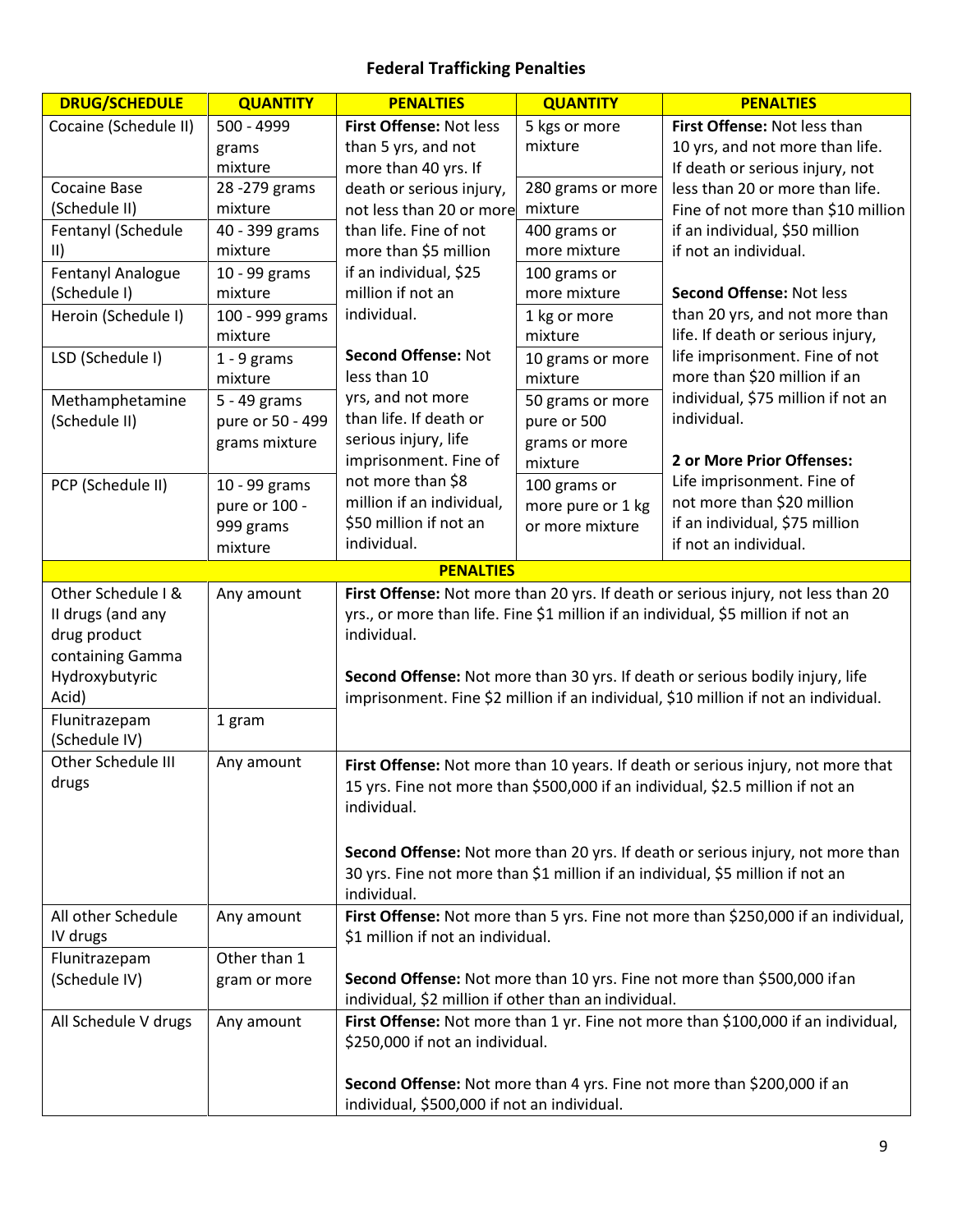### **Federal Trafficking Penalties – Marijuana**

| <b>DRUG</b>                           | <b>QUANTITY</b>                                                                                                                                                       | <b>1st OFFENSE</b>                                                                                                                                                                                                                                              | 2nd OFFENSE*                                                                                                                                                                                              |
|---------------------------------------|-----------------------------------------------------------------------------------------------------------------------------------------------------------------------|-----------------------------------------------------------------------------------------------------------------------------------------------------------------------------------------------------------------------------------------------------------------|-----------------------------------------------------------------------------------------------------------------------------------------------------------------------------------------------------------|
| Marijuana<br>(Schedule I)             | 1,000 kg or more<br>marijuana mixture; or<br>1,000 kg or more<br>marijuana plants                                                                                     | Not less than 10 yrs. or more<br>than life. If death or serious<br>bodily injury, not less than 20<br>yrs., or more than life. Fine<br>not more than life. Fine not<br>more than \$10 million if an<br>individual, \$50 million if other<br>than an individual. | Not less than 20 yrs. or more than<br>life. If death or serious bodily<br>injury, life imprisonment. Fine not<br>more than \$20 million if an<br>individual, \$75 million if other<br>than an individual. |
| Marijuana<br>(Schedule I)             | 100 kg to 999 kg marijuana<br>mixture; or 100 to 999<br>marijuana plants                                                                                              | Not less than 5 yrs. or more<br>than 40 yrs. If death or serious<br>bodily injury, not less than 20<br>yrs., or more than life. Fine<br>not more than life. Fine not<br>more than \$5 million if an<br>individual, \$25 million if other<br>than an individual. | Not less than 10 yrs. or more than<br>life. If death or serious bodily<br>injury, life imprisonment. Fine not<br>more than \$20 million if an<br>individual, \$75 million if other<br>than an individual. |
| Marijuana<br>(Schedule I)             | More than 10 kgs hashish;<br>50 to 99 kg marijuana<br>mixture<br>More than 1 kg of hashish<br>oil; 50 to 99 marijuana<br>plants                                       | Not less than 20 yrs. If death or<br>serious bodily injury, not less<br>than 20 yrs., or more than life.<br>Fine \$1 million if an individual,<br>\$5 million if other than an<br>individual.                                                                   | Not less than 30 yrs. If death or<br>serious bodily injury, life<br>imprisonment. Fine \$2 million if an<br>individual, \$10 million if other than<br>an individual.                                      |
| Marijuana<br>(Schedule I)             | Less than 50 kilograms<br>marijuana (but does not<br>include 50 or more<br>marijuana plants<br>regardless of weight)<br>marijuana plants;<br>1 to 49 marijuana plants | Not less than 5 yrs. Fine not<br>more than \$250,000, \$1 million<br>if other than an individual.                                                                                                                                                               | Not less than 10 yrs. Fine \$500,000<br>if an individual, \$2 million if other<br>than individual                                                                                                         |
| Hashish (Schedule I)                  | 10 kg or less                                                                                                                                                         |                                                                                                                                                                                                                                                                 |                                                                                                                                                                                                           |
| Hashish Oil (Schedule I) 1 kg or less |                                                                                                                                                                       |                                                                                                                                                                                                                                                                 |                                                                                                                                                                                                           |

\*The minimum sentence for a violation after two or more prior convictions for a felony drug offense have become final is a mandatory term of life imprisonment without release and a fine up to \$20 million if an individual and \$75 million if other than an individual.

Source: Drugs of Abuse - A DEA Resource Guide Edition: 2020, Page 36: Click [HERE](https://www.dea.gov/sites/default/files/2020-04/Drugs%20of%20Abuse%202020-Web%20Version-508%20compliant-4-24-20_0.pdf)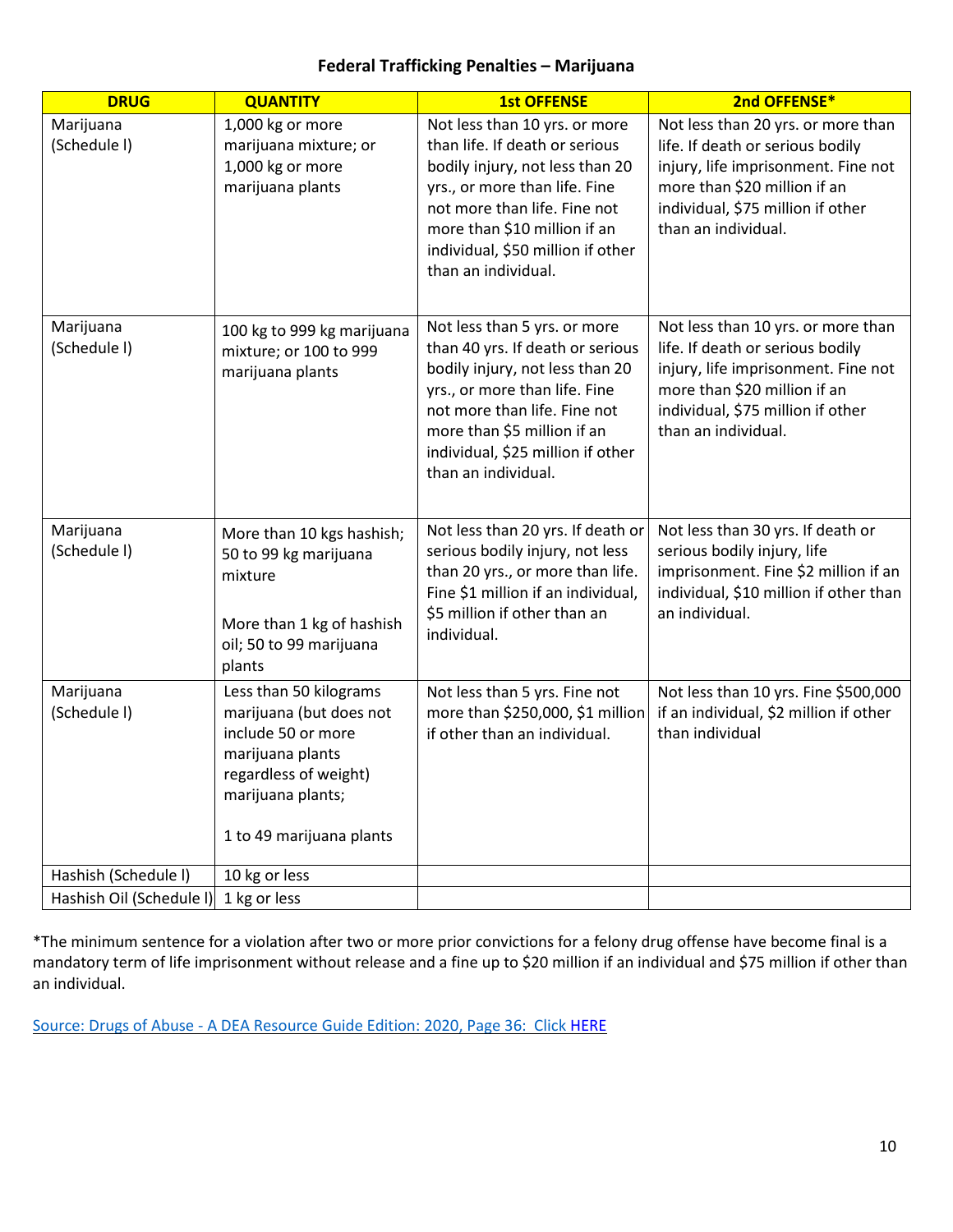**Underage Drinking** The consumption of alcohol by any person under 21 years of age is illegal [235 ILCS 5/6-20]. It is also against Illinois law for anyone to permit a gathering at their residence at which one or more persons under 21 possess or consume alcoholic beverages, to rent a hotel or motel room for such purpose, and to sell or deliver alcohol to anyone under 21 or to any intoxicated person [235 ILCS 5/6-16].

> False IDs: It is illegal for a person under 21 to present false identification in an attempt to purchase alcohol [235 ILCS 5/6- 16]. It is unlawful to assist in obtaining or to fraudulently obtain, distribute, use, or possess a fraudulent state ID card/driver's license. Penalties vary but can include the: suspension of driving privileges for up to one year or revocation of driving privileges for a minimum of one year; conviction of a CLASS A MISDEMEANOR punishable by up to one year in jail and fines up to \$2,500; conviction of a CLASS 4 FELONY punishable by one to three years imprisonment and fines up to \$25,000.

> Illinois Social Host Law: In Illinois, the Social Host Law, which went into effect January 1, 2013, holds adults accountable for underage drinking that occurs in the home. Penalties can range from a misdemeanor to a Class 4 Felony. If convicted of a misdemeanor host's may be subject to fines up to \$2,500.00 and up to one year in prison. If an underage drinker injures or kills someone after drinking at an adult's home, the adult could be guilty of a Class 4 felony. This could result in fines up to \$25,000 and up to three years in prison.

### **For more information please visit:**

Illinois Liquor Control Commission

- [Laws and Penalties for Underage Drinking](https://www2.illinois.gov/ilcc/Education/Pages/Under21Laws.aspx)
- [Know the Law \(Illinois Social Host Law\)](https://www2.illinois.gov/ilcc/Education/Pages/Parental-Responsibility/Know-The-Law.aspx)

**Driving Under the Influence** The Illinois 2021 DUI Fact Book defines Driving Under the Influence as "operating a motor vehicle while impaired by alcohol, other drugs, including cannabis (marijuana) prescribed for medical purposes, or intoxicating compounds and methamphetamine. In Illinois, drivers are legally considered to be under the influence if they have a Blood Alcohol Content (BAC) of .08 or more, have a tetrahydrocannabinol (THC- cannabis) concentration of either 5 nanograms or more per milliliter of whole blood or 10 nanograms or more per milliliter of other bodily substance, have used any other controlled substance, or are impaired by medication." In Illinois underage drinkers with Blood Alcohol Content of more than 0.00 may be subject to fines and license suspension. For more information, please see the Illinois 2021 DUI Fact Book link below.

> The Illinois Secretary of State is authorized to cancel any driver's license or permit upon determining that the holder has been convicted of violating the Illinois Controlled Substances Act, the Methamphetamine Control and Community Protection Act, or the Use of Intoxicating Compounds Act while that individual was in actual physical control of a motor vehicle [625 ILCS 5/6- 201]. Although the Illinois Cannabis Regulation and Tax Act legalizes the use of cannabis, operating a motor vehicle while under its influence is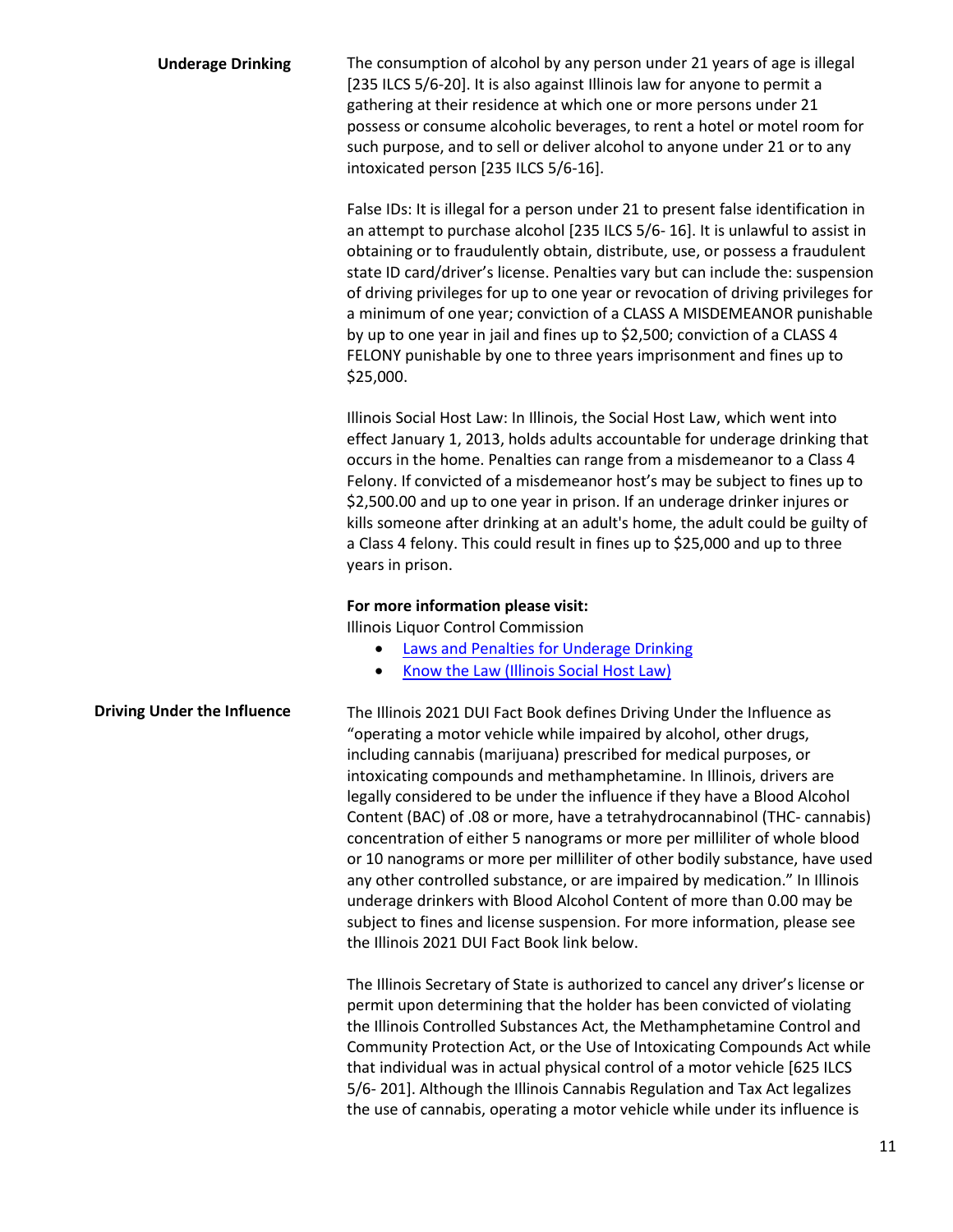illegal. Regardless of whether use is recreational or medical, impaired motorists may lose driving privileges.

Substantial penalties exist for individuals driving or physically controlling a motor vehicle with a blood or breath alcohol concentration of .08 or greater [625 ILCS 5/11-501.1]. Arrests are also possible at lower alcohol levels if driving is impaired. These acts, depending on the circumstances, may incur penalties, such as a jail sentence, fines, and/or suspension/revocation of a driver's license. Transporting open alcohol containers in a motor vehicle is also punishable under Illinois law [625 ILCS 5/11-502].

### **For more information please visit:**

• [Illinois 2021 DUI Fact Book](https://www.cyberdriveillinois.com/publications/pdf_publications/dsd_a118.pdf)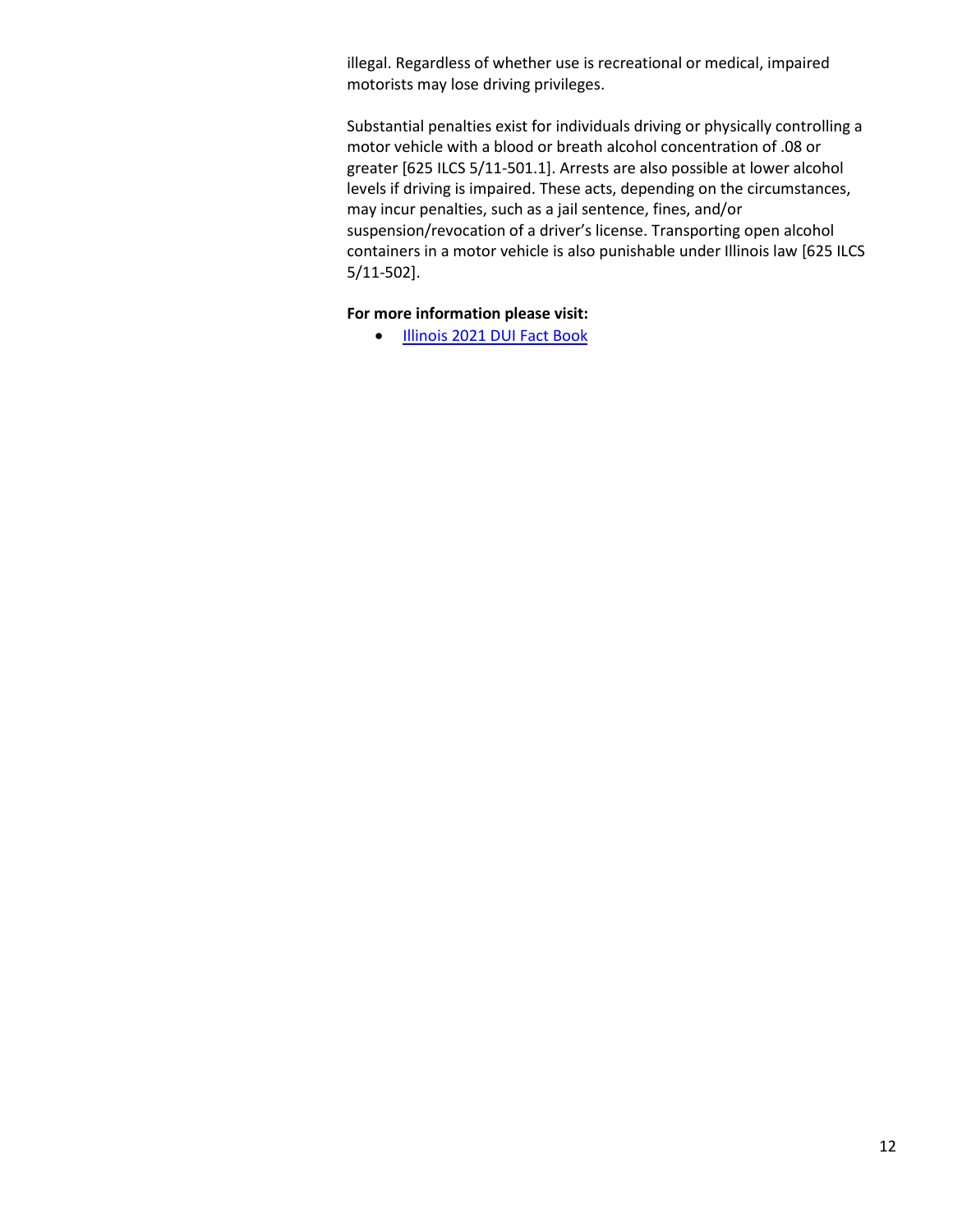# **Alcohol and Other Drugs Effects on Health**

Adverse health effects can occur with the use of controlled substances, illegal drugs, or alcohol, and can range from nausea and anxiety to coma and death. There are risks associated with the chronic use of all psychoactive drugs, including alcohol. For example, a pregnant individual who uses alcohol, cigarettes, or other drugs exposes themselves and their fetus to serious risks, such as the risk of miscarriage, low birth weight, or brain damage. When drugs are combined, their negative effects on the mind and body are often multiplied beyond the effects of the same drugs taken singly, which can be deadly. Controlled substances or alcohol can lead to negative short or long- term effects based on length of use. For more information about types of possible effects refer to: "Description of Health Risks Associated with the Use of Illicit Drugs and Abuse of Alcohol" found on page 15 of this guide and/or click [here](https://www.dea.gov/sites/default/files/2020-04/Drugs%20of%20Abuse%202020-Web%20Version-508%20compliant-4-24-20_0.pdf) to read the "Drugs of Abuse - DEA Resource Guide 2021 Edition", prepared by the U.S. Department of Justice Drug Enforcement Administration. This 112-page report provides an in-depth discussion on the five main drug classes (Narcotics, Depressants, Stimulants, Hallucinogens, and Anabolic Steroids), Marijuana/Cannabis, Steroids, Inhalants, Drugs of Concern and Designer Club Drugs.

Below is an abbreviated list of common health effects.

**Alcohol** Alcohol is the drug most frequently abused on college campuses and in this country. Even small amounts of alcohol can impair the judgment and coordination required to operate a motor vehicle, thereby increasing the chances of having an accident. Alcohol may be an interacting factor in the incidence of aggressive acts, including vandalism and assault, and serious health problems such as liver damage. Consuming moderate to large amounts of alcohol impairs your ability to learn and remember information. Because alcohol is a depressant, very large amounts can cause respiratory and cardiac failure, resulting in death.

**Cannabis** Marijuana and hashish impair the user's short-term memory and comprehension. They can cause confusion, anxiety, lung damage, and abnormalities of the hormonal and reproductive systems. Hours after the feeling of getting high fades, the effects of cannabis on coordination and judgment may remain, heightening the risks involved in driving or performing other complex tasks. Cannabis, a fat-soluble substance, may remain stored in body for days or weeks depending on a variety of factors. An overdose or long-term use may bring about paranoia, panic attacks, or psychiatric problems.

**Club/Designer Drugs** The terms "club drugs" and "designer drugs" refer to a wide variety of drugs including MDMA (Ecstasy, Molly), GHB, Rohypnol (roofies), ketamine (special K), methamphetamine (meth), and LSD (acid). Research indicates that these drugs can cause serious health problems or even death. They can have even more serious consequences when mixed with alcohol.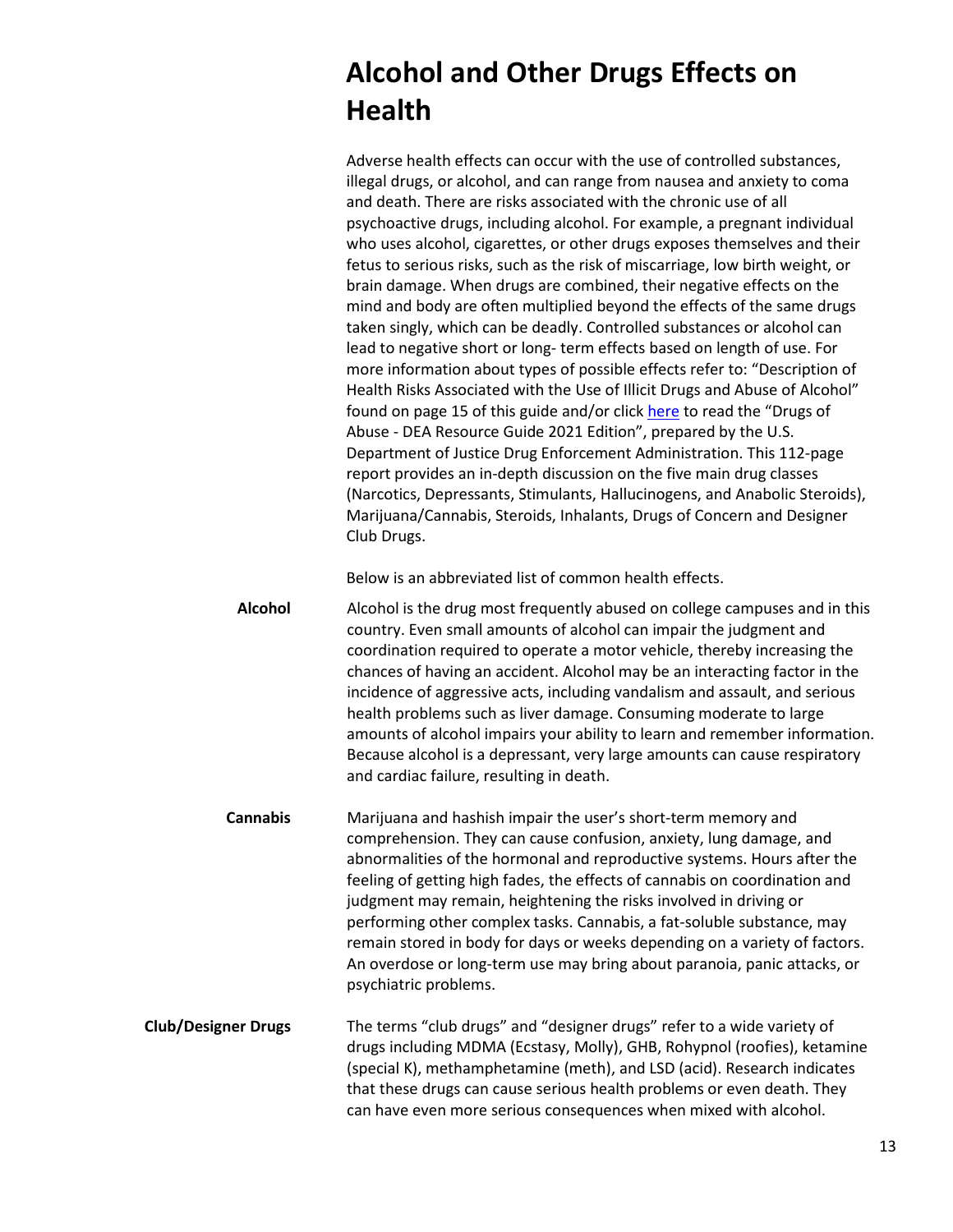Club/designer drugs are also occasionally used or administered in connection with sexual assault.

- **Depressants** Barbiturates, benzodiazepines (e.g., valium), quaaludes, and other depressants cause disorientation, slurred speech, loss of motor skills and other behaviors associated with drunkenness. The effects of an overdose of depressants range from shallow breathing, clammy skin, dilated pupils, or a weak and rapid pulse that can result in coma or death.
- **Hallucinogens** Hallucinogens such as LSD, MDMA, PCP (angel dust), mescaline, peyote, and psilocybin ("shrooms") can cause powerful distortions in time, space, and reality. Intense and often unpredictable emotional reactions can trigger violent or psychotic reaction. An overdose of hallucinogens can cause psychosis or death.
- **Inhalants** Inhalants are invisible, volatile substances found in common household products that produce chemical vapors that are inhaled to induce psychoactive or mind-altering effects. A variety of different goods and products are used as inhalants, such as airplane glue, paint thinner, liquid paper, and gasoline. Its use produces effects such as slurred speech, drunken behavior, hallucinations, or coma or possible toxic reaction.
- **Narcotics/Opiates** Heroin, codeine, morphine, methadone, and opium are narcotics/opiates. There is a high likelihood of developing a physical and psychological dependence on these drugs. Health effects include but are not limited to: euphoria, drowsiness, constipation, or respiratory depression. Overdose may lead to convulsions, coma, and death. The risk of being infected with HIV, the virus that causes AIDS, or other diseases significantly increases if you inject drugs and share needles.
	- **Stimulants** Cocaine/crack, amphetamines, and other stimulants can cause euphoria, sense of well-being, loss of appetite, chronic sleeplessness, hallucinations or heart attack. All non-prescribed stimulants are extremely dangerous and psychologically and physically addictive. An overdose can result in seizures and death.
		- **Tobacco** For adults 21 years or older, it is legal to buy tobacco in Illinois, including cigarettes, chewing tobacco, and e-cigarettes (vapes). Despite its legality there are still health risks associated with the use of these products. Smoking can induce feelings of relaxation or stimulation and is often used to manage stress. However, nicotine, the active ingredient in tobacco, also increases heart rate and raises blood pressure. The tar in cigarette smoke is a major cause of cancer and other respiratory problems. The carbon monoxide in cigarette smoke can promote arteriosclerosis. Long-term effects of smoking cigarettes may include emphysema, chronic bronchitis, heart disease, chronic obstructive pulmonary disease (COPD) and lung cancer.

### **For more information please visit:**

- [Illinois Department of Public Health](http://www.dph.illinois.gov/news/age-buy-tobacco-now-21)
- Drugs of Abuse [DEA Resource Guide 2020](https://www.getsmartaboutdrugs.gov/sites/getsmartaboutdrugs.com/files/publications/Drugs%20of%20Abuse%202020-Web%20Version-508%20compliant.pdf) Edition U.S. Department of Justice Drug Enforcement Agency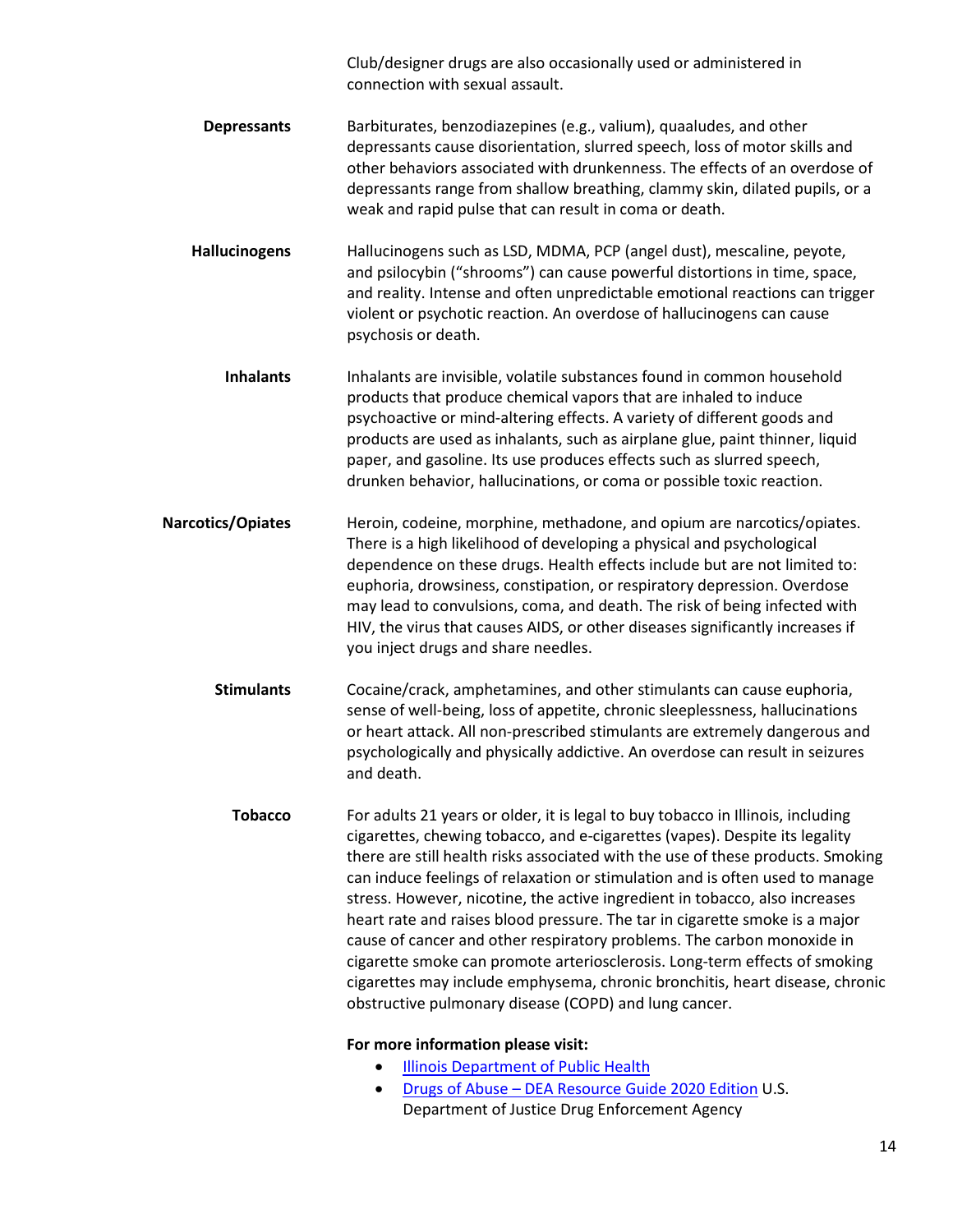# **COMMONLY ABUSED DRUGS Click [HERE](https://www.drugabuse.gov/drug-topics/commonly-used-drugs-charts)** to visit drugabuse.gov/<br> **COMMONLY ABUSED DRUGS Click HERE** to visit drugabuse.gov/

| PRINCIPLES OF EFFECTIVE TREATMENT                                                                                                                                                                                                                                                                                                                        |                           |                                       | <b>COCAINE</b>                                                                                                                                                                                                                                                                                                                                                       | <b>HEROIN</b>                                                                                                                                                                         | <b>INHALANTS</b>                                                                                                                                                                                                                                                                                                                                                                                                                                                                                                                 | <b>LSD</b>                                                                                                                                                                                                                                                                                           | <b>MARIJUANA (CANNABIS)</b>                                                                                                                                                                                                            | <b>MDMA (ECSTASY/MOLLY)</b>                                                                                                                                                                                                                                                                     |
|----------------------------------------------------------------------------------------------------------------------------------------------------------------------------------------------------------------------------------------------------------------------------------------------------------------------------------------------------------|---------------------------|---------------------------------------|----------------------------------------------------------------------------------------------------------------------------------------------------------------------------------------------------------------------------------------------------------------------------------------------------------------------------------------------------------------------|---------------------------------------------------------------------------------------------------------------------------------------------------------------------------------------|----------------------------------------------------------------------------------------------------------------------------------------------------------------------------------------------------------------------------------------------------------------------------------------------------------------------------------------------------------------------------------------------------------------------------------------------------------------------------------------------------------------------------------|------------------------------------------------------------------------------------------------------------------------------------------------------------------------------------------------------------------------------------------------------------------------------------------------------|----------------------------------------------------------------------------------------------------------------------------------------------------------------------------------------------------------------------------------------|-------------------------------------------------------------------------------------------------------------------------------------------------------------------------------------------------------------------------------------------------------------------------------------------------|
| Addiction is a complex but treatable disease<br>that affects brain function and behavior.<br>2. No single treatment is appropriate<br>for everyone.                                                                                                                                                                                                      |                           | <b>DESCRIPTION</b>                    | A powerfully addictive stimulant drug made<br>from the leaves of the cocaplant native to<br>South America.<br>Formore information, see the Cocaine<br>Research Report.                                                                                                                                                                                               | An opioid drug made from morphine, a natural<br>substance extracted from the seed pod of the<br>various opium poppyplant.<br>For more information, see the Heroin<br>Research Report. | Solvents, aerosols, and gases found in household<br>products such as spray paints, markers, glues,<br>and cleaning fluids; also nitrites (e.g., amyl<br>nitrite), which are prescription medications for<br>chest pain.<br>For more information, see the Inhalants<br>Research Report.                                                                                                                                                                                                                                           | A hallucinogen manufactured from lysergic<br>acid, which is found in ergot, a fungus that<br>grows on rye and other grains. LSD is an<br>abbreviation of the scientific name lysergic<br>acid diethylamide.<br>Formore information, see the Hallucinogens<br>and Dissociative Drugs Research Report. | Marijuana is made from the hemp plant.<br>Cannabis sativa. The main psychoactive (mind-<br>altering) chemical in marijuana is delta-9-<br>tetrahydrocannabinol, or THC.<br>For more information, see the Marijuana<br>Research Report. | A synthetic, psychoactive drugthat has similarities<br>to both the stimulant amphetamine and the<br>hallucinogen mescaline. MDMA is an abbreviation<br>of the scientific name 3.4-methylenedioxy-<br>methamphetamine.<br>For more information, see the MDMA (Ecstasy)<br>Abuse Research Report. |
| Treatmentneedstobereadilyavailable<br>Effective treatment attends to multipleneeds<br>of the individual, not just his or herdruguse<br>or misuse.                                                                                                                                                                                                        |                           |                                       | STREET NAMES Blow, Bump, C, Candy, Charlie, Coke, Crack,<br>Flake, Rock, Snow, Toot                                                                                                                                                                                                                                                                                  | Brownsugar, China White, Dope, H, Horse,<br>Junk, Skag, Skunk, Smack, White Horse<br>With OTC cold medicine and antihistamine: Cheese                                                 | Poppers, snappers, whippets, laughing gas                                                                                                                                                                                                                                                                                                                                                                                                                                                                                        | Acid, Blotter, Blue Heaven, Cubes, Microdot,<br><b>Yellow Sunshine</b>                                                                                                                                                                                                                               | Blunt, Bud, Dope, Ganja, Grass, Green, Herb, Joint.<br>Mary Jane, Pot, Reefer, Sinsemilla, Skunk, Smoke,<br>Trees, Weed<br>Hashish: Boom, Gangster, Hash, Hemp                                                                         | Adam, Clarity, Eve, Lover's Speed, Peace, Uppers                                                                                                                                                                                                                                                |
| Remaining in treatment for an adequate<br>period of time is critical.                                                                                                                                                                                                                                                                                    |                           |                                       | COMMERCIAL NAMES Cocaine hydrochloride topical solution<br>(anesthetic rarely used in medical procedures)                                                                                                                                                                                                                                                            | No commercial uses                                                                                                                                                                    | Various                                                                                                                                                                                                                                                                                                                                                                                                                                                                                                                          | No commercial uses                                                                                                                                                                                                                                                                                   | Various brand names in states where the sale of<br>marijuana is legal                                                                                                                                                                  | No commercial uses                                                                                                                                                                                                                                                                              |
| Behavioral therapies—including individual<br>family, or group counseling—are the most<br>commonly used forms of drug use disorder<br>treatment.<br>Medications are an important element of<br>treatment for many patients, especially<br>when combined with counseling and other                                                                         |                           |                                       | <b>COMMON FORMS</b> White powder, whitish rock crystal                                                                                                                                                                                                                                                                                                               | White or brownish powder, or black sticky<br>substance known as "black tar heroin"                                                                                                    | Paint thinners or removers, degreasers, dry-<br>cleaning fluids, gasoline, lighter fluids, correction<br>fluids, permanent markers, electronics cleaners added to<br>and freeze sprays, glue, spray paint, hair or<br>deodorant sprays, fabric protector sprays, aerosol<br>computer cleaning products, vegetable oil sprays,<br>butane lighters, propane tanks, whipped cream<br>aerosol containers, refrigerant gases, ether,<br>chloroform, halothane, nitrous oxide                                                          | Tablet; capsule; clear liquid; small, decorated<br>squares of absorbent paper that liquid has been                                                                                                                                                                                                   | Greenish-gray mixture of dried, shredded leaves,<br>stems, seeds, and/orflowers; resin (hashish) or<br>sticky, black liquid (hash oil)                                                                                                 | Colorful tablets with imprinted logos, capsules,<br>powder, liquid                                                                                                                                                                                                                              |
| behavioral therapies.<br>An individual's treatment and services plan                                                                                                                                                                                                                                                                                     |                           |                                       | COMMON WAYS TAKEN Snorted, smoked, injected                                                                                                                                                                                                                                                                                                                          | Injected, smoked, snorted                                                                                                                                                             | Inhaled through the nose or mouth                                                                                                                                                                                                                                                                                                                                                                                                                                                                                                | Swallowed, absorbed through mouth tissues<br>(paper squares)                                                                                                                                                                                                                                         | Smoked, eaten (mixed in food or brewed as tea)                                                                                                                                                                                         | Swallowed, snorted                                                                                                                                                                                                                                                                              |
| must be assessed continually and modified                                                                                                                                                                                                                                                                                                                |                           | DEA SCHEDULE                          |                                                                                                                                                                                                                                                                                                                                                                      |                                                                                                                                                                                       | Not scheduled                                                                                                                                                                                                                                                                                                                                                                                                                                                                                                                    |                                                                                                                                                                                                                                                                                                      |                                                                                                                                                                                                                                        |                                                                                                                                                                                                                                                                                                 |
| as necessary to ensure that it meets his or<br>her changing needs.<br>Many drug-addicted individuals also have<br>other mental disorders.<br>10. Medically assisted detoxification is only the<br>firststage of addiction treatment and by<br>itselfdoeslittletochangelong-termdrug<br>use and misuse.<br>11. Treatment does not need to be voluntary to |                           | SHORT-TERM                            | Narrowed blood vessels; enlarged pupils;<br>increased body temperature, heart rate, and<br>blood pressure; headache; abdominal pain and<br>nausea; euphoria; increased energy, alertness;<br>insomnia, restlessness; anxiety; erratic and<br>violent behavior, panic attacks, paranoia,<br>psychosis; heart rhythm problems, heart<br>attack; stroke, seizure, coma. | Euphoria; dry mouth; itching; nausea; vomiting;<br>analgesia; slowed breathing and heart rate.                                                                                        | Confusion; nausea; slurred speech; lack of<br>coordination; euphoria; dizziness; drowsiness;<br>disinhibition, lightheadedness, hallucinations/<br>delusions; headaches; sudden sniffing death<br>due to heart failure (from butane, propane,<br>and other chemicals in aerosols); death from<br>asphyxiation, suffocation, convulsions or<br>seizures, coma, or choking.<br>Nitrites: enlarged blood vessels, enhanced sexual<br>pleasure, increased heartrate, brief sensation of<br>heat and excitement, dizziness, headache. | Rapid emotional swings; distortion of a person's<br>ability to recognize reality, think rationally, or<br>communicate with others; raised blood pressure,<br>heartrate, bodytemperature; dizziness; loss of<br>appetite; tremors; enlarged pupils.                                                   | Enhanced sensory perception and euphoria<br>followed by drowsiness/relaxation; slowed<br>reaction time; problems with balance and<br>coordination; increased heart rate and appetite<br>problems with learning and memory; anxiety.    | Lowered inhibition; enhanced sensory perception;<br>increased heart rate and blood pressure; muscle<br>tension; nausea; faintness; chills or sweating; sharp<br>rise in body temperature leading to kidney failure<br>or death.                                                                 |
| be effective.<br>12. Drug use during treatment must be<br>monitored continuously, as lapses during<br>treatment do occur.                                                                                                                                                                                                                                | <b>HEALTHEFFECTS</b><br>Ш |                                       | LONG-TERM   Loss of sense of smell, nosebleeds, nasal<br>damage and trouble swallowing from snorting;<br>infection and death of bowel tissue from<br>decreased blood flow; poor nutrition and<br>weight loss; lung damage from smoking.                                                                                                                              | Collapsed veins; abscesses (swollen tissue<br>with pus); infection of the lining and valves in the<br>heart; constipation and stomach cramps; liver or<br>kidney disease.             | Liver and kidney damage; bone marrow damage;<br>limb spasms due to nerve damage; brain damage<br>fromlackofoxygenthatcancauseproblemswith<br>thinking, movement, vision, and hearing.<br>Nitrites: increased risk of pneumonia.                                                                                                                                                                                                                                                                                                  | Frightening flashbacks (called Hallucinogen<br>Persisting Perception Disorder [HPPD]); ongoing<br>visual disturbances, disorganized thinking,<br>paranoia, and mood swings.                                                                                                                          | Mental health problems, chronic cough,<br>frequent respiratory infections. In rare cases,<br>riskofrecurrentepisodesofseverenausea<br>and vomiting.                                                                                    | Long-lasting confusion, depression, problems with<br>attention, memory, and sleep; increased anxiety,<br>impulsiveness less interest in sex                                                                                                                                                     |
| 13. Treatment programs should test patients for<br>the presence of HIV/AIDS, Hepatitis B and C,<br>tuberculosis, and other infectious diseases.<br>provide risk-reduction counseling, and link<br>patients to treatment if necessary.                                                                                                                    | P <sub>OS</sub>           | <b>RELATED ISSUES</b>                 | OTHER HEALTH- Pregnancy: premature delivery, low birth<br>weight, deficits in self-regulation and attention<br>in school-aged children prenatally exposed<br>Risk of HIV, hepatitis, and other infectious<br>diseases from shared needles.                                                                                                                           | Pregnancy: miscarriage, low birth<br>weight, neonatal abstinence syndrome.<br>Risk of HIV, hepatitis, and other infectious diseases<br>from shared needles.                           | Pregnancy: low birth weight, bone problems,<br>delayed behavioral development due to brain<br>problems, altered metabolism and body<br>composition.                                                                                                                                                                                                                                                                                                                                                                              | Unknown                                                                                                                                                                                                                                                                                              | Youth: May impair brain development and<br>learning functions.<br>Pregnancy: babies born with problems with<br>attention, memory, and problem solving.                                                                                 | Unknown                                                                                                                                                                                                                                                                                         |
|                                                                                                                                                                                                                                                                                                                                                          |                           | WITH ALCOHOL                          | IN COMBINATION Greater risk of cardiac toxicity than from either<br>drug alone.                                                                                                                                                                                                                                                                                      | Dangerous slowdown of heart rate and breathing,<br>coma, death.                                                                                                                       | Unknown                                                                                                                                                                                                                                                                                                                                                                                                                                                                                                                          | Unknown                                                                                                                                                                                                                                                                                              | Increased heart rate, blood pressure; further<br>slowing of mental processing and reaction time.                                                                                                                                       | MDMA decreases some of alcohol's effects. Alcohol<br>can increase plasma concentrations of MDMA, which<br>may increase the risk of neurotoxic effects.                                                                                                                                          |
| <b>The Drug Enforcement</b><br>Administration (DEA) schedule<br>indicates the drug's                                                                                                                                                                                                                                                                     |                           | WITHDRAWAL<br><b>SYMPTOMS</b>         | Depression, tiredness, increased appetite,<br>insomnia, vivid unpleasant dreams, slowed<br>movement, restlessness.                                                                                                                                                                                                                                                   | Restlessness, muscle and bone pain, insomnia,<br>diarrhea, vomiting, cold flashes with goose bumps<br>("cold turkey").                                                                | Nausea, tremors, irritability, problems sleeping,<br>and mood changes.                                                                                                                                                                                                                                                                                                                                                                                                                                                           | Unknown                                                                                                                                                                                                                                                                                              | Irritability, trouble sleeping, decreased<br>appetite, anxiety.                                                                                                                                                                        | Fatigue, loss of appetite, depression, aggression<br>trouble concentrating.                                                                                                                                                                                                                     |
| acceptable medical use and its<br>potential for abuse or dependence                                                                                                                                                                                                                                                                                      |                           |                                       | MEDICATIONS   Thereare no FDA-approved medications to<br>treat cocaine addiction.                                                                                                                                                                                                                                                                                    | Methadone<br><b>Buprenorphine</b><br>Naltrexone (short- and long-acting forms)                                                                                                        | There are no FDA-approved medications to<br>treat inhalant addiction                                                                                                                                                                                                                                                                                                                                                                                                                                                             | There are no FDA-approved medications to<br>treat addiction to LSD or other hallucinogens.                                                                                                                                                                                                           | There are no FDA-approved medications to<br>treat marijuana addiction.                                                                                                                                                                 | There is conflicting evidence about whether MDMA<br>is addictive. There are no FDA-approved medications<br>to treat MDMA addiction.                                                                                                                                                             |
| The most up-to-date scheduling<br>information can be found<br>on the DEA website.                                                                                                                                                                                                                                                                        | <b>TREATMENT OPTIONS</b>  | <b>BEHAVIORAL</b><br><b>THERAPIES</b> | Cognitive-behavioral therapy (CBT)<br>Contingency management, or<br>motivational incentives, including vouchers<br>• The Matrix model<br>• Community-based recovery groups,<br>such as 12-stepprograms<br>• Mobile medical application: reSET <sup>®</sup>                                                                                                           | Contingency management, or<br>motivational incentives<br>12-Step facilitation therapy                                                                                                 | More researchisneeded to find out if behavioral<br>therapies can be used to treat inhalant addiction.                                                                                                                                                                                                                                                                                                                                                                                                                            | More research is needed to find out if behavioral<br>therapies can be used to treat addiction to<br>hallucinogens.                                                                                                                                                                                   | Cognitive-behavioral therapy (CBT)<br>Contingency management, or<br>motivational incentives<br>• Motivational Enhancement Therapy (MET)<br>• Behavioraltreatmentsgearedtoadolescents<br>• Mobile medical application: reSET®           | More research is needed to find out if behavioral<br>therapies can be used to treat MDMA addiction.                                                                                                                                                                                             |



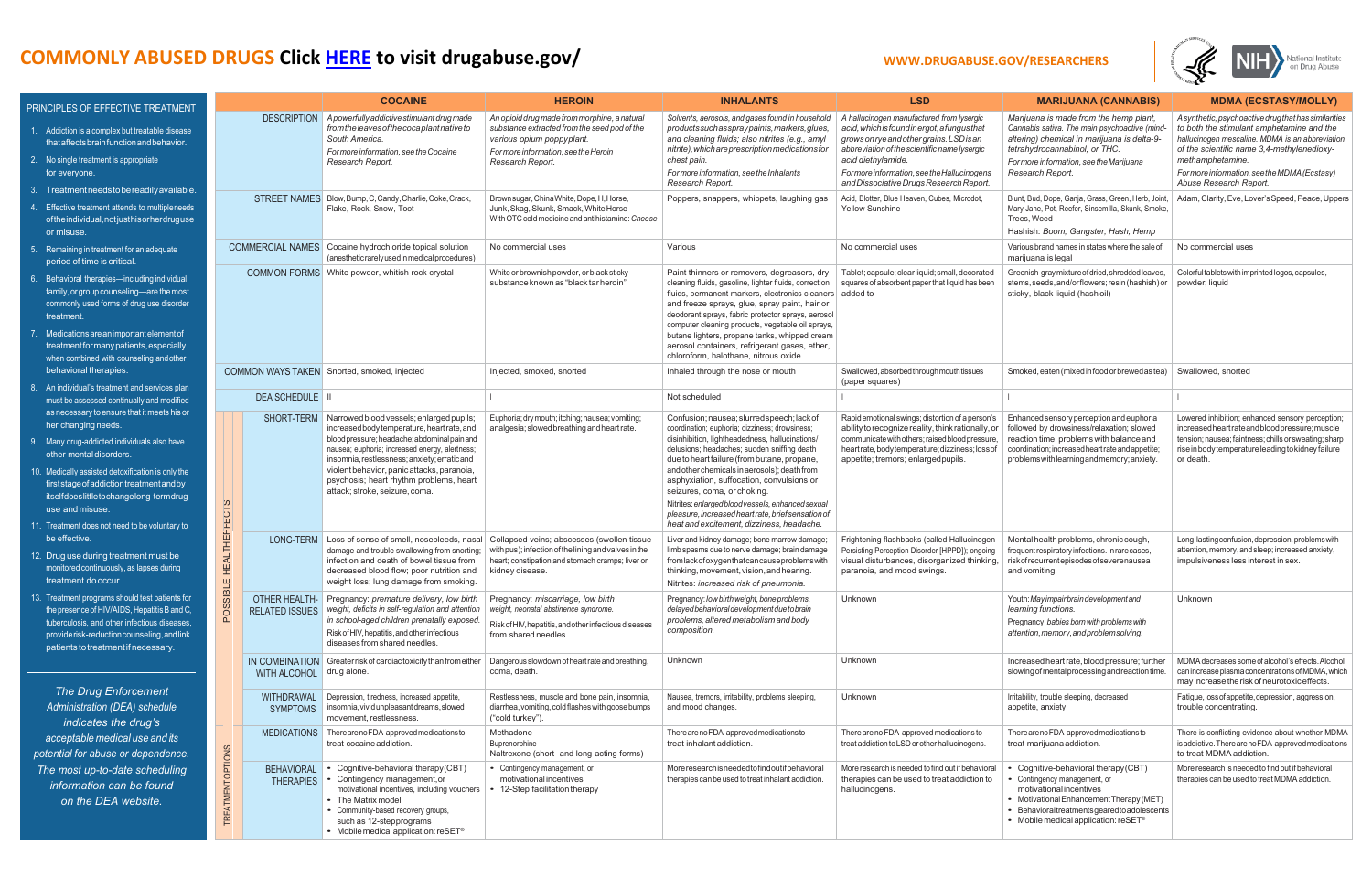### Additional Resources:

• Substance Abuse and Mental Health Services Administration (SAMHSA) Treatment Locator: http://www.findtreatment.samhsa.gov; 1-800-662-HELP.

NIH

- The"Find aPhysician"feature on the American Society of Addiction Medicine (ASAM) website: [http://www.asam.org/for-the-public-treatment.](http://www.asam.org/for-the-public-treatment)
- The Patient Referral Program on the American Academy of Addiction Psychiatry website: [http://www.aaap.org/patient-resources.](http://www.aaap.org/patient-resources)
- The Child and Adolescent Psychiatrist Finder on the American Academy of Child & Adolescent Psychiatry Web site: http:/[/ http://www.aacap.org/aacap/Families\\_](http://www.aacap.org/aacap/Families_) and\_Youth/Resources/CAP\_Finder.aspx.
- TheSurgeonGeneral'sReportonAlcohol, Drugs, and Health: https://addiction.surgeongeneral.gov/
- Forclinicaltrialsinformation,goto [www.clinicaltrials.gov.](http://www.clinicaltrials.gov/)

To order print copies, call the DRUGPubs ResearchDisseminationCenter at 1-877-NIH-NIDA or go to drugpubs.drugabuse.gov.

### For More Information:

The NIDAwebsite[,www.drugabuse.gov,](http://www.drugabuse.gov/) hasinformationonavarietyofdrugsand related information.

Some publications, including these charts, are available in print, free of charge.

*Ethylalcohol,orethanol,isanintoxicating ingredientfoundinbeer,wineandliquor.Itis producedbythefermentationofyeast,sugars, and starches.*

- e, Sauce, Brew
- liquor/spirits/malt beverages
- 
- age 21
- risky behavior, including drunk inappropriate sexual behavior; ement, coordination, and reflexes; ech, memory problems.

- rtbeat, stroke, high blood pressure; fibrosis of the liver; mouth, throat, cancer.
- *Pated: fetal alcohol spectrum disorders (FASD)*

## **COMMONLY ABUSED DRUGS [WWW.DRUGABUSE.GOV/RESEARCHERS](http://www.drugabuse.gov/RESEARCHERS)**

|                      |                                       | <b>METHAMPHETAMINE</b>                                                                                                                                                                                                                | <b>PCP</b>                                                                                                                                                                                                                                                                                                                                                                                                                                                                           | <b>SYNTHETIC CANNABINOIDS</b>                                                                                                                                                                                                                                                                                                                                    | <b>SYNTHETIC CATHINONES ("BATH SALTS")</b>                                                                                                                                                                                                                                                                                                       | <b>TOBACCO</b>                                                                                                                                                                               | <b>ALCOHOL</b>                                                                                                                                                                |
|----------------------|---------------------------------------|---------------------------------------------------------------------------------------------------------------------------------------------------------------------------------------------------------------------------------------|--------------------------------------------------------------------------------------------------------------------------------------------------------------------------------------------------------------------------------------------------------------------------------------------------------------------------------------------------------------------------------------------------------------------------------------------------------------------------------------|------------------------------------------------------------------------------------------------------------------------------------------------------------------------------------------------------------------------------------------------------------------------------------------------------------------------------------------------------------------|--------------------------------------------------------------------------------------------------------------------------------------------------------------------------------------------------------------------------------------------------------------------------------------------------------------------------------------------------|----------------------------------------------------------------------------------------------------------------------------------------------------------------------------------------------|-------------------------------------------------------------------------------------------------------------------------------------------------------------------------------|
|                      | <b>DESCRIPTION</b>                    | An extremely addictive stimulant<br>amphetamine drug.<br>For more information, see the<br>Methamphetamine Research Report.                                                                                                            | A dissociative drug developed as<br>an intravenous anesthetic that has<br>been discontinued due to serious<br>adverse effects. Dissociative drugs<br>are hallucinogens that cause the user<br>tofeeldetachedfromreality. PCPis<br>an abbreviation of the scientific name.<br>phencyclidine.<br>For more information, see the<br>Hallucinogens and Dissociative<br>Drugs Research Report.                                                                                             | A wide variety of herbal mixtures containing<br>man-made cannabinoid chemicals related to<br>THC in marijuana but often much stronger and<br>more dangerous. Sometimes misleadingly called<br>"synthetic marijuana" and marketed as a "natural,<br>"safe," legal alternative to marijuana.<br>For more information, see the Synthetic<br>Cannabinoids DrugFacts. | An emerging family of drugs containing one or more<br>synthetic chemicals related to cathinone, a stimulant<br>found naturally in the khat plant. Examples of such<br>chemicals include mephedrone, methylone, and<br>3, 4-methylenedioxypyrovalerone (MDPV).<br>For more information, see the Synthetic Cathinones<br>("Bath Salts") DrugFacts. | Plant grown for its leaves, which are<br>dried and fermented before use.<br>For more information, see the<br>Tobacco/Nicotine Research Report.                                               | Ethyl alcohol, or ethanol, is an intoxicating<br>ingredient found in beer, wine and liquor. I<br>produced by the fermentation of yeast, suga<br>and starches.                 |
|                      |                                       | STREET NAMES Crank, Chalk, Crystal, Fire, Glass, Go Fast,<br>Ice, Meth, Speed                                                                                                                                                         | Angel Dust, Boat, Hog, Love Boat,<br>Peace Pill                                                                                                                                                                                                                                                                                                                                                                                                                                      | K2, Spice, Black Mamba, Bliss, Bombay Blue,<br>Fake Weed, Fire, Genie, Moon Rocks, Skunk,<br>Smacked, Yucatan, Zohai                                                                                                                                                                                                                                             | Bloom, Cloud Nine, Cosmic Blast, Flakka, Ivory Wave,<br>Lunar Wave, Scarface, Vanilla Sky, White Lightning                                                                                                                                                                                                                                       | None                                                                                                                                                                                         | Booze, Juice, Sauce, Brew                                                                                                                                                     |
|                      | COMMERCIAL NAMES   Desoxyn®           |                                                                                                                                                                                                                                       | No commercial uses                                                                                                                                                                                                                                                                                                                                                                                                                                                                   | No commercial uses                                                                                                                                                                                                                                                                                                                                               | No commercial uses for ingested "bath salts"                                                                                                                                                                                                                                                                                                     | Multiple brand names                                                                                                                                                                         | Various                                                                                                                                                                       |
|                      |                                       | COMMON FORMS White powder or pill; crystal meth looks<br>like pieces of glass or shiny blue-white<br>"rocks" of different sizes                                                                                                       | White or colored powder, tablet,<br>or capsule; clearliquid                                                                                                                                                                                                                                                                                                                                                                                                                          | Dried, shredded plant material that looks like<br>potpourri and is sometimes sold as "incense"                                                                                                                                                                                                                                                                   | White or brown crystalline powder sold in small plastic or<br>foil packages labeled "not for human consumption" and<br>sometimes sold as jewelry cleaner; tablet, capsule, liquid                                                                                                                                                                | Cigarettes, cigars, bidis, hookahs,<br>smokeless tobacco (snuff, spittobacco,<br>chew)                                                                                                       | Beer, wine, liquor/spirits/malt beverages                                                                                                                                     |
|                      |                                       | COMMON WAYS TAKEN Swallowed, snorted, smoked, injected                                                                                                                                                                                | Injected, snorted, swallowed, smoked<br>(powder added to mint, parsley, oregano,<br>or marijuana)                                                                                                                                                                                                                                                                                                                                                                                    | Smoked, swallowed (brewed as tea).                                                                                                                                                                                                                                                                                                                               | Swallowed, snorted, injected.                                                                                                                                                                                                                                                                                                                    | Smoked, snorted, chewed, vaporized.                                                                                                                                                          | Ingested by drinking                                                                                                                                                          |
|                      | DEA SCHEDULE   II                     |                                                                                                                                                                                                                                       | $\parallel$ . $\parallel$                                                                                                                                                                                                                                                                                                                                                                                                                                                            |                                                                                                                                                                                                                                                                                                                                                                  | I (Some formulations have been banned by the DEA)                                                                                                                                                                                                                                                                                                | Not Scheduled                                                                                                                                                                                | Not scheduled; illegal for purchase or use by<br>those under age 21                                                                                                           |
| <b>EFFECTS</b>       | SHORT-TERM                            | Increased wakefulness and physical<br>activity; decreased appetite; increased<br>breathing, heart rate, blood pressure,<br>temperature; irregular heartbeat.                                                                          | Delusions, hallucinations, paranoia,<br>problems thinking, a sense of distance<br>from one's environment, anxiety.<br>Low doses: slight increase in breathing<br>rate; increased blood pressure and heart<br>rate; shallow breathing; face redness and<br>sweating; numbness of the hands or feet;<br>problems with movement.<br>High doses: nausea; vomiting; flicking up<br>and down of the eyes; drooling; loss of<br>balance; dizziness; violence; seizures,<br>coma, and death. | Increased heart rate; vomiting; agitation;<br>confusion; hallucinations, anxiety, paranoia;<br>increased blood pressure.                                                                                                                                                                                                                                         | Increased heart rate and blood pressure; euphoria;<br>increased sociability and sex drive; paranoia, agitation,<br>and hallucinations; violent behavior; sweating; nausea,<br>vomiting; insomnia; irritability; dizziness; depression;<br>panic attacks; reduced motor control; cloudy thinking.                                                 | Increased blood pressure, breathing,<br>and heart rate.                                                                                                                                      | Injuries and risky behavior, including drui<br>driving and inappropriate sexual behavior<br>impaired judgement, coordination, and reflexe<br>slurred speech, memory problems. |
| <b>HEALTH</b><br>BLE | LONG-TERM                             | Anxiety, confusion, insomnia, mood<br>problems, violent behavior, paranoia,<br>hallucinations, delusions, weight loss,<br>severe dental problems ("meth mouth"),<br>intense itching leading to skin sores<br>from scratching.         | Memory loss, problems with speech and<br>thinking, loss of appetite, anxiety.                                                                                                                                                                                                                                                                                                                                                                                                        | Unknown                                                                                                                                                                                                                                                                                                                                                          | Death                                                                                                                                                                                                                                                                                                                                            | Greatly increased risk of cancer, especially<br>lung cancer when smoked and oral<br>cancers when chewed; chronic bronchitis;<br>emphysema; heart disease; leukemia;<br>cataracts; pneumonia. | Irregular heartbeat, stroke, high blood pressu<br>cirrhosis and fibrosis of the liver; mouth, thro<br>liver, breast cancer.                                                   |
| <b>POSS</b>          | <b>RELATED ISSUES</b>                 | OTHER HEALTH- Pregnancy: premature delivery; separation<br>of the placenta from the uterus; low birth<br>weight; lethargy; heart and brain problems.<br>Risk of HIV, hepatitis, and other infectious<br>diseases from shared needles. | PCP has been linked to self-injury.<br>Risk of HIV, hepatitis, and other infectious<br>diseases from shared needles.                                                                                                                                                                                                                                                                                                                                                                 | Use of synthetic cannabinoids has led to an increase<br>in emergency room visits in certain areas.                                                                                                                                                                                                                                                               | Risk of HIV, hepatitis, and other infectious diseases<br>from shared needles.                                                                                                                                                                                                                                                                    | Pregnancy: miscarriage, low birth weight,<br>stillbirth, learning and behavior problems.                                                                                                     | Pregnancy-related: fetal alcohol spectrum<br>disorders (FASD)                                                                                                                 |
|                      | IN COMBINATION<br><b>WITH ALCOHOL</b> | Masksthedepressanteffectofalcohol<br>increasing risk of alcohol overdose; may<br>increase blood pressure.                                                                                                                             | Unknown                                                                                                                                                                                                                                                                                                                                                                                                                                                                              | Unknown                                                                                                                                                                                                                                                                                                                                                          | Unknown                                                                                                                                                                                                                                                                                                                                          | Unknown                                                                                                                                                                                      | N/A                                                                                                                                                                           |
|                      | WITHDRAWAL<br><b>SYMPTOMS</b>         | Depression, anxiety, tiredness.                                                                                                                                                                                                       | Headaches, increased appetite,<br>sleepiness, depression.                                                                                                                                                                                                                                                                                                                                                                                                                            | Headaches, anxiety, depression, irritability.                                                                                                                                                                                                                                                                                                                    | Depression, anxiety.                                                                                                                                                                                                                                                                                                                             | Irritability, attention and sleep problems,<br>depression, increased appetite.                                                                                                               | Trouble sleeping, shakiness, irritability,<br>depression, anxiety,<br>nausea, sweating.                                                                                       |
|                      | <b>MEDICATIONS</b>                    | There are no FDA-approved medications<br>to treat methamphetamine addiction.                                                                                                                                                          | There are no FDA-approved medications<br>to treat addiction to PCP or other<br>dissociative drugs.                                                                                                                                                                                                                                                                                                                                                                                   | There are no FDA-approved medications to treat<br>synthetic cannabinoid addiction.                                                                                                                                                                                                                                                                               | There are no FDA-approved medications to treat<br>addiction to syntheticcathinones.                                                                                                                                                                                                                                                              | Bupropion (Zyban®)<br>Varenicline (Chantix®)<br>Nicotine replacement (gum, patch,<br>lozenge)                                                                                                | Naltrexone, acamprosate, disulfiram.                                                                                                                                          |
| TREATMENT<br>OPTIONS | <b>BEHAVIORAL</b><br><b>THERAPIES</b> | Cognitive-behavioral therapy (CBT)<br>Contingency management, or<br>motivational incentives<br>• The Matrix model<br>• 12-Step facilitation therapy<br>• Mobile medical application: reSET®                                           | More research is needed to find out if<br>behavioral therapies can be used to treat<br>addiction to dissociative drugs.                                                                                                                                                                                                                                                                                                                                                              | More research is needed to find out if behavioral<br>therapies can be used to treat synthetic<br>cannabinoid addiction.                                                                                                                                                                                                                                          | Cognitive-behavioral therapy (CBT)<br>• Contingency management, or motivational incentives<br>• Motivational Enhancement Therapy (MET)<br>• Behavioral treatments geared to teens                                                                                                                                                                | • Cognitive-behavioral therapy (CBT)<br>• Self-help materials<br>• Mail, phone, and Internet quit resources                                                                                  | Cognitive-behavioral therapy (CBT)<br>• 12-Step facilitation therapy<br>Mobile medical application: reSET®                                                                    |



National Institute<br>on Drug Abuse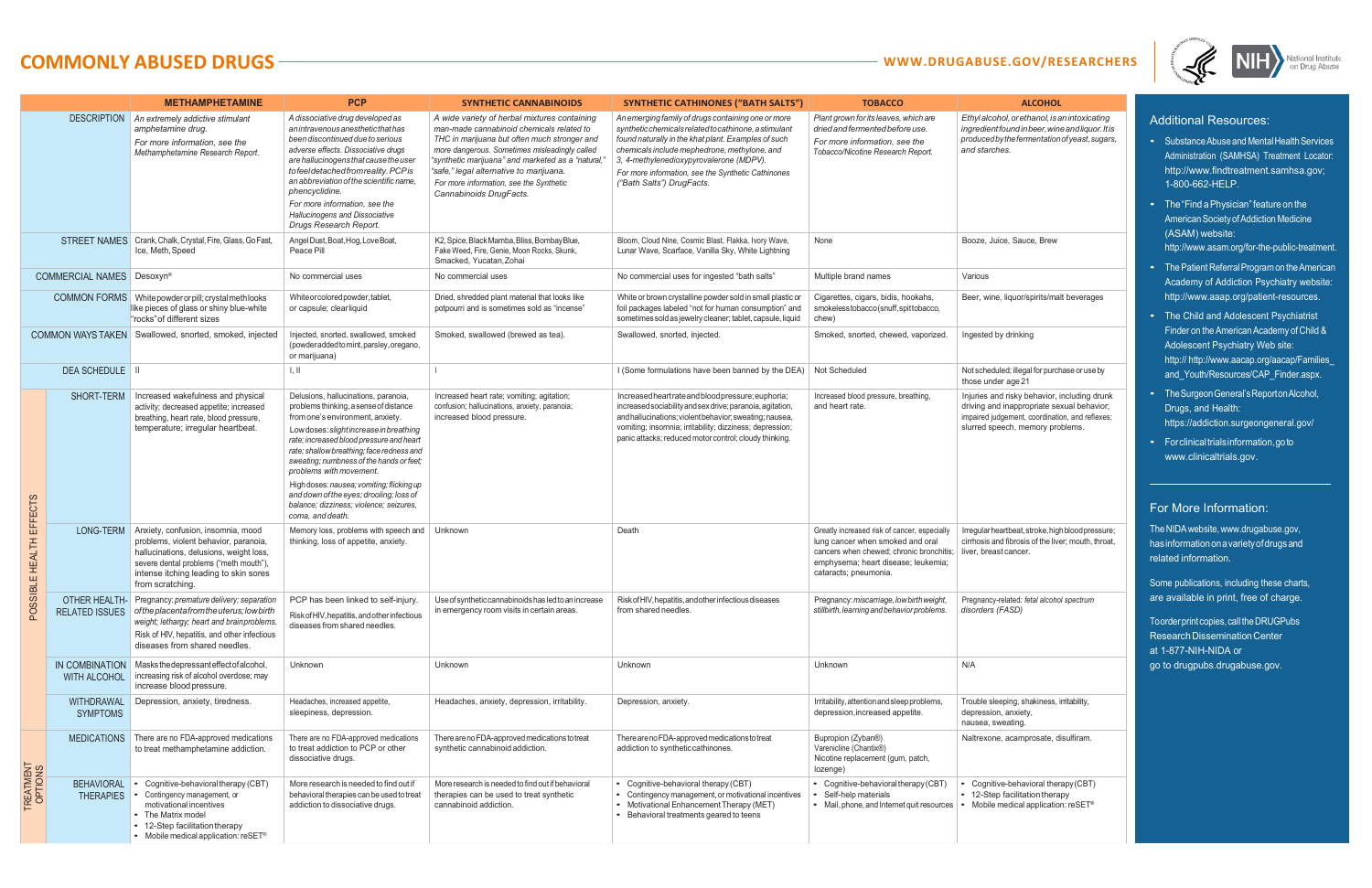# <span id="page-16-0"></span>**RESOURCES FOR ALCOHOL AND OTHER DRUG SERVICES**

Below is a list of resources that provide services to help students and employees cope with problems related to substance abuse and dependence.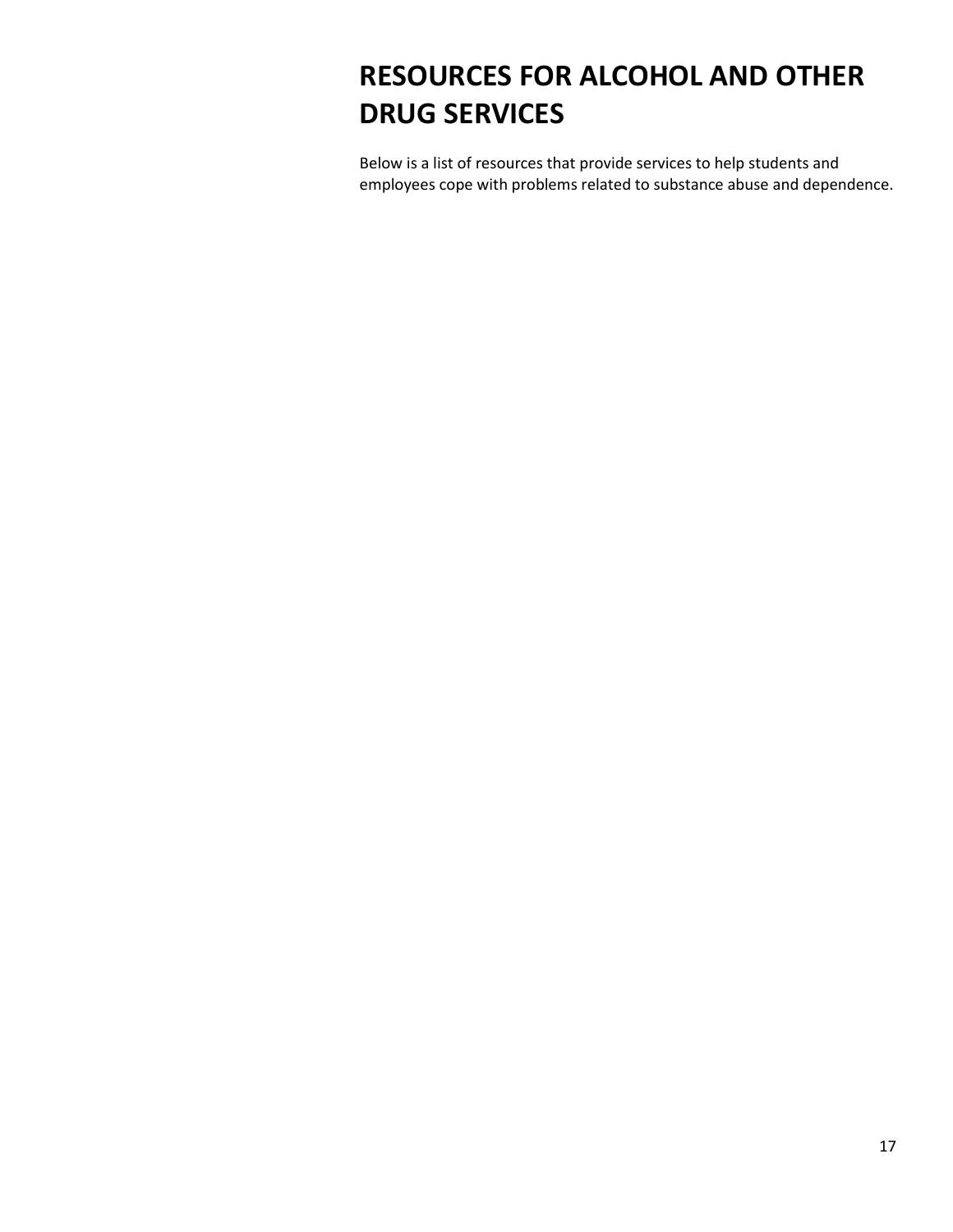# **CHICAGOLAND RESOURCES**

**Center for Addictive Problems (CAP) (312) 586-9350**

**Chicago Treatment and Counseling**

[www.capqualitycare.com](http://www.capqualitycare.com/)

609 North Wells Street Chicago, IL 60654 (CITY CENTRAL)

This agency provides both outpatient and inpatient substance abuse services that include psychological and physical treatment.

#### [www.chicagotreatment.com](http://www.chicagotreatment.com/)

3520 South Ashland Avenue Chicago, IL 60609 (WEST SIDE)

Certified Alcohol and Drug Counselors (CADC) provide services that focus on satisfying treatment requirements in a respectful and confidential manner.

**Drug Abuse Treatment (866) 845-8975 (877) 882-9275 (National)**

**Centers Inc. (CTCCI) (773) 523-3400**

**Drug Alcohol Treatment Centers and Addiction Rehab Programs Directory (800) 838-1752 (National)**

> **Family Guidance Center, Inc. (312) 943-6545**

<https://www.drug-rehabs.org/Illinois-drug-rehab-alcohol-rehabs-program.htm>

Call toll-free to speak with a representative who can help you locate a facility to meet your needs. Their resources cover all areas of Chicago.

#### [http://www.treatmentcentersdirectory.com](http://www.treatmentcentersdirectory.com/)

Search this directory to find a program near you.

### [http://www.fgcinc.org](http://www.fgcinc.org/)

310 West Chicago Avenue Chicago, IL 60654 (CITY CENTRAL)

A non-for-profit behavioral healthcare organization that treats and prevents substance abuse, as well as an array of other related problems.

**Foundations Recovery Networks (312) 319-9697** <https://www.foundationsrecoverynetwork.com/>

This is a comprehensive guide to drug and alcohol addiction rehab facilities in Illinois.

**Gateway Foundation (877) 377-2027 (Administrative) (855) 944-3511 (Admissions)** <https://www.gatewayfoundation.org/locations/chicago-river-north/>

415 North Dearborn Street, Suite 510 Chicago, IL 60654 (LOOP)

The largest provider of substance abuse treatment in the state of Illinois, Gateway Foundation provides drug and alcohol treatment in both residential and outpatient programs. Gateway Foundation has nine rehabilitation centers located throughout the state, with facilities. Call (877) 321-7326 to schedule a free confidential alcohol and drug abuse screening.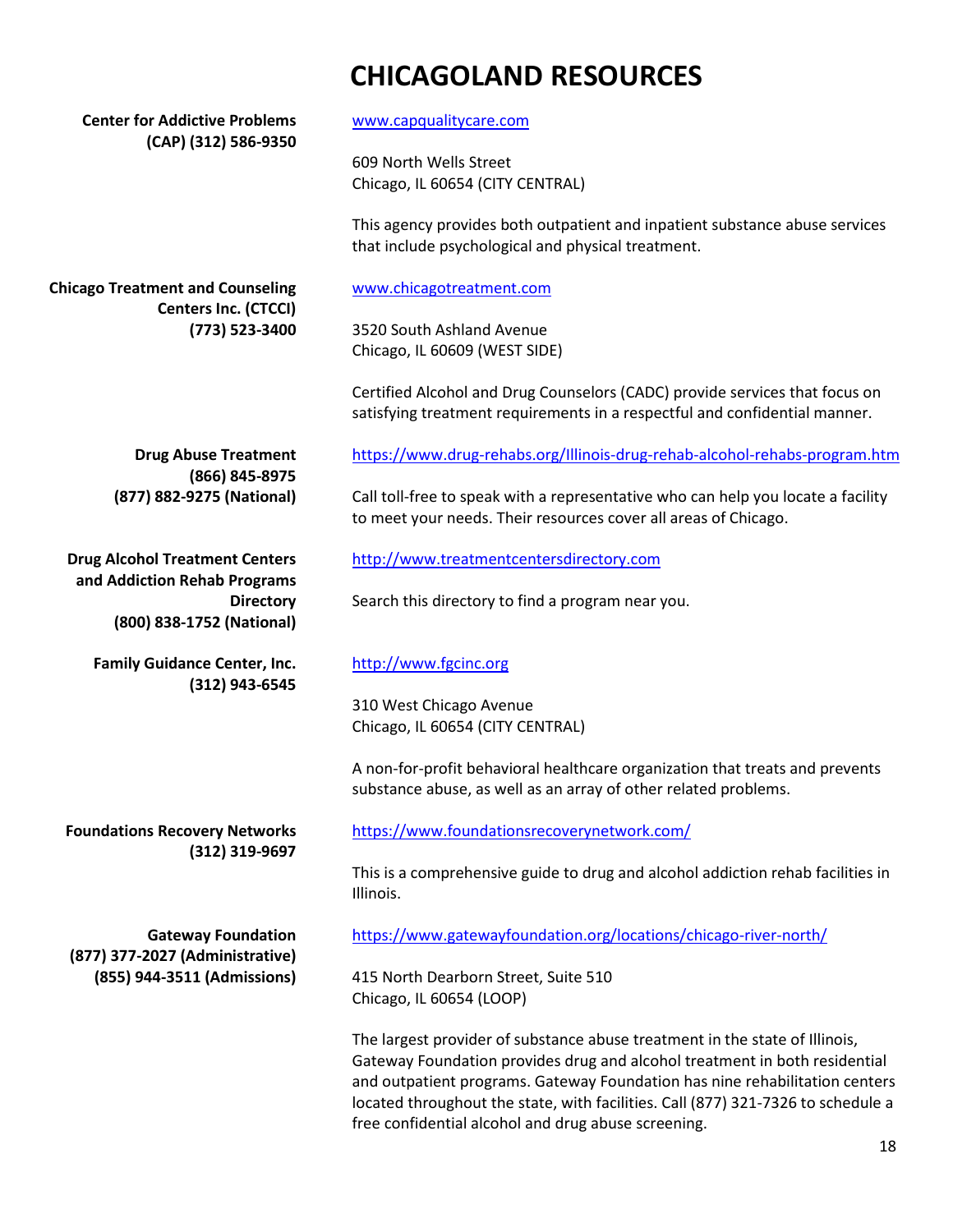| <b>Haymarket Center</b><br>(312) 226-7984                                                         | http://www.hcenter.org                                                                                                                                                            |
|---------------------------------------------------------------------------------------------------|-----------------------------------------------------------------------------------------------------------------------------------------------------------------------------------|
|                                                                                                   | 932 West Washington Street<br>Chicago, IL 60607 (CLOSE TO UIC)                                                                                                                    |
|                                                                                                   | This agency provides comprehensive alcohol and other drug treatment<br>programs.                                                                                                  |
| <b>Hazelden Chicago</b>                                                                           | https://www.hazeldenbettyford.org/locations/chicago                                                                                                                               |
| (855) 977-6137 (24 Hr.)                                                                           | 867 North Dearborn Street Chicago, IL 60610 (GOLD COAST)                                                                                                                          |
|                                                                                                   | Hazelden's Chicago facility provides drug and alcohol treatment including<br>outpatient programs, continuing care, and family programs.                                           |
| <b>Illinois Department of Human</b><br><b>Services</b>                                            | http://www.dhs.state.il.us/page.aspx                                                                                                                                              |
| (800) 843-6154                                                                                    | 401 South Clinton Street<br>Chicago, Illinois 60607 (Administrative Office)                                                                                                       |
|                                                                                                   | This agency supports and offers treatment services for alcoholism and<br>addiction through an extensive treatment provider network throughout the<br>State of Illinois.           |
| <b>Lutheran Social Service of Illinois</b><br>(847) 635-4600                                      | http://www.lssi.org                                                                                                                                                               |
|                                                                                                   | Various locations available: (CHICAGO, ELGIN, SCHAUMBURG, DIXON)                                                                                                                  |
|                                                                                                   | This agency provides outpatient treatment programs and services to help<br>individuals with substance abuse problems as well as inpatient/residential<br>rehabilitation services. |
| <b>Riveredge Hospital</b>                                                                         | http://www.riveredgehospital.com                                                                                                                                                  |
| (708) 209-4181                                                                                    | 8311 West Roosevelt Road<br>Forest Park, IL 60130 (WEST SUBURB)                                                                                                                   |
|                                                                                                   | This hospital provides individual, group or family therapy for substance abuse<br>problems.                                                                                       |
| <b>UChicago Medicine Ingalls</b><br><b>Memorial Hospital Behavioral</b><br><b>Health Services</b> | https://www.uchicagomedicine.org/find-a-location/uchicago-medicine-at-<br>ingalls-harvey                                                                                          |
| (855) 826-3878                                                                                    | Wyman Gordon Pavilion<br>1 Ingalls Drive<br>Harvey, IL 60426 (SOUTH)                                                                                                              |
|                                                                                                   | This hospital offers substance abuse treatment and detoxification on an<br>inpatient and outpatient basis and offers services in many languages.                                  |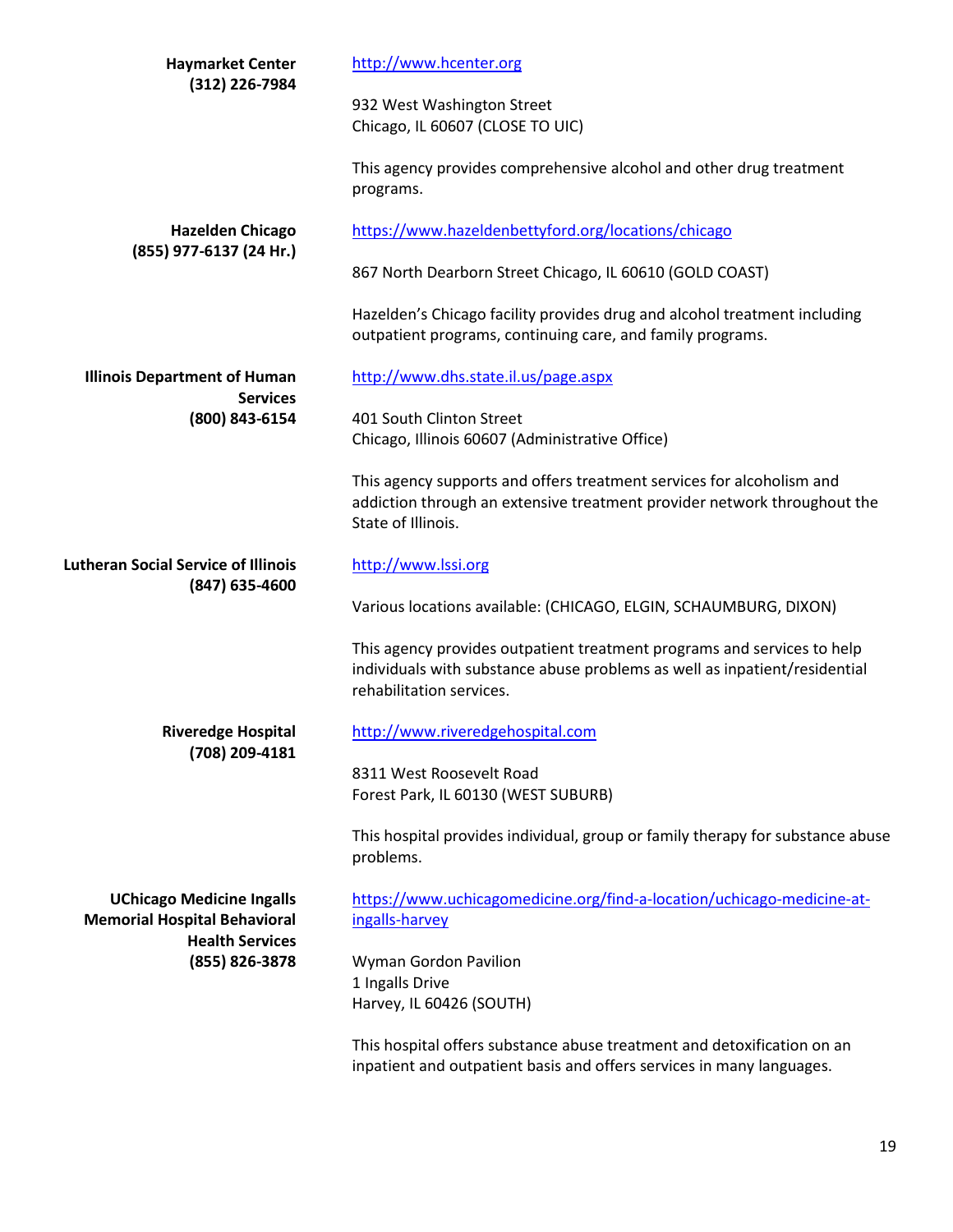# **NATIONAL EMERGENCY SERVICE HOTLINES**

| <b>Advocate Illinois Masonic Medical</b><br><b>Center: Behavioral Health Services</b>        | https://www.advocatehealth.com/immc/health-services/behavioral-health-<br>care/                                                                                                                                                                                         |
|----------------------------------------------------------------------------------------------|-------------------------------------------------------------------------------------------------------------------------------------------------------------------------------------------------------------------------------------------------------------------------|
| <b>Outpatient Care</b><br>(872) 843-0200 (Scheduling)<br>(773) 296-5380 (24 Hr. Crisis Line) | <b>Wilton Building</b><br>938 West Nelson Street, 3rd Floor<br>Chicago, IL 60657 (LAKEVIEW/NORTH)                                                                                                                                                                       |
|                                                                                              | This agency provides a comprehensive array of confidential outpatient<br>psychological services, including substance abuse/addiction for adolescents<br>and adults, as well as inpatient services for adults.                                                           |
| <b>Alcohol &amp; Drug Helpline</b>                                                           | https://www.samhsa.gov/find-help/national-helpline                                                                                                                                                                                                                      |
| (800) 821-HELP (4357)                                                                        | This help line provides free support (in English and Spanish) provided by<br>counselors trained in treating patients with addiction and mental health issues.<br>This service is available nationwide.                                                                  |
| <b>Chicago Department of Human</b><br><b>Services Information</b><br>311                     | Call 311 to get information on any human services department within the<br>Chicago area.                                                                                                                                                                                |
| <b>Illinois Poison Control Center</b>                                                        | http://illinoispoisoncenter.org                                                                                                                                                                                                                                         |
| (800) 222-1222                                                                               | The center provides around-the-clock information and treatment advice via a<br>FREE and confidential hotline. Call if you have a question or if you think or<br>suspect that you or someone else is experiencing adverse effects from<br>excessive alcohol or drug use. |
| <b>SAMHSA's National Helpline</b>                                                            | https://www.samhsa.gov/find-help/national-helpline                                                                                                                                                                                                                      |
| 1 (800) 662-HELP (4357)                                                                      | SAMHSA's National Helpline is a free, confidential, 24/7, 365-day-a-year<br>treatment referral and information service (in English and Spanish) for<br>individuals and families facing mental and/or substance use disorders.                                           |
| <b>UIC After Hours Crisis Counselor</b>                                                      | www.counseling.uic.edu                                                                                                                                                                                                                                                  |
| (312) 996-3490                                                                               | This is an After-Hours Crisis Counselor available outside of Counseling Center<br>business hours, accessible by calling the Counseling Center (312) 996-3490 and<br>selecting "Option 2.                                                                                |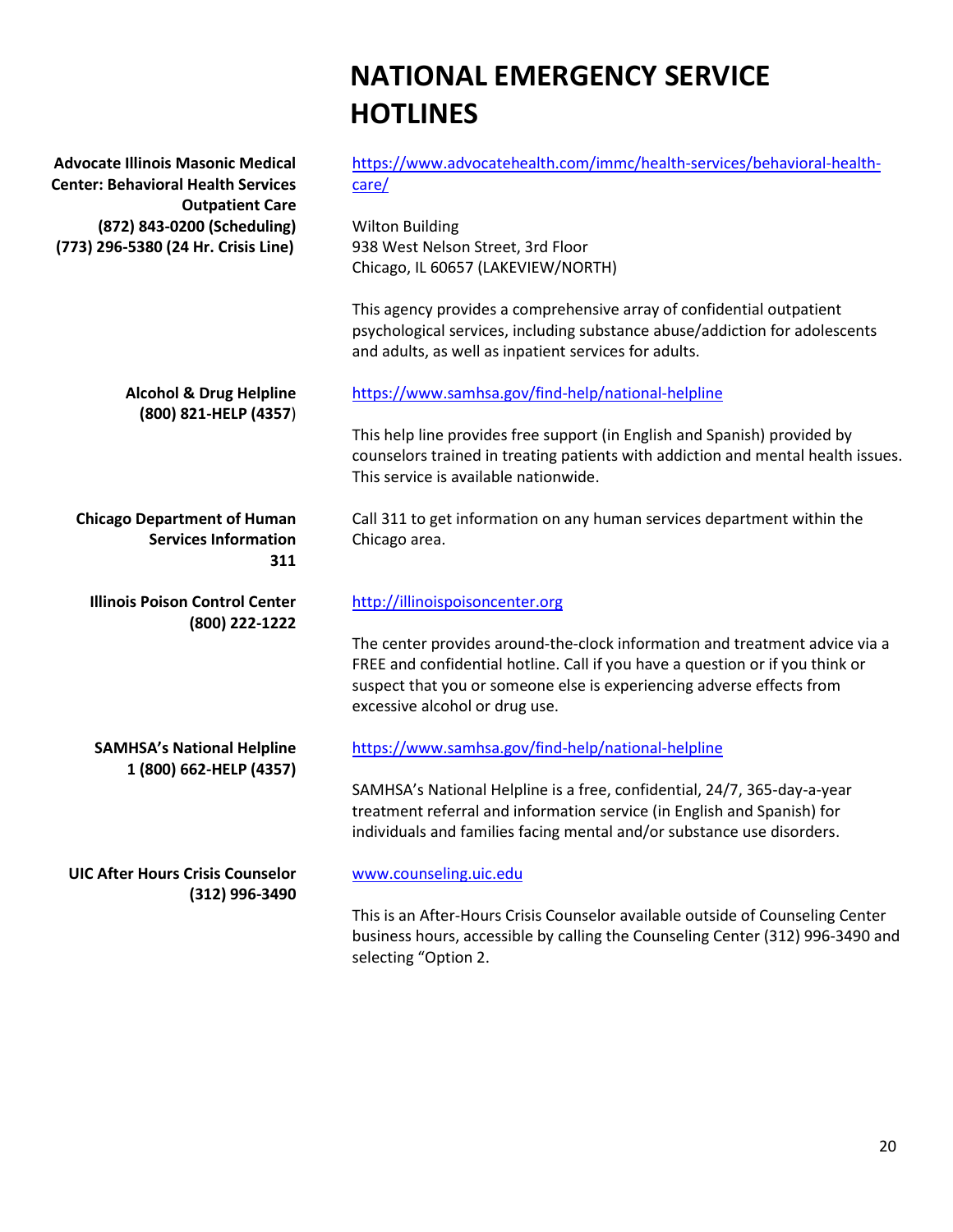# **RESOURCES FOR VETERANS**

| <b>Behavioral Health Treatment</b><br><b>Facility Locator (SAMHSA)</b><br>(800) 662-4357 | http://findtreatment.samhsa.gov/                                                                                                                                                                                                                                                                                                                                                                                                                                                                                                                           |
|------------------------------------------------------------------------------------------|------------------------------------------------------------------------------------------------------------------------------------------------------------------------------------------------------------------------------------------------------------------------------------------------------------------------------------------------------------------------------------------------------------------------------------------------------------------------------------------------------------------------------------------------------------|
|                                                                                          | This web page hosts a list of treatment facilities in Illinois by city. This is a<br>confidential and anonymous source of information for persons seeking<br>treatment facilities in the United States or U.S. Territories for substance<br>use/addiction and/or mental health problems.                                                                                                                                                                                                                                                                   |
| <b>Cooke's Manor</b><br>(708) 202-8387                                                   | https://www.catholiccharities.net/Portals/0/Service%20Areas/Housing%20Ser<br>vices/Documents/CookesManor FactSheet 070915.pdf                                                                                                                                                                                                                                                                                                                                                                                                                              |
|                                                                                          | https://www.catholiccharities.net/GetHelp/OurServices/VeteransServices.aspx                                                                                                                                                                                                                                                                                                                                                                                                                                                                                |
|                                                                                          | Building 14, Hines VA Campus<br>5th Avenue & Roosevelt Road<br>Hines, IL 60141 (WEST/MAYWOOD)                                                                                                                                                                                                                                                                                                                                                                                                                                                              |
|                                                                                          | Cooke's Manor provides a transitional housing program in an alcohol/drug free<br>environment for men, giving priority to veterans. The facility provides 40<br>private rooms and includes structured days, balanced meals, rehabilitative<br>work training, individual counseling, recovery groups, holistic education, pre-<br>employment training, employment assistance, and permanent housing<br>placement. Minimal rent is charged. Veterans are required to have completed<br>an inpatient treatment program or had a successful period of sobriety. |
| <b>Department of Veterans Affairs</b>                                                    | https://www.benefits.va.gov/chicago/                                                                                                                                                                                                                                                                                                                                                                                                                                                                                                                       |
| (VA) - Chicago Regional Office<br>(800) 827-8255 (Crisis Line)                           | 2122 West Taylor Street<br>Chicago, IL 60612 (WEST)                                                                                                                                                                                                                                                                                                                                                                                                                                                                                                        |
|                                                                                          | The Department of Veterans Affairs (VA) offers veterans and their families a<br>wide range of support services for substance abuse. This directory lists<br>locations for VA medical centers, outpatient clinics, community-based<br>outpatient clinics, veteran centers, mental health, substance abuse, and other<br>services.                                                                                                                                                                                                                           |
| Hope for Tomorrow, Inc.                                                                  | http://www.hopefortomorrow.net                                                                                                                                                                                                                                                                                                                                                                                                                                                                                                                             |
| (630) 966-9000                                                                           | 479 North Lake Street<br>Aurora, IL 60506 (Administrative Office) (WEST SUBURB)                                                                                                                                                                                                                                                                                                                                                                                                                                                                            |
|                                                                                          | A small residential program that provides a safe, structured, supportive, and<br>substance-free home for veterans dealing with alcoholism, drug addiction,<br>mental health disorders, post-traumatic stress disorder, and/or pathological<br>gambling.                                                                                                                                                                                                                                                                                                    |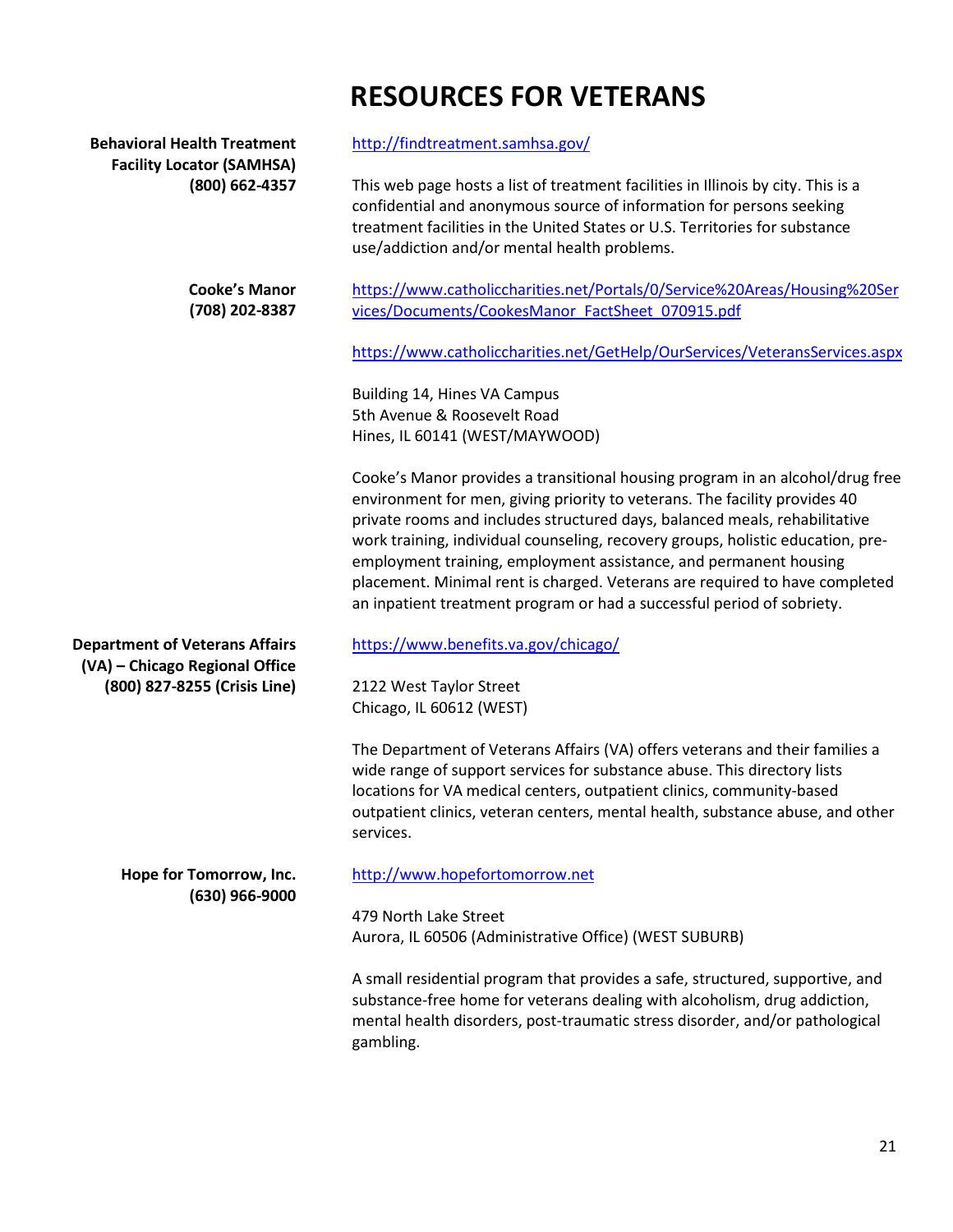| <b>Illinois Department of Veterans'</b>                                       | http://www2.illinois.gov/veterans/Pages/default.aspx                                                                                                                                                                                                                                                                                                                                                                                                                                                                |
|-------------------------------------------------------------------------------|---------------------------------------------------------------------------------------------------------------------------------------------------------------------------------------------------------------------------------------------------------------------------------------------------------------------------------------------------------------------------------------------------------------------------------------------------------------------------------------------------------------------|
| <b>Affairs (Chicago)</b><br>(312) 814-2460                                    | George Dunn County Building<br>69 West Washington, Suite 1620<br>Chicago, Illinois 60602                                                                                                                                                                                                                                                                                                                                                                                                                            |
|                                                                               | The Illinois Department of Veterans Affairs is a state agency dedicated to<br>empowering veterans, as well as their dependents and survivors, to thrive. The<br>agency helps veterans navigate the complex veteran support system. It helps<br>to obtain long-term healthcare for eligible veterans at one of four Veterans'<br>Homes; and by working with other government agencies and non- profits to<br>help veterans address education, mental health, housing, employment, and<br>other life challenges.      |
| <b>Illinois Department of Veterans'</b><br><b>Affairs (Springfield)</b>       | https://www.illinois.gov/hfs/MedicalPrograms/vets/Pages/default.aspx                                                                                                                                                                                                                                                                                                                                                                                                                                                |
| (877) 483-8779                                                                | 833 South Spring Street<br>Springfield, IL 62704                                                                                                                                                                                                                                                                                                                                                                                                                                                                    |
|                                                                               | The Veterans Care Program is designed to provide comprehensive, affordable<br>healthcare to Illinois' uninsured veterans, including services for alcohol and<br>substance abuse problems.                                                                                                                                                                                                                                                                                                                           |
| <b>Riveredge Hospital</b><br>(708) 209-4181                                   | http://www.riveredgehospital.com                                                                                                                                                                                                                                                                                                                                                                                                                                                                                    |
|                                                                               | 8311 Roosevelt Road<br>Forest Park, IL 60130 (WEST SUBURB)                                                                                                                                                                                                                                                                                                                                                                                                                                                          |
|                                                                               | This free-standing psychiatric facility specializes in the treatment of children,<br>adolescents, young adults, adults, and geriatric persons. All agency services are<br>provided by an interdisciplinary team, which may include therapists,<br>psychiatrists, nurses, psychologists, expressive therapists, mental health<br>associates and certified alcohol and drug counselors. Qualified and committed<br>professionals dedicated to providing care with compassion and integrity<br>provide these services. |
| <b>Student Veterans of America</b><br>(202) 223-4710                          | http://www.studentveterans.org                                                                                                                                                                                                                                                                                                                                                                                                                                                                                      |
|                                                                               | Student Veterans of America is a coalition of student veteran groups on college<br>campuses across the United States.                                                                                                                                                                                                                                                                                                                                                                                               |
| <b>Summary of VA Treatment</b>                                                | http://www.mentalhealth.va.gov/res-vatreatmentprograms.asp                                                                                                                                                                                                                                                                                                                                                                                                                                                          |
| <b>Programs for Substance Use</b><br>Problems (800) 273-8255 (Crisis<br>Line) | This web page describes the types of support with substance use that a<br>veteran can receive and the different avenues that will lead to help.                                                                                                                                                                                                                                                                                                                                                                     |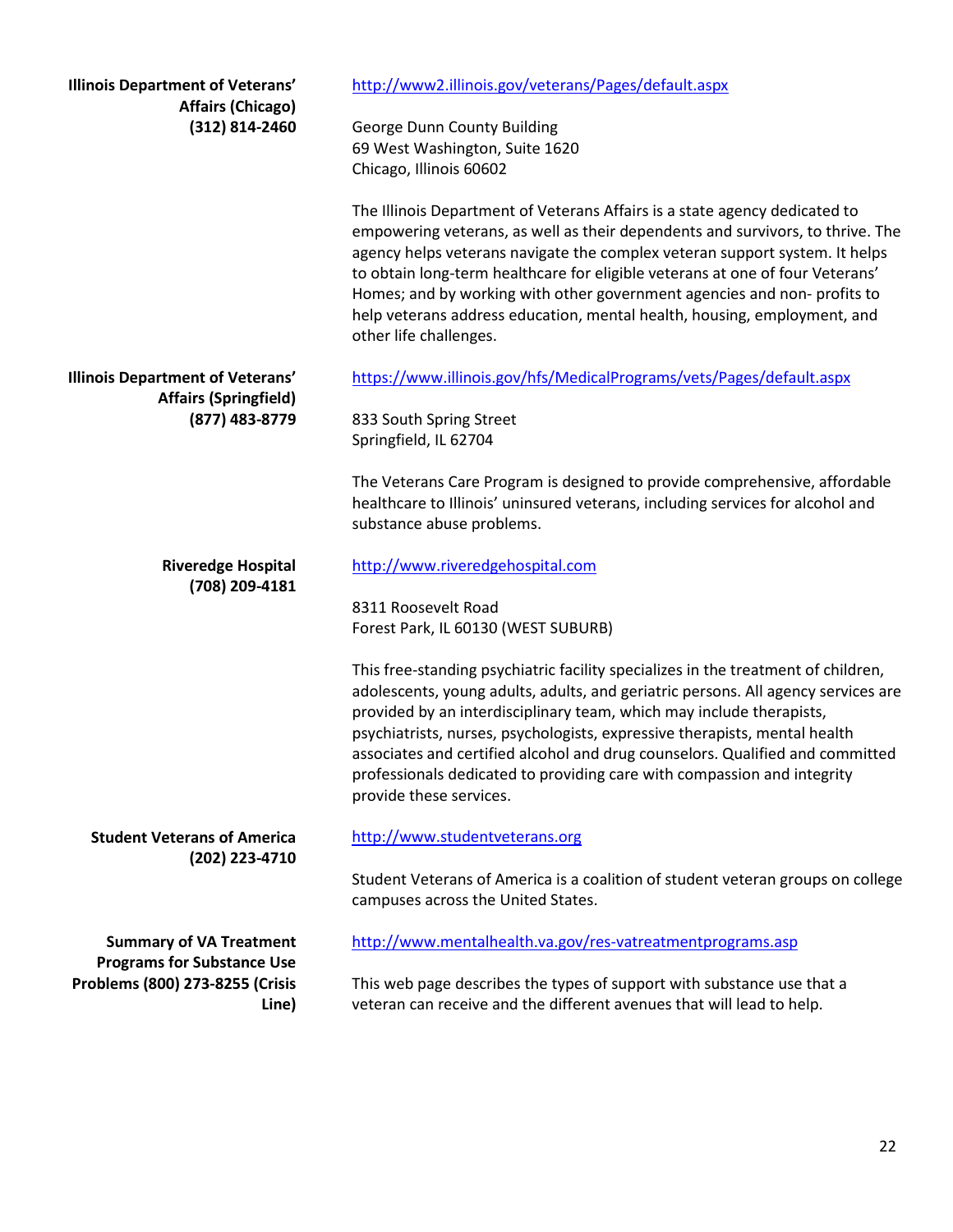| <b>U.S. Department of Veterans</b><br><b>Affairs: Mental Health</b>          | https://www.mentalhealth.va.gov/                                                                                                                                                                                                                                                                                                                                                                          |
|------------------------------------------------------------------------------|-----------------------------------------------------------------------------------------------------------------------------------------------------------------------------------------------------------------------------------------------------------------------------------------------------------------------------------------------------------------------------------------------------------|
|                                                                              | This resource is for individuals experiencing mental health challenges or who<br>suspect a family member would benefit from talking to a mental health<br>provider. The Department of Veteran Affairs (DVA) offers ways to help.<br>Veterans and their family members can connect with support through in-<br>person appointments at local DVA facilities, tele-health sessions, and online<br>resources. |
| <b>U.S. Department of Veterans</b><br><b>Affairs: Substance Use Disorder</b> | Substance Use Disorder Program Locater:                                                                                                                                                                                                                                                                                                                                                                   |
| (SUD) Program                                                                | https://www.va.gov/directory/guide/SUD.asp?isFlash=0                                                                                                                                                                                                                                                                                                                                                      |
|                                                                              | NOTE: Veteran Affairs (VA) Medical Centers without a specific SUD Program do<br>offer SUD Treatment. Contact your local VA Medical Center and ask for the<br>Mental Health clinic. Many Veteran Centers and VA Community Based<br>Outpatient Clinics also offer SUD treatment.                                                                                                                            |
| <b>Veterans Crisis Line</b><br>(800) 273-8255 Press 1                        | https://www.veteranscrisisline.net/get-help/chat                                                                                                                                                                                                                                                                                                                                                          |
| 838255 (Text)                                                                | This resource is for Veteran's or Service members in crisis $-$ or for those<br>concerned about one - Veteran Affairs (VA) has qualified and caring<br>responders standing by to help 24 hours a day, every day, including weekends.<br>Dial (800) 273-8255, press 1 and chat online with a VA responder, or send a                                                                                       |

text message to 838255 to receive confidential support.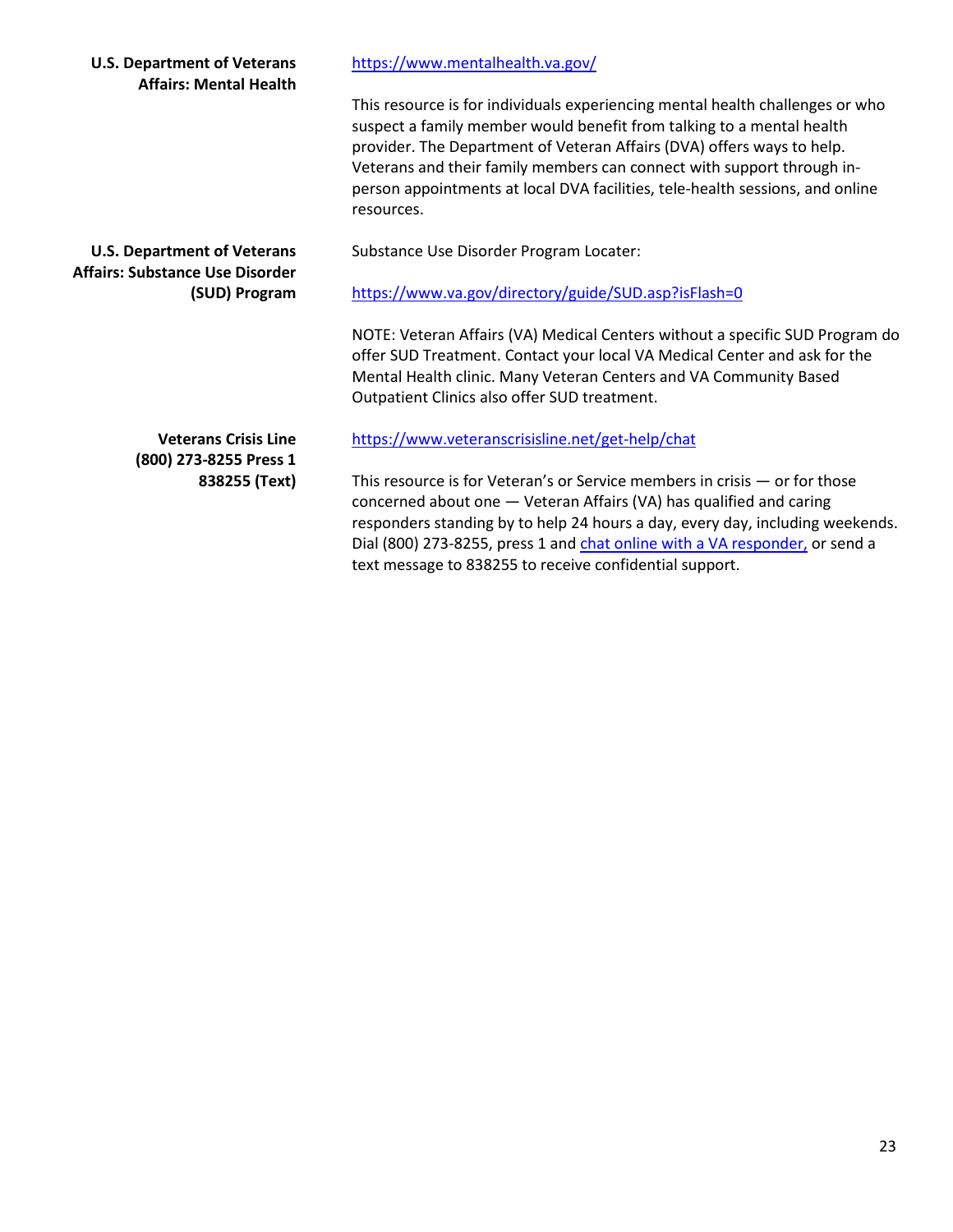# **RESOURCES FOR WOMEN AND CHILDREN**

| <b>Haymarket Center</b><br>(312) 226-7984           | http://www.hcenter.org                                                                                                                                                                                                                                                                                                |
|-----------------------------------------------------|-----------------------------------------------------------------------------------------------------------------------------------------------------------------------------------------------------------------------------------------------------------------------------------------------------------------------|
|                                                     | 932 West Washington Street<br>Chicago, IL 60607 (CLOSE TO UIC)                                                                                                                                                                                                                                                        |
|                                                     | Haymarket Center provides a variety of programs designed for women and<br>their dependent children.                                                                                                                                                                                                                   |
| <b>Lutheran Social Services of Illinois</b>         | https://www.lssi.org/behavioral-health/alcohol-drug-treatment.php                                                                                                                                                                                                                                                     |
| (833) 610-5774                                      | 1001 East Touhy Avenue, Suite 50<br>Des Plaines, IL 60018                                                                                                                                                                                                                                                             |
|                                                     | Our programs serve both adolescents and adults. We also accept a wide range<br>of payment options. Treatment is provided by caring professionals who will<br>listen to an individual's goals and tailor treatment to meet that person's<br>unique needs. We help individuals find success on the pathway to recovery. |
| <b>OSF Little Company of Mary</b><br>(708) 422-6200 | https://www.osfhealthcare.org/little-company-of<br>mary/?pageID=245&criteria=behavioral-health                                                                                                                                                                                                                        |
|                                                     | 2800 West 95th Street<br>Evergreen Park, IL 60805 (SOUTHWEST)                                                                                                                                                                                                                                                         |
|                                                     | This hospital offers an understanding environment for women seeking<br>treatment for psychiatric, alcohol and/or substance abuse issues.                                                                                                                                                                              |
| <b>Primo Center for Women and</b>                   | https://www.primocenter.org/                                                                                                                                                                                                                                                                                          |
| Children<br>(773) 722-0544                          | 6212 Sangamon Street<br>Chicago, IL 60621                                                                                                                                                                                                                                                                             |
|                                                     | This agency provides a healthy, drug-free residential environment for women<br>and women with children who are recovering from alcohol and substance<br>abuse.                                                                                                                                                        |
| Sisterhouse                                         | http://www.sisterhousechicago.org                                                                                                                                                                                                                                                                                     |
| (773) 626-0525                                      | 25 Washington Boulevard<br>Oak Park, IL 60302 (FAR WEST/OAK PARK)                                                                                                                                                                                                                                                     |
|                                                     | This residential treatment program is for women seeking to recover from<br>substance abuse.                                                                                                                                                                                                                           |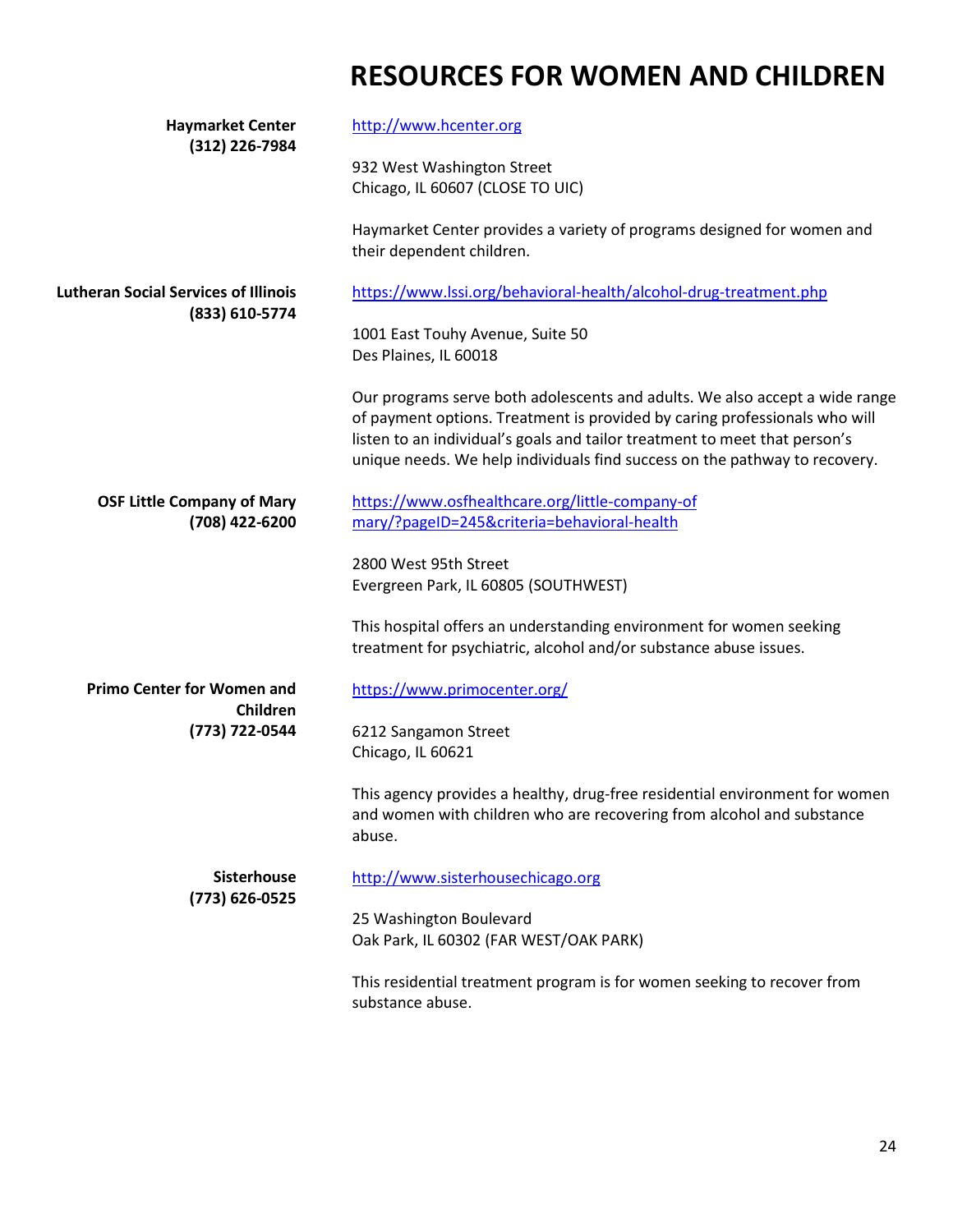# **University of Illinois Chicago (UIC) CAMPUS RESOURCES FOR STUDENTS**

### **Counseling Center (312) 996-3490**

[www.counseling.uic.edu](http://www.counseling.uic.edu/)

Student Services Building 1200 West Harrison Street, Suite 2010 Chicago, IL 60607

The center provides services to help students deal with a diverse set of issues, including stress, crisis or trauma, transition to college, or substance use and mental illness in a safe, supportive and confidential setting. Services are free to students and their spouses. The Counseling Center is also able to provide additional support for students seeking to connect to clinical services for drinking problems. Schedule an appointment with a counselor for more information.

The Counseling Center provides an After-Hours Crisis Counselor service that is available outside of business hours, accessible by calling the Counseling Center (312) 996-3490 and selecting "Option 2.

The Counseling Center does not provide the formalized alcohol assessment used in court. For court cases, refer to the section on DUI/DWI Resources for Offenders.

**Family Medicine** <https://hospital.uillinois.edu/primary-and-specialty-care/family-medicine>

> 722 West Maxwell Street, Suite 235 Chicago, IL 60607

Family Medicine can provide referrals to substance abuse programs that are on and off campus. Some of these services may be covered by student or employee insurance. To get a referral, you have to first make an appointment with a Family Medicine physician.

**The Wellness Center (312) 413-2120**

**(312) 996-2901**

Student Center East

<https://wellnesscenter.uic.edu/>

750 South Halsted Street, Suite 238 Chicago, IL 60607

The Wellness Center provides health education programs, workshops, events, and knowledge and skill building experiences to enhance the academic and personal success of UIC students. The Center encourages students to make healthy choices that integrate knowledge with their own personal values and behavior. The Center provides Wellness Coaching to guide students to alcohol and other drug treatment resources on and off campus. The Center does not provide the formal alcohol assessments requested by some courts of law.

E-CHUG: an online educational tool, available at the Wellness Center website,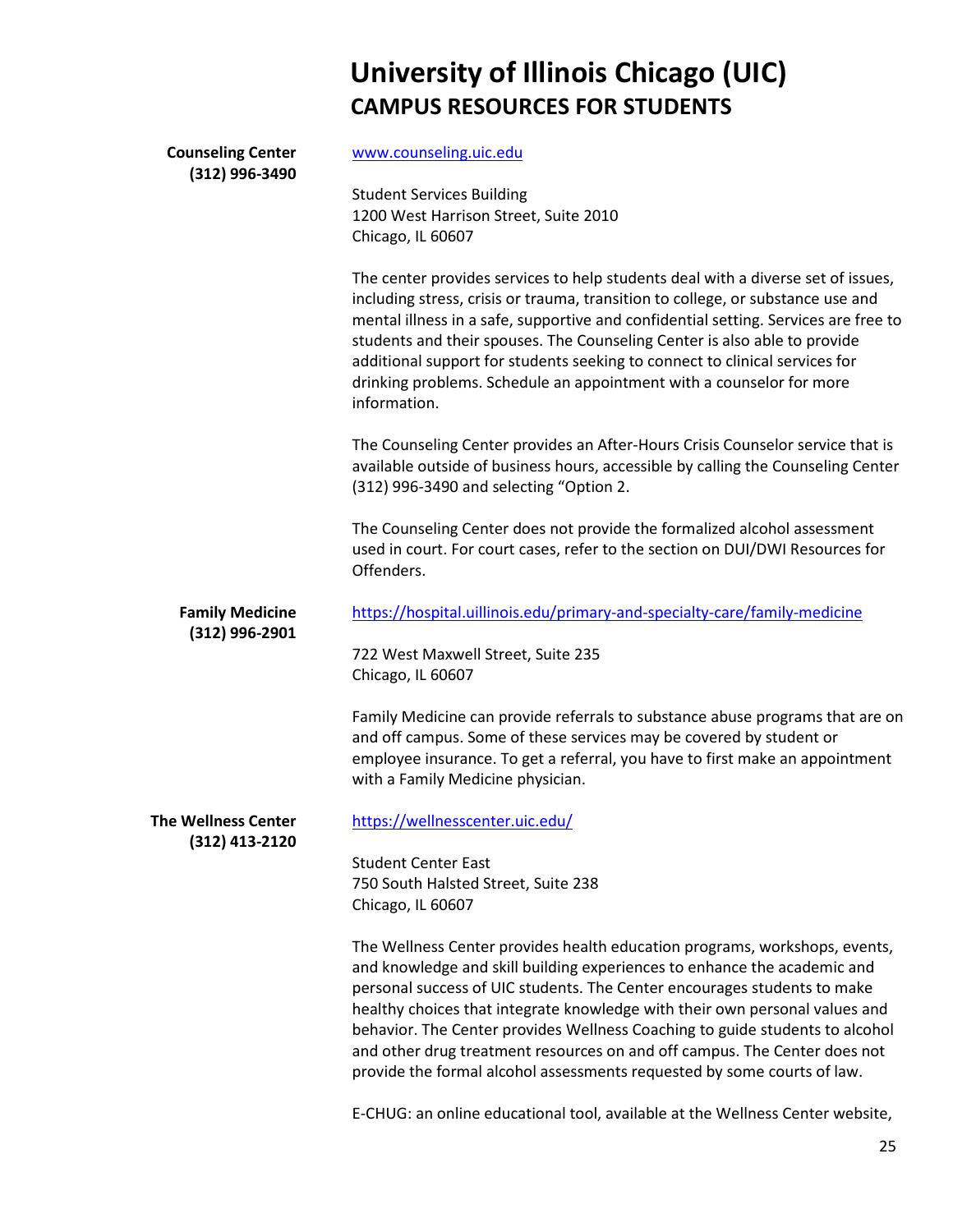can provide feedback and information about an individual's alcohol use. This survey and its results are not a formal assessment or a therapeutic tool. The program is free and **available online** for UIC students.

attendance at group meetings. There are no age or education requirements. Membership is open to anyone who wants to do something about his or her

### **UIC CAMPUS RESOURCES FOR EMPLOYEES**

| <b>Employee Assistance Program</b><br>(312) 996-3588                        | https://www.hr.uillinois.edu/cms/One.aspx?portalId=4292&pageId=903864#<br>uic                                                                                                                                                                                                                                                                                                                                                                                                                                                                           |
|-----------------------------------------------------------------------------|---------------------------------------------------------------------------------------------------------------------------------------------------------------------------------------------------------------------------------------------------------------------------------------------------------------------------------------------------------------------------------------------------------------------------------------------------------------------------------------------------------------------------------------------------------|
|                                                                             | <b>Clinical Sciences North</b><br>820 South Wood Street, Room 365<br>Chicago, IL 60612                                                                                                                                                                                                                                                                                                                                                                                                                                                                  |
|                                                                             | This employee assistance program is a confidential counseling resource that<br>specializes in working with employees and their family members who are<br>experiencing personal problem(s) that may be affecting the employee's job<br>performance. This program helps to clarify issues, identify resources and offer<br>follow-up assistance as needed.                                                                                                                                                                                                |
| <b>Office of Applied Psychological</b><br><b>Services</b><br>(312) 996-2540 | https://psch.uic.edu/research-programs/clinical/office-of-applied-<br>psychological-services/                                                                                                                                                                                                                                                                                                                                                                                                                                                           |
|                                                                             | <b>Behavioral Sciences Building</b><br>1007 West Harrison Street, Room 3011A<br>Chicago, IL 60607                                                                                                                                                                                                                                                                                                                                                                                                                                                       |
|                                                                             | The Office of Applied Psychological Services (OAPS) is a mental health clinic in<br>the Psychology Department at the University of Illinois at Chicago (UIC).<br>Psychotherapy and psychological testing utilize approaches that are based on<br>scientific theory and supported by scientific evidence, with an emphasis on<br>Cognitive Behavioral Therapy (CBT) techniques that are offered to patients.<br>OAPS serves the UIC community, including faculty, staff, and students, as well<br>as those living or working in the greater Chicago area |
|                                                                             | <b>UIC SELF-HELP GROUPS</b>                                                                                                                                                                                                                                                                                                                                                                                                                                                                                                                             |
| <b>Alcoholics Anonymous</b><br>(312) 346-1475 (24 Hr.)<br>(REGIONAL)        | http://www.chicagoaa.org (REGIONAL)<br>https://www.aa.org/ (NATIONAL)                                                                                                                                                                                                                                                                                                                                                                                                                                                                                   |
| (309) 687-1329 (24 Hr.)<br>(NATIONAL)                                       | Alcoholics Anonymous is an international fellowship of individuals who have<br>had drinking problems. It is non-professional, self-supporting, multiracial,<br>apolitical, and available almost everywhere. This group pursues recovery from<br>the effects of addiction through a twelve-step program, including regular                                                                                                                                                                                                                               |

drinking problem.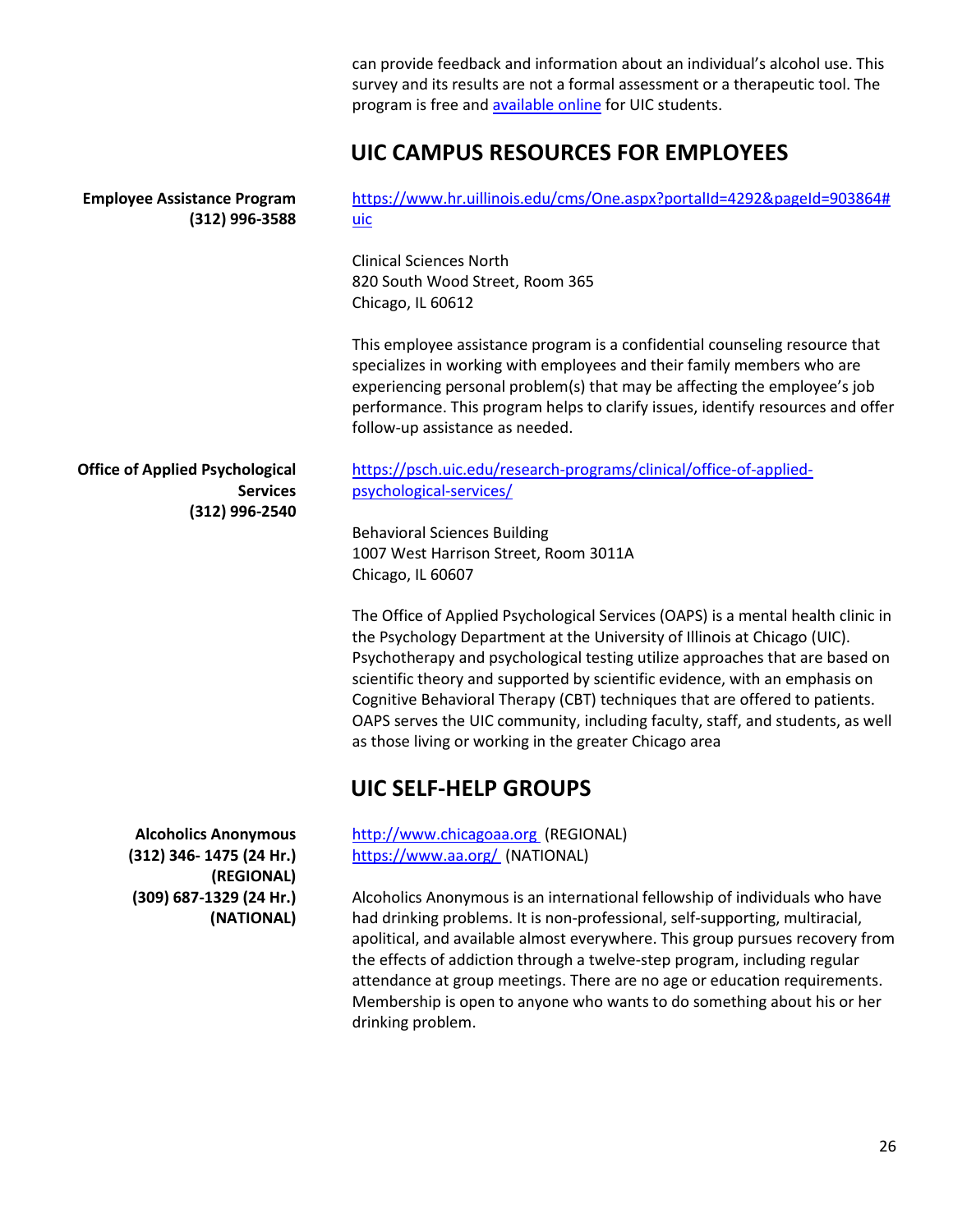**Al-Anon/Alateen (312) 409-7245 (REGIONAL) (888) 425-2666 (24 Hr.) (NATIONAL)**

**Narcotics Anonymous (708) 848-4884 (REGIONAL) (800) 539-0475 (24 Hr.) (NATIONAL)**

**Law School Counseling Center (312) 427-2737 (Ext. 455)**

**Lawyers' Assistance Program (312) 726-6607** http://www.niafg.org (REGIONAL) [https://al-anon.org/ \(](https://al-anon.org/)NATIONAL) <https://al-anon.org/al-anon-meetings/>

This is a recovery group for family members of alcoholics and teen alcoholics. Access the website above to take a self-test to determine if Al-anon/Alateen is right for you or find meetings in several cities in Illinois.

http://www.chicagona.org (REGIONAL) [https://www.na.org/ \(](https://www.na.org/)NATIONAL)

Narcotics Anonymous is one of the world's oldest and largest associations for recovering drug addicts. The NA approach to recovery from drug addiction is completely reliant on peer-to-peer support. It is believed that the NA program works as well as it does primarily because of the therapeutic value of addicts helping other addicts. Its mission, is to communicate to addicts in the community that NA may be able to help them learn to live drug-free, recover from the effects of drug addiction, and establish stable, productive lifestyles.

## **UIC LAW SCHOOL CAMPUS AND COMMUNITY RESOURCES FOR STUDENTS**

<https://law.uic.edu/student-support/students/counseling/>

300 South State Street, Room S-521 Chicago, IL 60604

Law School Counseling Center is a partnership between the law school and Sankofa Psychological Services. The Counseling Center offers individual and relationship counseling by appointment, weekly office hours for urgent concerns, disability accommodations evaluations, and periodic wellness workshops. Services are provided independently from the law school so records remain confidential. A variety of insurance plans are accepted; Campus Care covers most services (minus co-pay) when properly referred by the designated counselor or FMC-based primary care provider and authorized by Campus Care. Please contact the Counseling Center for more information.

### [www.IllinoisLAP.org](http://www.illinoislap.org/)

20 South Clark Street, Suite 450 Chicago, IL 60603

The Lawyers' Assistance Program (LAP) offers free and confidential services, including consultations, assessments, individual and group therapy, referrals, and interventions to all Illinois law students at no cost. A LAP clinician holds office hours at Law School Counseling Center once a month to assist students with issues related to anxiety, depression, and substance abuse; virtual appointments are also available.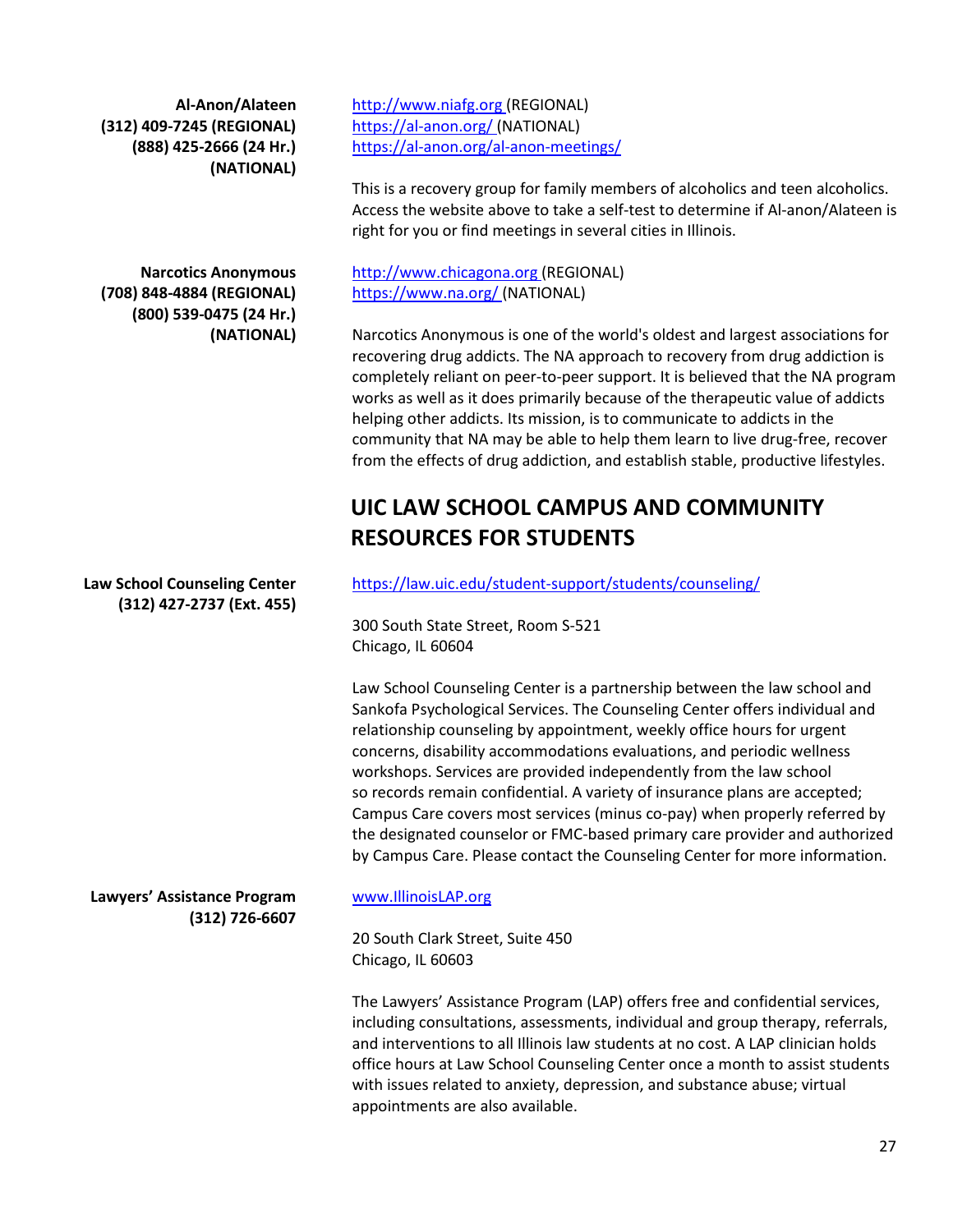# **University of Illinois College of Medicine at Peoria (UICOMP) COMMUNITY RESOURCES**

Below are just a few alcohol and other drug treatment options available in or near Peoria, Illinois. For more options, visit the Illinois Department of Human Services list of substance abuse treatment providers and facilities, organized by county. Click [HERE](https://www.dhs.state.il.us/page.aspx?item=29725) (Substance Use).

**Alcohol and Drug Evaluation Services (309) 692-9236**

<http://iadesdui.com/>

7501 North University Street, Suite 201 Peoria, IL 61614

*Type of Care:* Drug and Alcohol Treatment Services, Substance Abuse Treatment Services

*Service Setting:* Outpatient Drug Rehab and Regular Outpatient Treatment

**Human Service Center on Richard Pryor Place (309) 671-8960**

[http://www.hscpeoria.org](http://www.hscpeoria.org/)

130 North Richard Pryor Place Peoria, IL 61605

### *Type of Care:*

Detox, Buprenorphine Used In Treatment, Alcohol Detoxification, Benzodiazepines Detoxification, Cocaine Detoxification, Buprenorphine detoxification, Methamphetamines Detoxification, Medications for psychiatric disorders, Opioids Detoxification, Substance Abuse Treatment Services, Prescribes/administer buprenorphine and/or naltrexone

*Service Setting:* Hospital Inpatient and Hospital Inpatient Detoxification

**IL. Institute for Addiction Recovery at Unity Point Hospital Methodist/Proctor (309) 691-1055** <https://www.unitypoint.org/peoria/addiction-recovery.aspx>

5409 North Knoxville Avenue Peoria, IL 61614

### *Type of Care:*

Drug and Alcohol Treatment Services, Detox, Buprenorphine Used In Treatment, Naltrexone (oral), Vivitrol (injectable Naltrexone), Acamprosate (Campral), Alcohol Detoxification, Benzodiazepines Detoxification, Medications for psychiatric disorders, Opioids Detoxification, Substance Abuse Treatment Services, Prescribes/administer buprenorphine and/or naltrexone

*Service Setting:* Hospital Inpatient, Outpatient Drug Rehab, Outpatient Detoxification,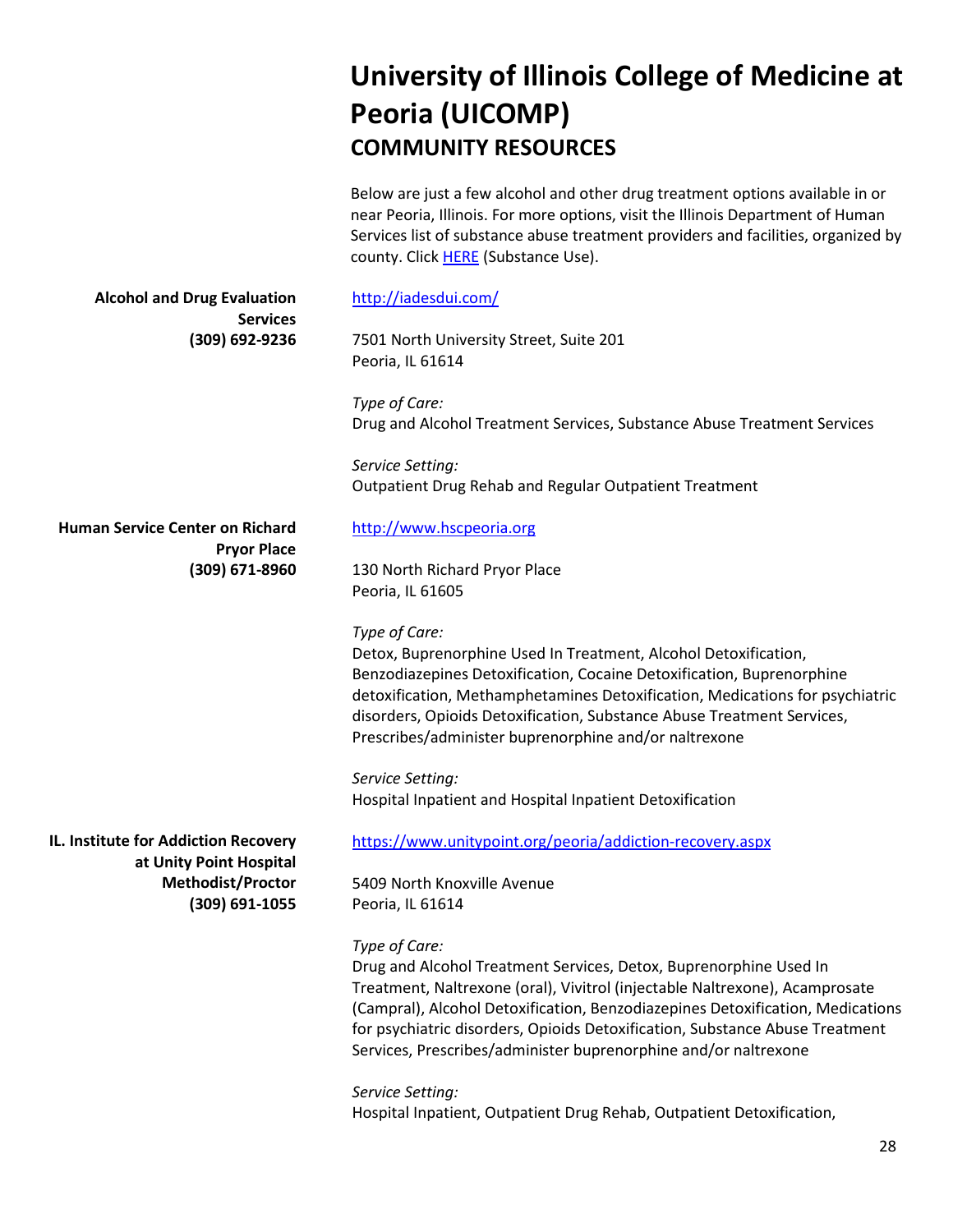|                                                                   | Outpatient Methadone/Buprenorphine or Vivitrol, Outpatient Day Treatment<br>or Partial Hospitalization, Intensive Outpatient Treatment, Regular Outpatient<br>Treatment, Hospital Inpatient Detoxification, Hospital Inpatient Treatment and<br>General Hospital (including VA hospital) |
|-------------------------------------------------------------------|------------------------------------------------------------------------------------------------------------------------------------------------------------------------------------------------------------------------------------------------------------------------------------------|
| <b>New Leaf Lodge</b><br>(309) 689-3078                           | https://doctors.unitypoint.org/location/unity-point-health-unity-place-new-<br>leaf/LOC0000073046                                                                                                                                                                                        |
|                                                                   | 3500 West New Leaf Lane<br>Peoria, IL 61615                                                                                                                                                                                                                                              |
|                                                                   | Type of Care:<br>Drug and Alcohol Treatment Services, Buprenorphine Used In Treatment,<br>Buprenorphine maintenance, Substance Abuse Treatment Services,<br>Prescribes/administer buprenorphine and/or naltrexone                                                                        |
|                                                                   | Service Setting:<br>Inpatient Drug Rehab, Outpatient Drug Rehab, Short Term Drug Rehab, Long<br>Term Drug Rehab, Outpatient Day Treatment or Partial Hospitalization, and<br><b>Intensive Outpatient Treatment</b>                                                                       |
| <b>OSF St. Francis Medical Center</b><br><b>Behavioral Health</b> | www.osfsaintfrancis.org                                                                                                                                                                                                                                                                  |
| Services/Outpatient<br>(309) 624-9522                             | 617 Northeast Glendale Avenue<br>Peoria, IL 61603                                                                                                                                                                                                                                        |
|                                                                   | Type of Care:<br><b>Mental Health Treatment</b>                                                                                                                                                                                                                                          |
|                                                                   | Service Setting:<br>Outpatient Drug Rehab, Outpatient Mental Health Facility, Partial<br>hospitalization/day treatment                                                                                                                                                                   |
| <b>Peoria Alcohol and Drug Rehab</b><br>(309) 270-1010            | https://www.drugrehabpeoria.com/                                                                                                                                                                                                                                                         |
|                                                                   | Treatment facilities serving the Peoria, Illinois area. Check the link to view                                                                                                                                                                                                           |

ng the Peoria, centers near you.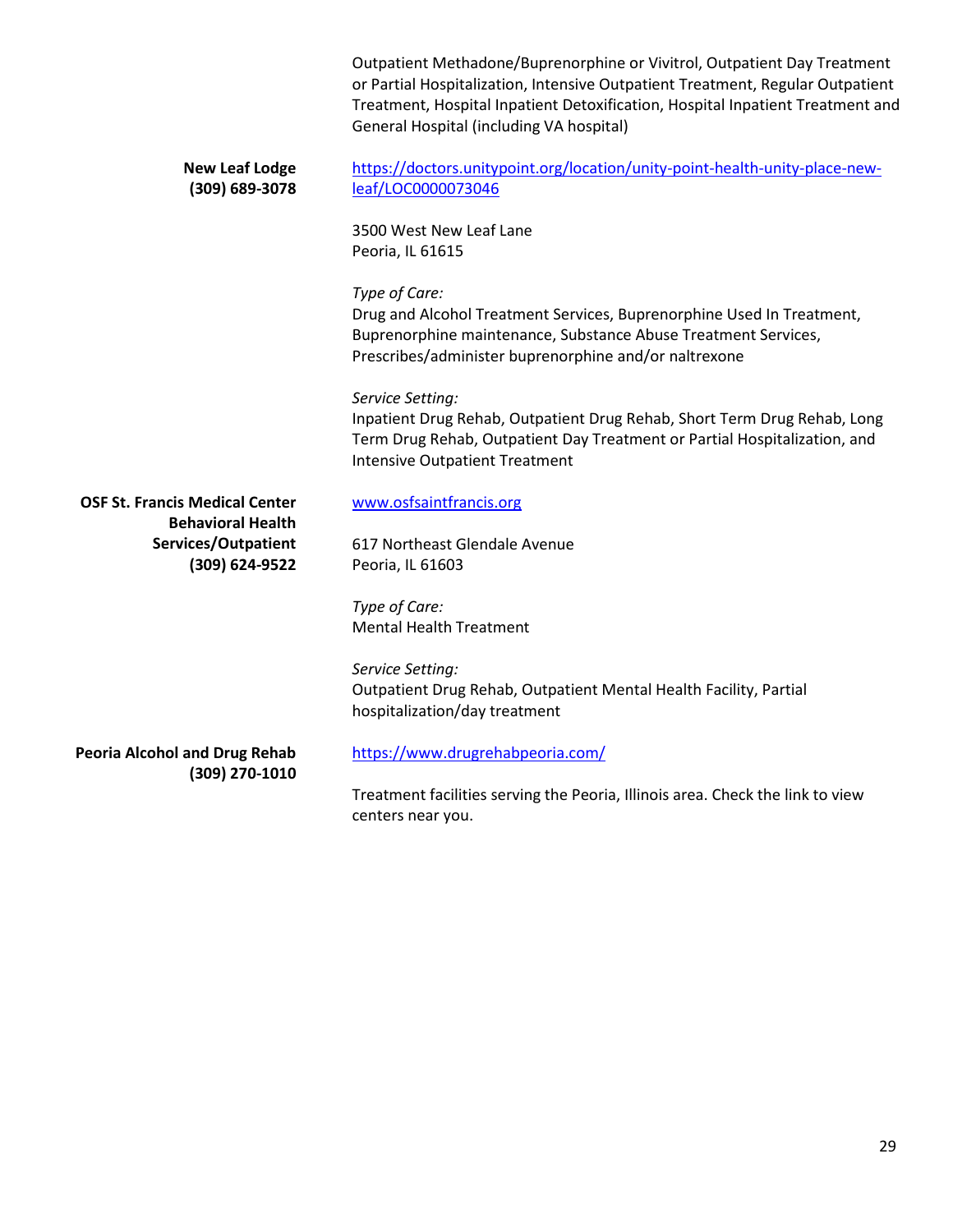### **UICOMP RESOURCES FOR STUDENTS AND EMPLOYEES**

**Psychiatry and Psychology Outpatient Center (Students) (309) 495-1638**

#### <https://peoria.medicine.uic.edu/departments/psych/wellbeing/>

Methodist Atrium Building 900 Main Street, Suite 720 Peoria, IL 61602

Counseling services for students are provided at no charge at University of Illinois Psychiatry and Psychology. To make an appointment, phone (309) 495- 1638. Arrangements for individual counseling are absolutely confidential between the student and counselor. Behavioral health, psychiatric care and neuropsychological evaluations are available by referral. Campus Care covers most such services (minus co-pay) when properly referred by the designated counselor or FMC-based primary care provider and authorized by Campus Care.

**State Employee Assistance Program (EAP) (Employees) (833) 955-3400**

### [https://www.hr.uillinois.edu/cms/One.aspx?portalId=4292&pageId=903864#](https://www.hr.uillinois.edu/cms/One.aspx?portalId=4292&pageId=903864) [state](https://www.hr.uillinois.edu/cms/One.aspx?portalId=4292&pageId=903864&state)

This program is a confidential assessment and referral service that provides problem identification, counseling, and referral services for employees and their families. All EAP care managers are professional, licensed clinicians and experienced in providing support, understanding, and guidance for a broad range of needs. Trained customer service representatives and EAP care managers are available 24 hours a day, seven days a week.

### [www.unitypoint.org/peoria](http://www.unitypoint.org/peoria)

Family Medical Center 815 Main Street Peoria, IL 61602

Unity Point Health Methodist is contracted to provide Student Health Services through the Unity Point Health Methodist Family Medical Center (FMC). Call (309) 672- 4977 to make appointments. Office visits are by appointment during normal business hours. Urgent conditions will be seen within 1 to 2 working days of contact with the Clinic. A healthcare provider with no UICOMP teaching responsibilities sees students and coordinates their care. Students may request a different provider for convenience or preference.

**UnityPoint Clinic Family Medicine (Students) (309) 672-4977**

.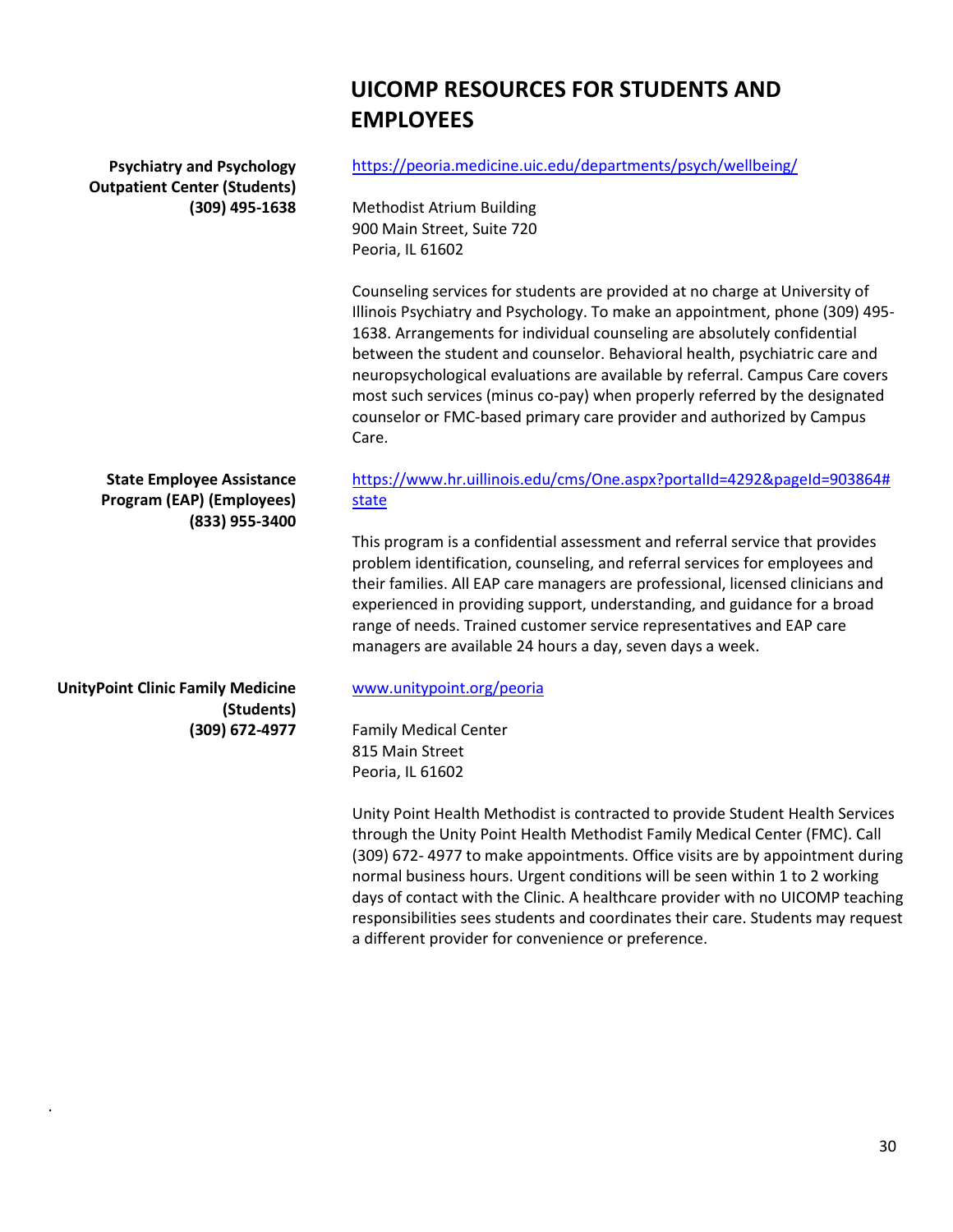### **UICOMP SELF-HELP GROUPS**

**Alcoholics Anonymous (309) 687-1329 (24 Hr.) (REGIONAL) (309) 687-1329 (24 Hr.) (NATIONAL)**

**Al-Anon/Alateen (888) 899-8341 (REGIONAL) (888) 425-2666 (24 Hr.) (NATIONAL)**

> **Narcotics Anonymous (800) 539-0475 (24 Hr.) (NATIONAL)**

www.aapeoria.org (REGIONAL) [https://www.aa.org/ \(](https://www.aa.org/)NATIONAL)

Alcoholics Anonymous is a fellowship of men and women who share their experience, strength, and hope with each other that they may solve their common problem and help others to recover from alcoholism. The only requirement for membership is a desire to stop drinking. There are no dues or fees for A.A. membership; we are self-supporting through our own contributions. A.A. is not allied with any sect, denomination, politics, organization or institution; does not wish to engage in any controversy, neither endorses nor opposes any causes. Our primary purpose is to stay sober and help other alcoholics to achieve sobriety.

[https://al-anon.org/ \(](https://al-anon.org/)NATIONAL) <https://al-anon.org/al-anon-meetings/>

This is a recovery group for family members of alcoholics and teen alcoholics. Access the website above to take a self-test to determine if Al-anon/Alateen is right for you or find meetings in several cities in Illinois.

#### [https://www.na.org/ \(](https://www.na.org/)NATIONAL)

Narcotics Anonymous is one of the world's oldest and largest associations of recovering drug addicts. The NA approach to recovery from drug addiction is completely reliant on peer-to-peer support. It is believed that the NA program works as well as it does primarily because of the therapeutic value of addicts helping other addicts. Its mission is to communicate to addicts in the community that NA may be able to help them learn to live drug-free, recover from the effects of drug addiction, and establish stable, productive lifestyles.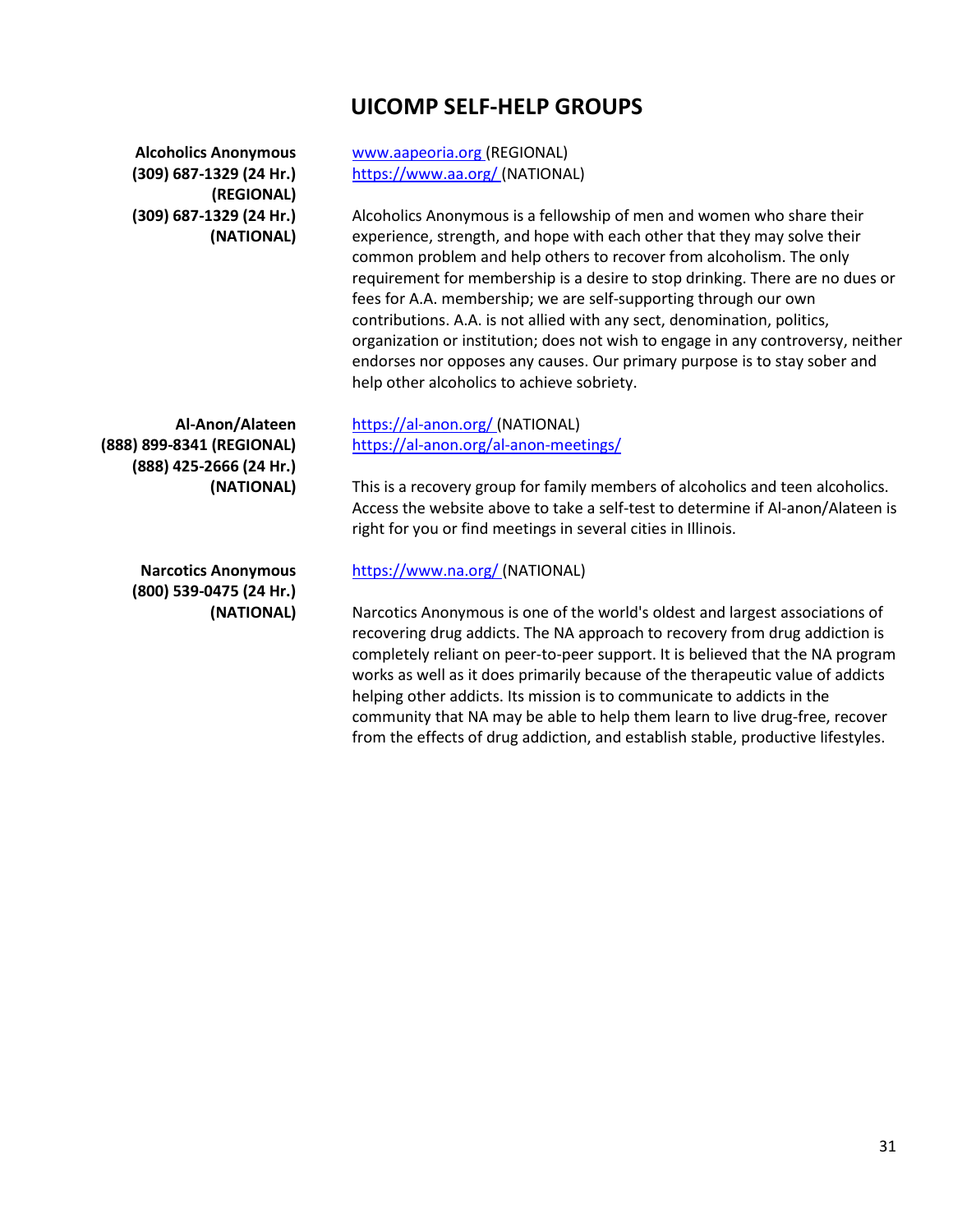# **University of Illinois College of Medicine at Rockford (UICOMR) COMMUNITY RESOURCES**

Below are just a few alcohol and other drug treatment options available in or near Rockford, Illinois. For more options, visit the Illinois Department of Human Services list of substance abuse treatment providers and facilities, organized by county. Click [HERE](https://www.dhs.state.il.us/page.aspx?item=29725) (Substance Use).

### **OSF Saint Anthony Medical Center (815) 226-2000**

<http://www.osfhealthcare.org/saint-anthony/>

5666 East State Street Rockford, IL 61108

OSF Saint Anthony is a 254-bed tertiary care facility on a 100-acre campus on the east side of Rockford. Patients are accepted from a 10-county area to receive medical services, including the Level I Trauma Center, Illinois Neurological Institute, Center for Cancer Care, cardiovascular services, surgical services and more. Always check to make sure your insurance is accepted ahead of time.

### **Rosecrance Center (866) 330-8729**

**State Employee Assistance Program (EAP) (Employees) (833) 955-3400** <https://rosecrance.org/locations/>

Five locations Rockford, Illinois & Surrounding Areas

Rosecrance, is dedicated to providing the care and support necessary to help you live your life well in recovery. Through a comprehensive assessment process, they determine the most appropriate level of care for each client: residential treatment offers 24/7 care among peers with similar needs while outpatient care/IOP includes individual and group support combined with collaboration with your referring clinician. And supportive recovery living offers options following intensive residential treatment programs. This center has five locations in the Rockford area, check to find one near you.

## **UICOMR RESOURCES FOR STUDENTS AND EMPLOYEES**

[https://www.hr.uillinois.edu/cms/One.aspx?portalId=4292&pageId=903864#](https://www.hr.uillinois.edu/cms/One.aspx?portalId=4292&pageId=903864) [state](https://www.hr.uillinois.edu/cms/One.aspx?portalId=4292&pageId=903864&state)

This program is a confidential assessment and referral service that provides problem identification, counseling, and referral services for employees and their families.

All Employees Assistance Program (EAP) care managers are professional, licensed clinicians and experienced in providing support, understanding, and guidance for a broad range of needs. Trained customer service representatives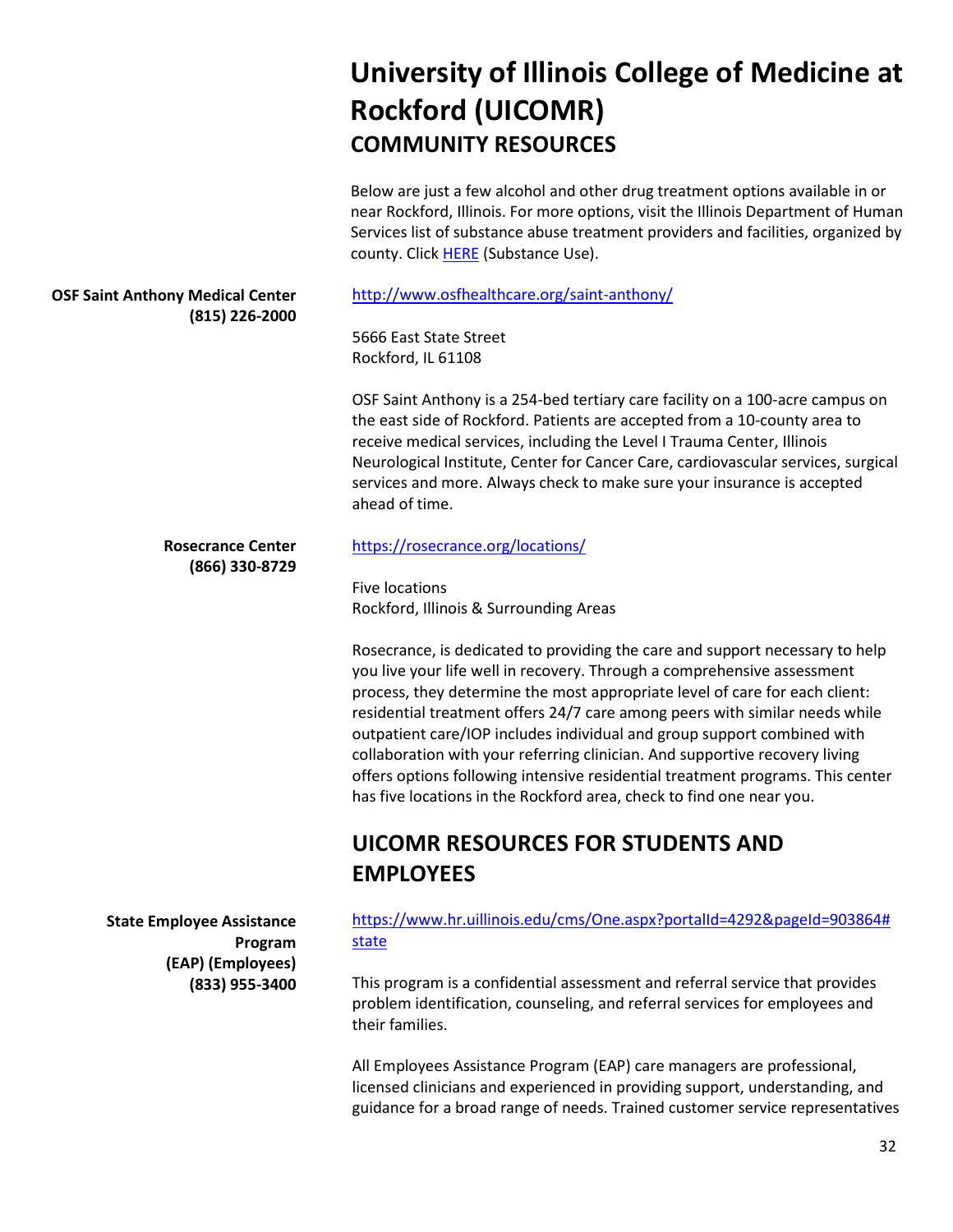and EAP care managers are available 24 hours a day, seven days a week.

**Student Health and Wellness Center & Counseling Services (Students) (815) 395-5870** [http://rockford.medicine.uic.edu/education/md-student-services-and](http://rockford.medicine.uic.edu/education/md-student-services-and-)[support/student-health-wellness/](http://rockford.medicine.uic.edu/education/md-student-services-and-support/student-health-wellness/)

1601 Parkview Avenue, Room N113 Rockford, IL 61107

University Student Health and Wellness at Parkview serves all registered students at the University of Illinois Rockford campus, including those enrolled in medical biotechnology, medicine, nursing, pharmacy, and public health.

the community that we may be able to help them learn to live drug- free, recover from the effects of drug addiction, and establish stable, productive

### **UICOMR SELF-HELP GROUPS**

**Alcoholics Anonymous (815) 968-0333 (24 Hr.) (REGIONAL) (309) 687-1329 (24 Hr.) (NATIONAL) Al-Anon/Alateen (888) 425-2666 (24 Hr.) (NATIONAL) Narcotics Anonymous (800) 539-0475 (24 Hr.) (NATIONAL)** [http://rockfordaa.org \(](http://rockfordaa.org/)REGIONAL) [https://www.aa.org/ \(](https://www.aa.org/)NATIONAL) Alcoholics Anonymous is a fellowship of men and women who share their experience, strength, and hope with each other that they may solve their common problem and help others to recover from alcoholism. The only requirement for membership is a desire to stop drinking. There are no dues or fees for A.A. membership; we are self-supporting through our own contributions. A.A. is not allied with any sect, denomination, politics, organization or institution; does not wish to engage in any controversy, neither endorses nor opposes any causes. Its primary purpose is to help other alcoholics to achieve sobriety. [https://al-anon.org/ \(](https://al-anon.org/)NATIONAL) <https://al-anon.org/al-anon-meetings/> This is a recovery group for family members of alcoholics and teen alcoholics. Access the website above to take a self-test to determine if Al-anon/Alateen is right for you or find meetings in several cities in Illinois. [https://www.na.org/ \(](https://www.na.org/)NATIONAL) Narcotics Anonymous is one of the world's oldest and largest associations of recovering drug addicts. The NA approach to recovery from drug addiction is completely reliant on peer-to-peer support. We believe the NA program works as well as it does primarily because of the therapeutic value of addicts helping other addicts. Our mission as an organization is to communicate to addicts in

lifestyles.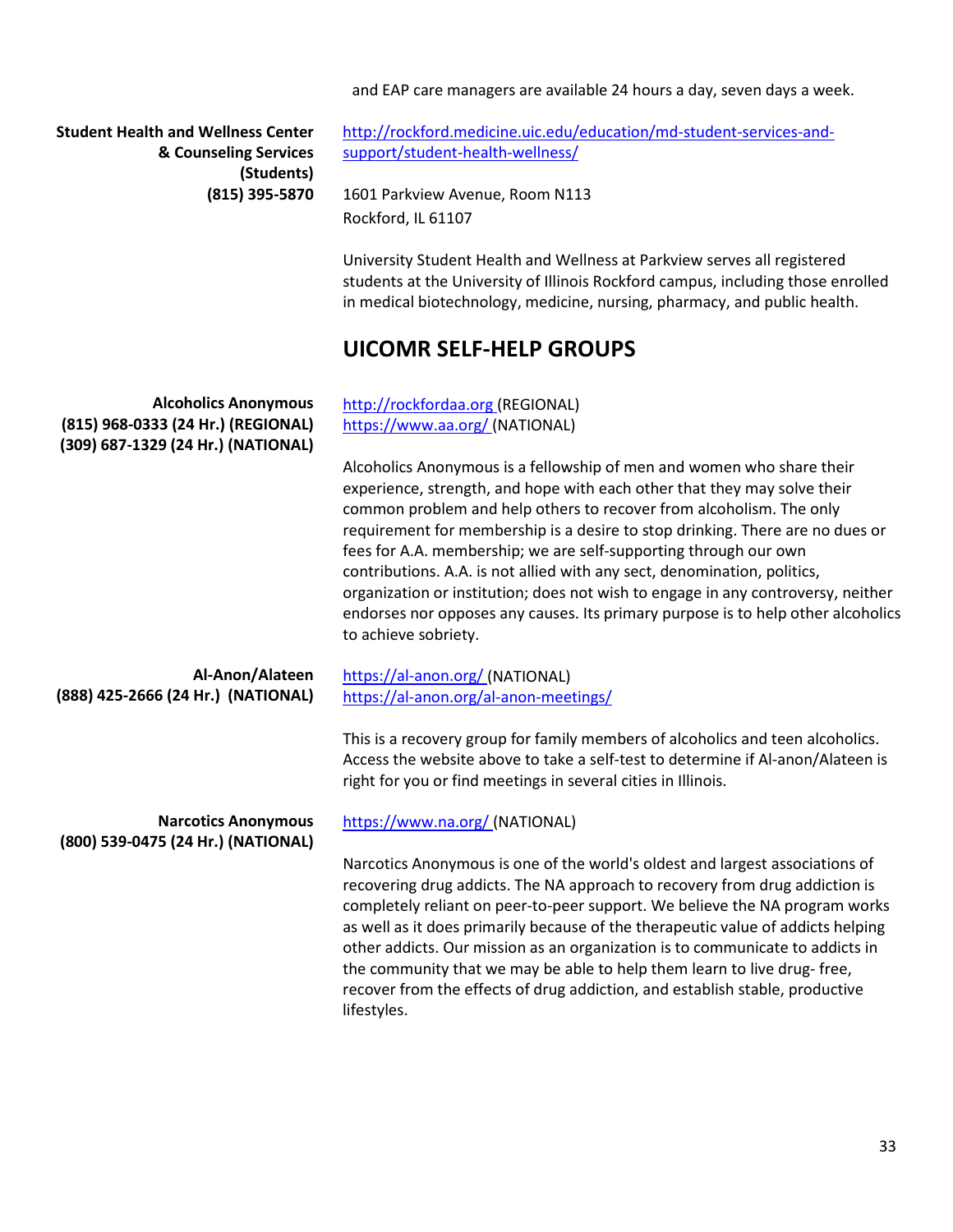# **University of Illinois College of Nursing Quad Cities Regional Program (UICNQC) COMMUNITY RESOURCES**

|                                                                    | Below are just a few alcohol and other drug treatment options available in or<br>near Moline, Illinois. For more options, visit the Illinois Department of Human<br>Services list of substance abuse treatment providers and facilities, organized by<br>county. Click HERE (Substance Use). |
|--------------------------------------------------------------------|----------------------------------------------------------------------------------------------------------------------------------------------------------------------------------------------------------------------------------------------------------------------------------------------|
| <b>Moline Alcohol and Drug Rehab</b>                               | https://www.drug-rehabs.org/rehab-center/Moline-Substance-Abuse-<br><b>Treatment Moline IL.htm</b>                                                                                                                                                                                           |
|                                                                    | Drug and Alcohol treatment facilities serving the Moline, Illinois area. Check<br>the link to view centers near you.                                                                                                                                                                         |
| <b>Quad Cities Intervention Services</b><br>Inc.<br>(309) 517-6491 | https://www.drug-rehabs.org/rehab-center/Moline-Substance-Abuse-<br><b>Treatment Moline IL.htm</b>                                                                                                                                                                                           |
|                                                                    | 3000 41st Street<br>Moline, IL 61265                                                                                                                                                                                                                                                         |
|                                                                    | Type of Care:<br>Drug and Alcohol Rehab Services, Do not treat opioid addiction                                                                                                                                                                                                              |
|                                                                    | Service Setting:<br>Outpatient Programs, Outpatient Day Treatment or Partial Hospitalization,<br>Intensive Outpatient Treatment, Regular Outpatient Treatment                                                                                                                                |
| <b>Riverside Hospital</b><br>(309) 779-2800                        | https://www.unitypoint.org/quadcities/services-riverside-inpatient-<br>center.aspx                                                                                                                                                                                                           |
|                                                                    | 2701 17th Street<br>Rock Island, IL 61201                                                                                                                                                                                                                                                    |
|                                                                    | Riverside is a free substance abuse treatment facility that is 4.7 miles from<br>Moline, IL.                                                                                                                                                                                                 |
|                                                                    | Type of Care:<br>Drug and Alcohol Rehab Services                                                                                                                                                                                                                                             |
|                                                                    | <b>Special Programs Offered:</b><br>Clients Referred From The Court/Judicial System (Other Than Dui/Dwi),<br>Aftercare/continuing care, Case management, Group counseling offered,<br>Substance abuse education, Screening for substance abuse, Social skills<br>development                 |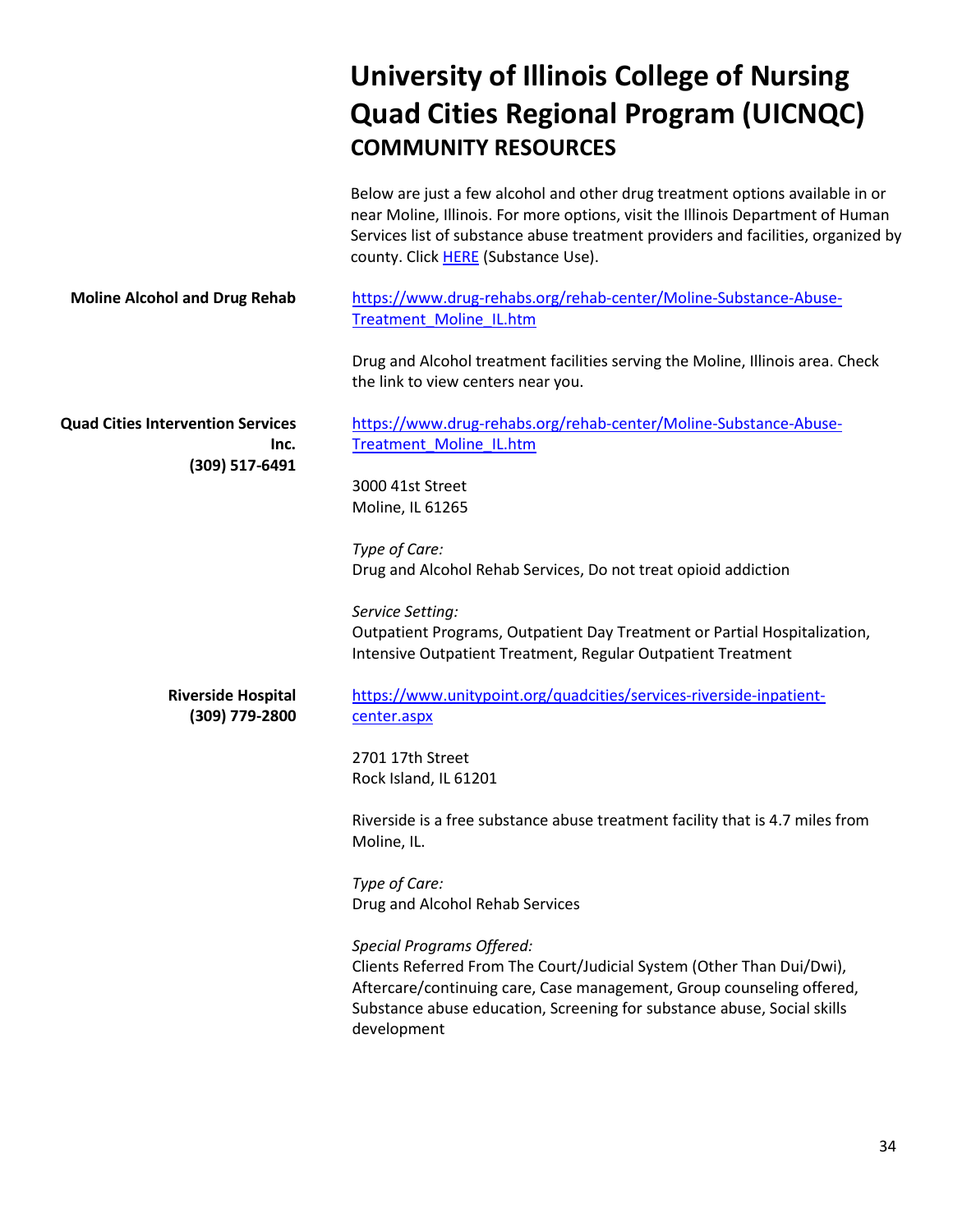| <b>Robert Young Center Access</b>                                              | https://www.unitypoint.org/quadcities/addictionsrecovery.aspx                                                                                                                                                                                                                                                                                                 |
|--------------------------------------------------------------------------------|---------------------------------------------------------------------------------------------------------------------------------------------------------------------------------------------------------------------------------------------------------------------------------------------------------------------------------------------------------------|
| <b>Center</b><br>(309) 779-2031 (Outpatient)<br>(309) 779-2999 (24 Hr. Crisis) | 4600 3rd Street<br>Moline, IL 61265                                                                                                                                                                                                                                                                                                                           |
|                                                                                | UnityPoint Health Quad Cities is providing high quality care to improve the<br>health of the people in the Quad Cities and the surrounding communities.                                                                                                                                                                                                       |
|                                                                                | The Robert Young Center (RYC) is an established behavioral health care<br>organization that is integrated within Unity Point Health. They offer a full<br>continuum of behavioral health services including outpatient therapies,<br>inpatient psychiatric services, partial hospitalization, continuing care, and<br>chemical dependency treatment services. |
|                                                                                | Type of Care:<br><b>Mental Health Care</b>                                                                                                                                                                                                                                                                                                                    |
|                                                                                | Service Setting:<br>Outpatient Programs, Partial hospitalization/day treatment                                                                                                                                                                                                                                                                                |
| <b>Psychological Services Inc.</b>                                             | https://sobernation.com/listing/psychological-services-inc-moline-il/                                                                                                                                                                                                                                                                                         |
| (309) 757-9000                                                                 | 4324 7th Street                                                                                                                                                                                                                                                                                                                                               |
|                                                                                | Moline, IL 61265                                                                                                                                                                                                                                                                                                                                              |
|                                                                                | Type of Care:                                                                                                                                                                                                                                                                                                                                                 |
|                                                                                | Drug and Alcohol Rehab Services                                                                                                                                                                                                                                                                                                                               |
|                                                                                | Service Setting:                                                                                                                                                                                                                                                                                                                                              |
|                                                                                | Outpatient Programs, Intensive Outpatient Treatment, Regular Outpatient                                                                                                                                                                                                                                                                                       |
|                                                                                | Treatment                                                                                                                                                                                                                                                                                                                                                     |
| <b>Vera French Community Mental</b><br><b>Health Center</b>                    | http://www.verafrenchmhc.org                                                                                                                                                                                                                                                                                                                                  |
| (563) 383-1900 (24 Hr.)                                                        | 1441 West Central Park Avenue                                                                                                                                                                                                                                                                                                                                 |
|                                                                                | Davenport, IA 52804                                                                                                                                                                                                                                                                                                                                           |
|                                                                                | Vera French Community Mental Health Center serves over 10,000 adults and<br>children in our community each year through a variety of programs at<br>numerous community locations. They also provide additional outreach services<br>in private homes, homeless shelters, nursing homes and in the criminal justice<br>system.                                 |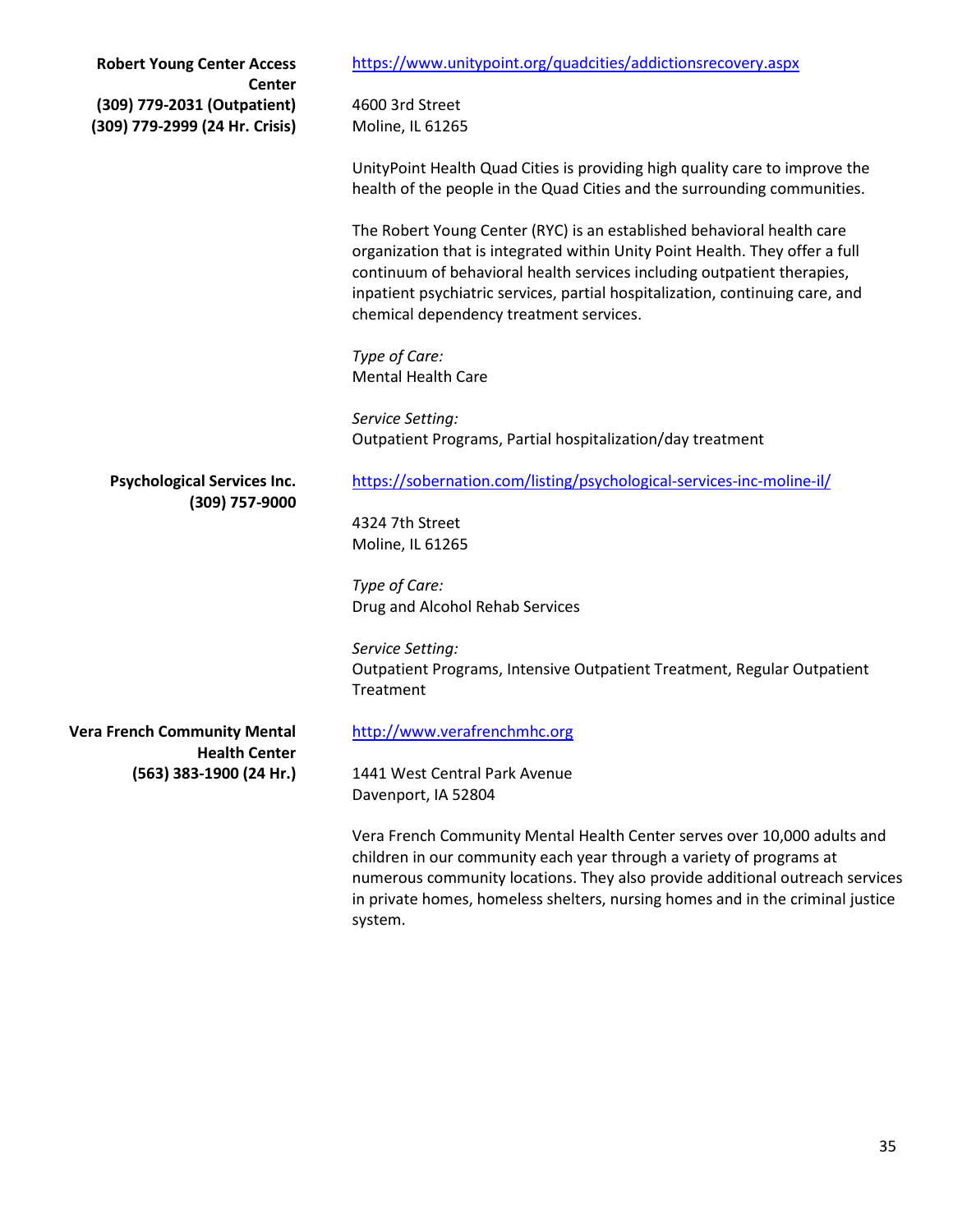### **UICNQC SELF-HELP GROUPS**

| <b>Alcoholics Anonymous</b><br>(309) 764-1016 (24 Hr.)<br>(REGIONAL) | www.aaquadcities.org (REGIONAL)<br>https://www.aa.org/ (NATIONAL)                                                                                                                                                                                                                                                                                                                                                                                                                                                                                                                                                                                                        |
|----------------------------------------------------------------------|--------------------------------------------------------------------------------------------------------------------------------------------------------------------------------------------------------------------------------------------------------------------------------------------------------------------------------------------------------------------------------------------------------------------------------------------------------------------------------------------------------------------------------------------------------------------------------------------------------------------------------------------------------------------------|
| (309) 687-1329 (24 Hr.)<br>(NATIONAL)                                | 1702 15th Street Place<br>Moline, IL 61265                                                                                                                                                                                                                                                                                                                                                                                                                                                                                                                                                                                                                               |
|                                                                      | Alcoholics Anonymous is a fellowship of men and women who share their<br>experience, strength, and hope with each other that they may solve their<br>common problem and help others to recover from alcoholism. The only<br>requirement for membership is a desire to stop drinking. There are no dues or<br>fees for A.A. membership; we are self-supporting through our own<br>contributions. A.A. is not allied with any sect, denomination, politics,<br>organization or institution; does not wish to engage in any controversy, neither<br>endorses nor opposes any causes. Our primary purpose is to stay sober and<br>help other alcoholics to achieve sobriety. |
| Al-Anon/Alateen<br>(888) 425-2666 (24 Hr.)                           | https://al-anon.org/ (NATIONAL)<br>https://al-anon.org/al-anon-meetings/                                                                                                                                                                                                                                                                                                                                                                                                                                                                                                                                                                                                 |
| (NATIONAL)                                                           | This is a recovery group for family members of alcoholics and teen alcoholics.<br>Access the website above to take a self-test to determine if Al-anon/Alateen is<br>right for you or find meetings in several cities in Illinois.                                                                                                                                                                                                                                                                                                                                                                                                                                       |
| <b>Narcotics Anonymous</b><br>(800) 539-0475 (24 Hr.)                | https://www.na.org/ (NATIONAL)                                                                                                                                                                                                                                                                                                                                                                                                                                                                                                                                                                                                                                           |
| (NATIONAL)                                                           | Church of Christ<br>4800 38th Avenue<br>Moline, IL 61265                                                                                                                                                                                                                                                                                                                                                                                                                                                                                                                                                                                                                 |
|                                                                      | Narcotics Anonymous is one of the world's oldest and largest associations of<br>recovering drug addicts. The NA approach to recovery from drug addiction is<br>completely reliant on peer-to-peer support. We believe the NA program works<br>as well as it does primarily because of the therapeutic value of addicts helping                                                                                                                                                                                                                                                                                                                                           |

other addicts. Our mission as an organization is to communicate to addicts in the community that we may be able to help them learn to live drug- free, recover from the effects of drug addiction, and establish stable, productive lifestyles.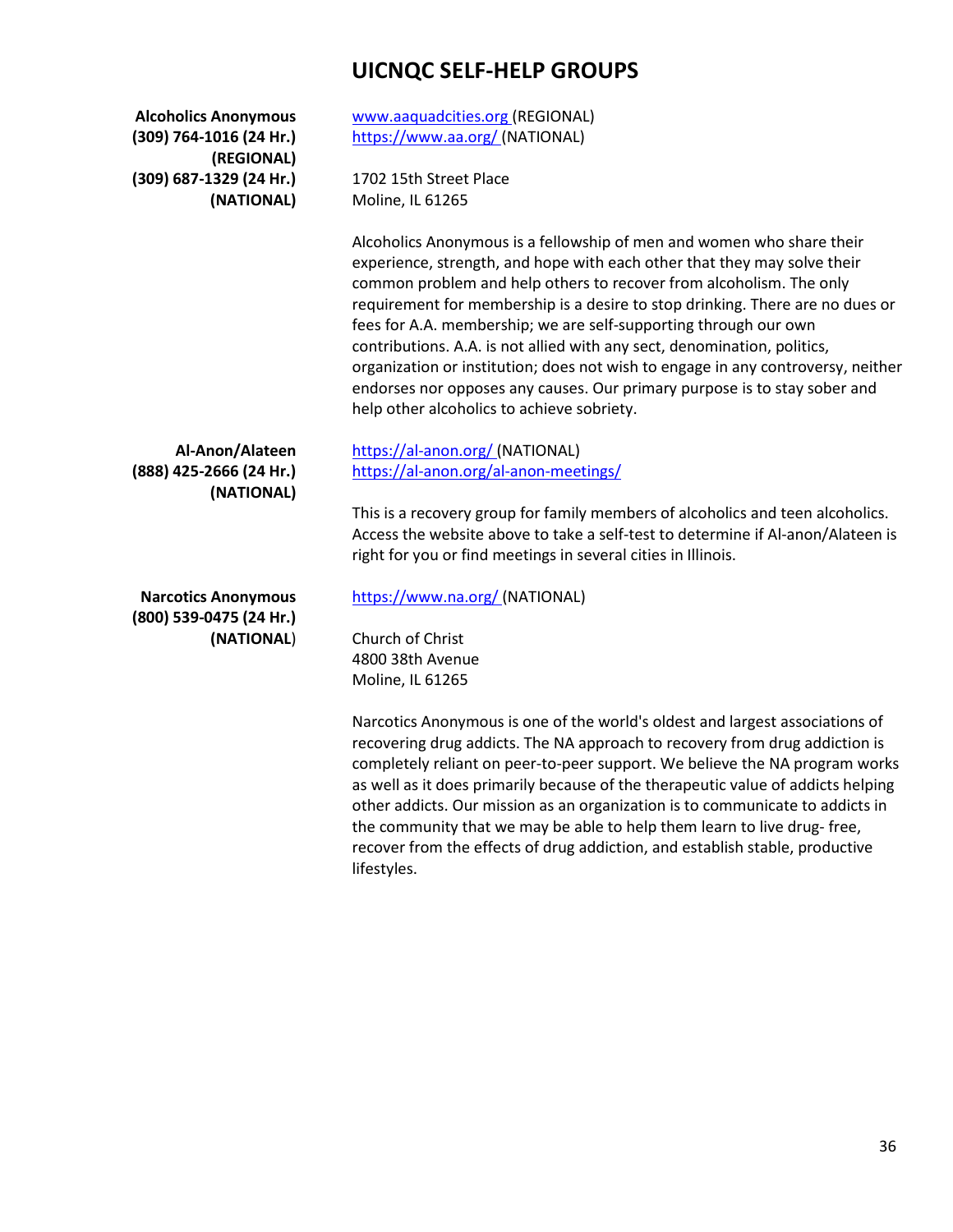### **COMMUNITY RESOURCES** Below are just a few alcohol and other drug treatment options available in or near Springfield, Illinois. For more options, visit the Illinois Department of Human Services list of substance abuse treatment providers and facilities, organized by county. Click [HERE](https://www.dhs.state.il.us/page.aspx?item=29725) (Substance Use). **Alternative Counseling Solutions (217) 698-3900 Family Guidance Centers, Inc. (217) 544-9858** <http://www.aplusduiservices.com/> 1305 West Wabash Avenue, Suite E Springfield, IL 62704 A+ DUI & Counseling Services/Alternatives and Solutions Counseling LLC is a private alcohol and substance abuse treatment facility located in Springfield, Illinois. We are licensed by the Illinois Department of Human Services, Division of Alcohol and Substance Abuse (DASA) to provide DUI evaluations, risk education, and substance abuse intervention and treatment services. <https://www.fgcinc.org/> 120 North 111th Street Springfield, IL 62703 A non-for-profit behavioral healthcare organization that treats and prevents substance abuse, as well as an array of other related problems. **Gateway Foundation Springfield (217) 387-8863** [https://www.gatewayfoundation.org/location/gateway-foundation](https://www.gatewayfoundation.org/location/gateway-foundation-springfield-il/)[springfield-il/](https://www.gatewayfoundation.org/location/gateway-foundation-springfield-il/) **Springfield DRS Office (217) 782-4830** 2200 Lake Victoria Drive Springfield, IL 62703 Gateway Foundation Springfield provides an encouraging environment where you can recover with professional support. When you become a patient at Gateway, you get a partner in recovery for life. Learn more about our services and programs on our website. <http://www.dhs.state.il.us/page.aspx?item=27894> Rehabilitation Services 600 East Ash Street, Building 400 Springfield, IL 62703 Providing equitable access to social/human services, supports, programs and resources to enhance the lives of all who we serve.

**University of Illinois at Springfield (UIS)**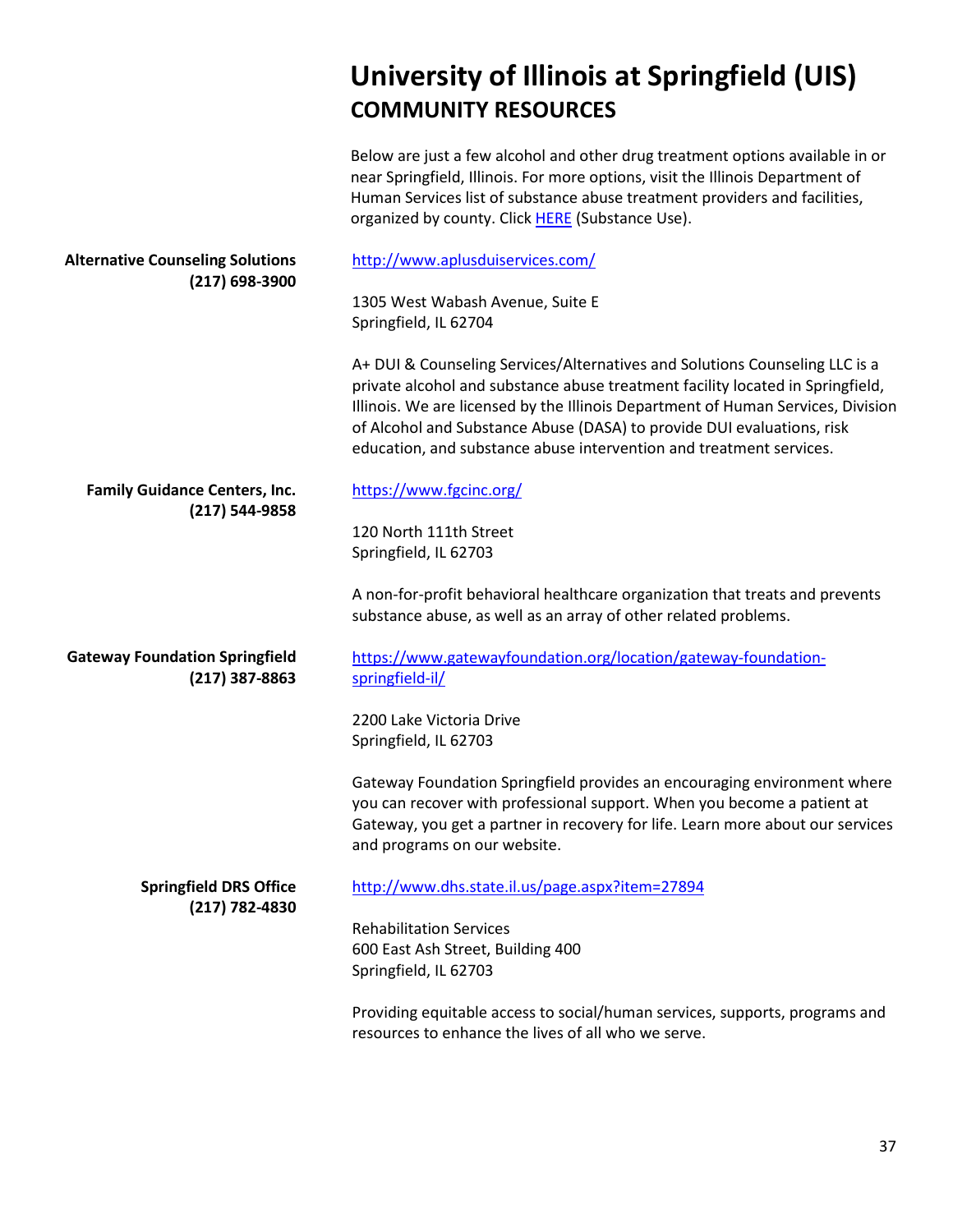### **UIS RESOURCES FOR STUDENTS AND EMPLOYEES**

| <b>Counseling Center (Students)</b>                                  | https://www.uis.edu/counselingcenter/                                                                                                                                                                                                                                                                                                                                                                                                                                                                                                                                                                                                                                    |
|----------------------------------------------------------------------|--------------------------------------------------------------------------------------------------------------------------------------------------------------------------------------------------------------------------------------------------------------------------------------------------------------------------------------------------------------------------------------------------------------------------------------------------------------------------------------------------------------------------------------------------------------------------------------------------------------------------------------------------------------------------|
| $(217)$ 206-7122                                                     | Human Resources Building, HRB 64<br>Springfield, IL 62703                                                                                                                                                                                                                                                                                                                                                                                                                                                                                                                                                                                                                |
|                                                                      | Be sure to check whether your health insurance, including student health<br>insurance or your family's health insurance, covers any charges for private<br>therapists.                                                                                                                                                                                                                                                                                                                                                                                                                                                                                                   |
| <b>Human Resources (Employees)</b><br>$(217)$ 206-6652               | https://www.uis.edu/humanresources/                                                                                                                                                                                                                                                                                                                                                                                                                                                                                                                                                                                                                                      |
|                                                                      | One University Plaza<br>Human Resources Building, HRB 30<br>Springfield, IL 62703                                                                                                                                                                                                                                                                                                                                                                                                                                                                                                                                                                                        |
|                                                                      | We make every effort to provide excellent service to the university community<br>by using sound and effective personnel practices. As an equal employment<br>opportunity employer, we are committed to serving a diverse community of<br>students, staff and faculty.                                                                                                                                                                                                                                                                                                                                                                                                    |
| <b>State Employee Assistance</b><br>Program                          | https://www.hr.uillinois.edu/cms/One.aspx?portalId=4292&pageId=903864#<br>state                                                                                                                                                                                                                                                                                                                                                                                                                                                                                                                                                                                          |
| (EAP) (Employees)<br>(833) 955-3400                                  | This program is a confidential assessment and referral service that provides<br>problem identification, counseling, and referral services for employees and<br>their families. All EAP care managers are professional, licensed clinicians and<br>experienced in providing support, understanding, and guidance for a broad<br>range of needs. Trained customer service representatives and EAP care<br>managers are available 24 hours a day, seven days a week.                                                                                                                                                                                                        |
|                                                                      | <b>UIS SELF-HELP GROUPS</b>                                                                                                                                                                                                                                                                                                                                                                                                                                                                                                                                                                                                                                              |
| <b>Alcoholics Anonymous</b><br>(217) 525-5795 (24 Hr.)<br>(REGIONAL) | http://aaspringfield.org/ (REGIONAL)<br>https://www.aa.org/ (NATIONAL)                                                                                                                                                                                                                                                                                                                                                                                                                                                                                                                                                                                                   |
| (309) 687-1329 (24 Hr.)<br>(NATIONAL)                                | Alcoholics Anonymous is a fellowship of men and women who share their<br>experience, strength, and hope with each other that they may solve their<br>common problem and help others to recover from alcoholism. The only<br>requirement for membership is a desire to stop drinking. There are no dues or<br>fees for A.A. membership; we are self-supporting through our own<br>contributions. A.A. is not allied with any sect, denomination, politics,<br>organization or institution; does not wish to engage in any controversy, neither<br>endorses nor opposes any causes. Our primary purpose is to stay sober and<br>help other alcoholics to achieve sobriety. |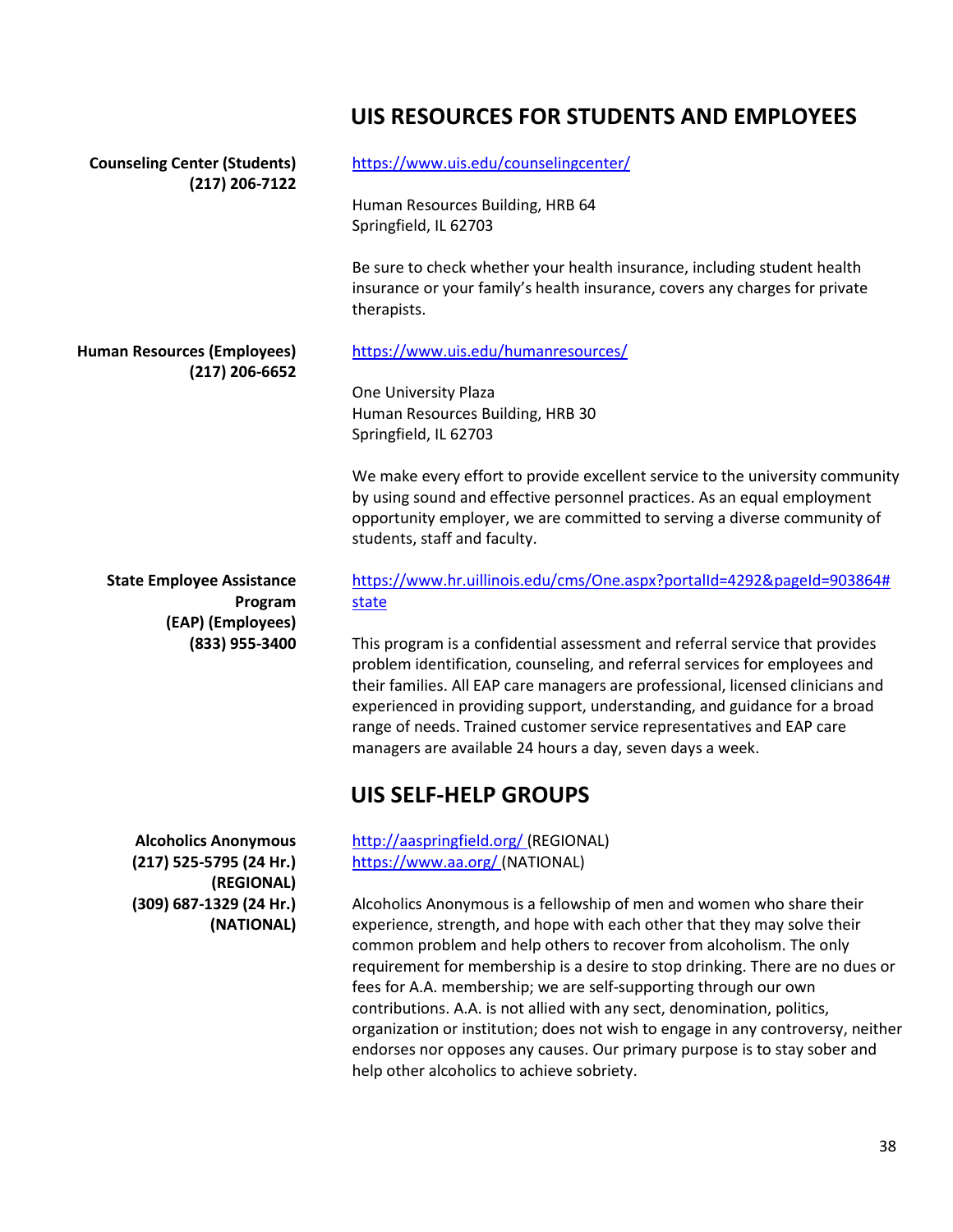**Al-Anon/Alateen (888) 425-2666 (24 Hr.) (NATIONAL)**

**Narcotics Anonymous (800) 539-0475 (24 Hr.) (NATIONAL)** [https://al-anon.org/ \(](https://al-anon.org/)NATIONAL) <https://al-anon.org/al-anon-meetings/>

This is a recovery group for family members of alcoholics and teen alcoholics. Access the website above to take a self-test to determine if Al-anon/Alateen is right for you or find meetings in several cities in Illinois.

### [https://www.na.org/ \(](https://www.na.org/)NATIONAL)

Narcotics Anonymous is one of the world's oldest and largest associations of recovering drug addicts. The NA approach to recovery from drug addiction is completely reliant on peer-to-peer support. We believe the NA program works as well as it does primarily because of the therapeutic value of addicts helping other addicts. Our mission as an organization is to communicate to addicts in the community that we may be able to help them learn to live drug- free, recover from the effects of drug addiction, and establish stable, productive lifestyles.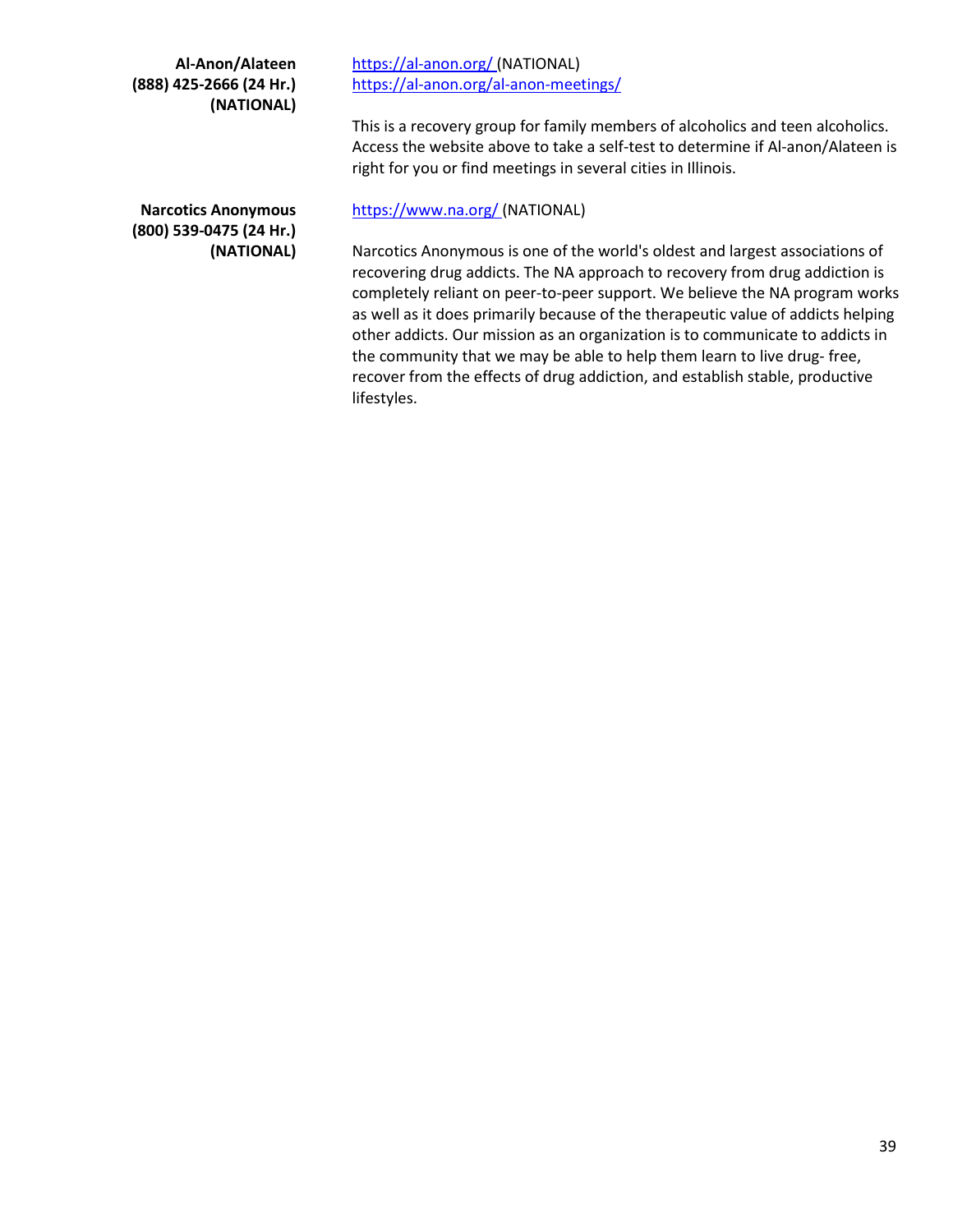# **University of Illinois at Urbana-Champaign (UIUC) COMMUNITY RESOURCES**

|                                                           | Below are just a few alcohol and other drug treatment options available in or<br>near Urbana-Champaign, Illinois. For more options, visit the Illinois Department<br>of Human Services list of substance abuse treatment providers and facilities,<br>organized by county. Click HERE (Substance Use).                                                                                                                                                                                                                                                                                                                                      |
|-----------------------------------------------------------|---------------------------------------------------------------------------------------------------------------------------------------------------------------------------------------------------------------------------------------------------------------------------------------------------------------------------------------------------------------------------------------------------------------------------------------------------------------------------------------------------------------------------------------------------------------------------------------------------------------------------------------------|
| <b>Champaign Drug and Alcohol</b><br>Rehab                | https://www.drug-rehabs.org/rehab-center/Champaign-Drug-and-Alcohol-<br>Rehab Champaign IL.htm                                                                                                                                                                                                                                                                                                                                                                                                                                                                                                                                              |
|                                                           | Drug and Alcohol treatment facilities serving the Champaign, Illinois area.<br>Check the link to view centers near you.                                                                                                                                                                                                                                                                                                                                                                                                                                                                                                                     |
| <b>Champaign Treatment Center LLC</b><br>$(217)$ 373-8200 | http://www.methadonetreatmentcenter.com/our-<br>locations/illinois/champaign-treatment-center                                                                                                                                                                                                                                                                                                                                                                                                                                                                                                                                               |
|                                                           | 106 South Country Fair Drive<br>Champaign, IL 61821                                                                                                                                                                                                                                                                                                                                                                                                                                                                                                                                                                                         |
|                                                           | Type of Care:<br>Drug and Alcohol Rehab Services, Detox, Methadone Maintenance, All Clients<br>in Opioid Treatment Program, SAMHSA-certified Opioid Treatment Program,<br>Methadone, Methadone maintenance for predetermined time, Opioids<br>Detoxification                                                                                                                                                                                                                                                                                                                                                                                |
|                                                           | Service Setting:<br>Outpatient Programs, Outpatient Detox, Outpatient<br>Methadone/Buprenorphine or Vivitrol, Regular Outpatient Treatment                                                                                                                                                                                                                                                                                                                                                                                                                                                                                                  |
| <b>Rosecrance Center</b>                                  | https://rosecrance.org/locations/                                                                                                                                                                                                                                                                                                                                                                                                                                                                                                                                                                                                           |
| (866) 330-8729                                            | Three locations<br>Champaign, Illinois                                                                                                                                                                                                                                                                                                                                                                                                                                                                                                                                                                                                      |
|                                                           | Rosecrance, is dedicated to providing the care and support necessary to help<br>you live your life well in recovery. Through a comprehensive assessment<br>process, they determine the most appropriate level of care for each client:<br>residential treatment offers 24/7 care among peers with similar needs while<br>outpatient care/IOP includes individual and group support combined with<br>collaboration with your referring clinician. And supportive recovery living<br>offers options following intensive residential treatment programs. This center<br>has three locations in the Champaign area, check to find one near you. |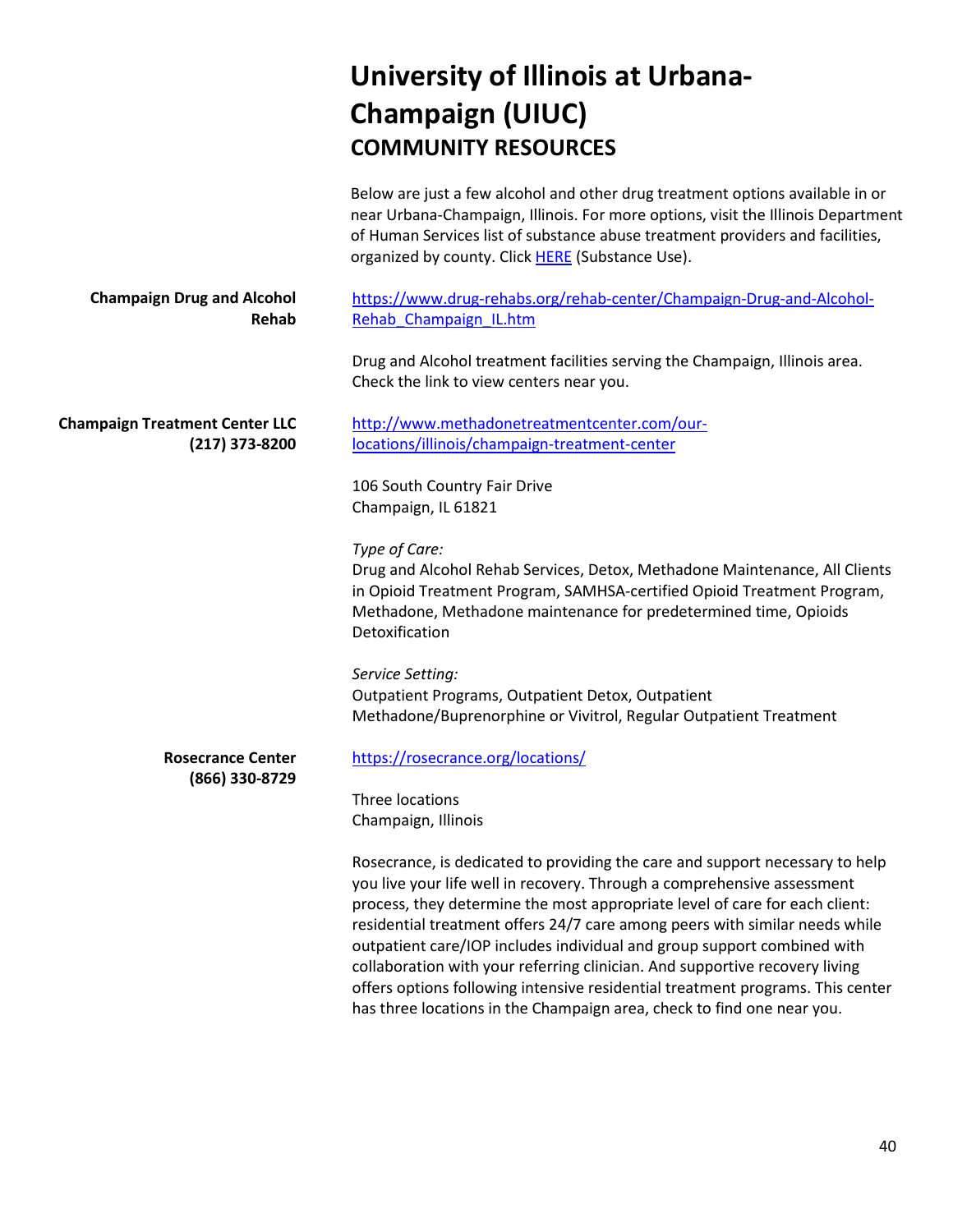**The Pavilion (217) 373-1700**

809 West Church Street Champaign, IL 61820

The Pavilion Behavioral Health System specializes in mental health and substance abuse treatment for children, adolescents, adults and senior adults.

### **UIUC RESOURCES FOR STUDENTS AND EMPLOYEES**

**Counseling Center (Students) (217) 333-3704** [https://counselingcenter.illinois.edu](https://counselingcenter.illinois.edu/)

Student Services Building 610 East John Street, Room 206 Champaign, IL 61820

Individual and group counseling is provided for students with substance abuse problems. Consultations are available with any student, staff, or faculty member concerned about a student's substance abuse problem.

**Counseling Center's Alcohol and Other Drugs Office (AODO) (Students) (217) 333-7557**

**Faculty/Staff Assistance Program (Employees) (217) 244-5312 (217) 244-7739 (Crisis Line)**

**McKinley Mental Health Clinic (Students) (217) 333-2700**

### [https://counselingcenter.illinois.edu](https://counselingcenter.illinois.edu/)

Students who are referred for an Alcohol and Other Drug (AOD) Assessment or who refer themselves for this service can contact the Counseling Center's Alcohol and Other Drug Program at (217) 333-7557. In addition, when some students have an initial appointment at the Counseling Center, they may be encouraged to participate in a formal AOD assessment. There, they can discuss their unique situations with a specialist and determine together what recommendations are appropriate. This process is strictly confidential.

### <https://humanresources.illinois.edu/fsas/index.html>

The FSAS offers this benefit free of charge to all faculty, staff, retirees and family members or significant others living in their household. Additionally, we work with supervisors as well as entire departments to develop and maintain a positive work environment. The FSAS staff is composed of licensed professionals who offer assessment, brief counseling and if necessary, referrals to appropriate resources.

### [http://mckinley.illinois.edu](http://mckinley.illinois.edu/)

1109 South Lincoln Ave, Room 313 Urbana, IL 61801

McKinley Health Center serves the students at the University of Illinois at Urbana-Champaign. The Health Service Fee, which is paid as part of your enrollment, provides the funds to prepay many of your health care needs.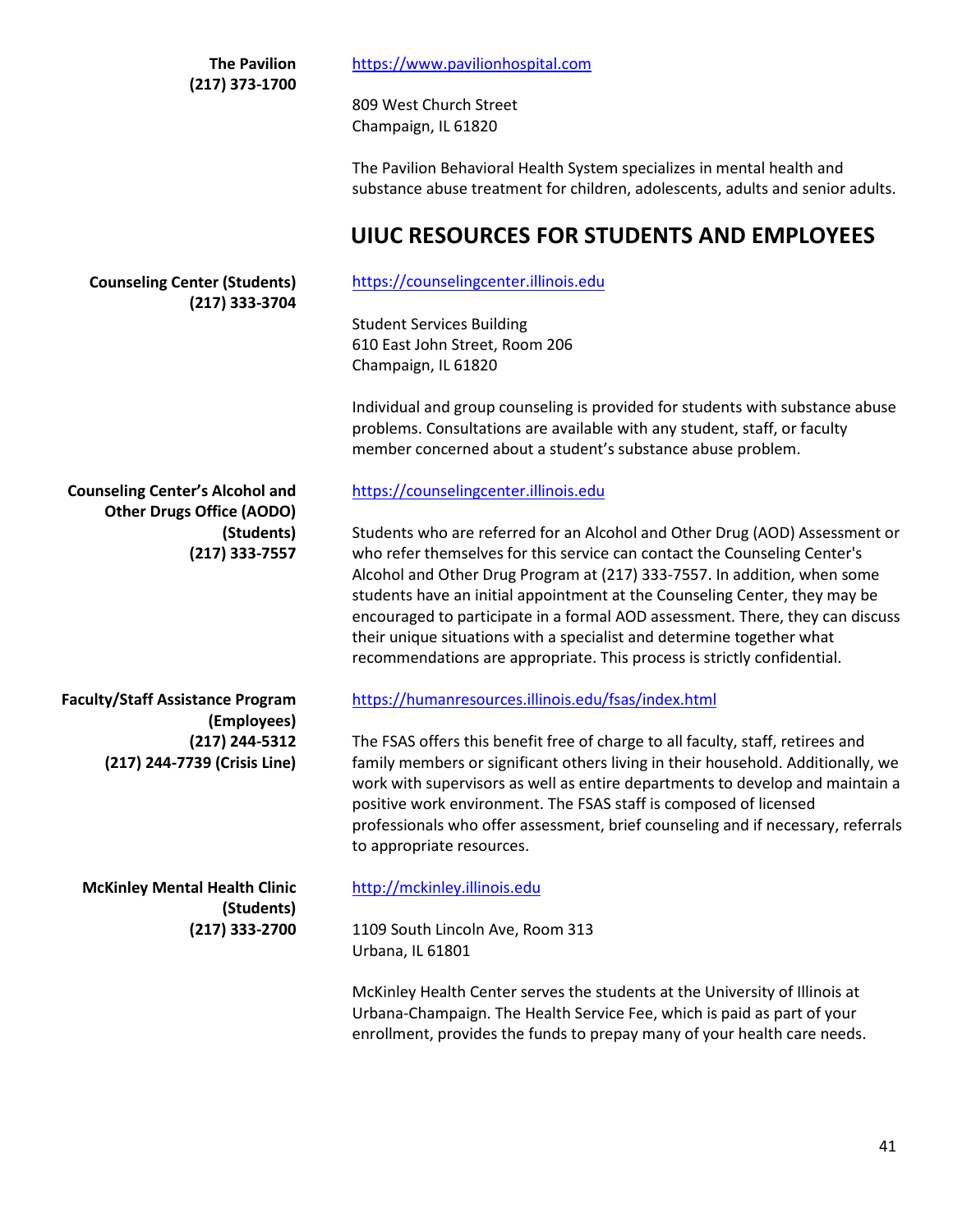## **UIUC SELF-HELP GROUPS**

| <b>Alcoholics Anonymous</b><br>(217) 373-4200 (24 Hr.)<br>(REGIONAL) | http://aa-eci.org/meetings/ (REGIONAL)<br>https://www.aa.org/ (NATIONAL)                                                                                                                                                                                                                                                                                                                                                                                                                                                                                                                                                                                                 |
|----------------------------------------------------------------------|--------------------------------------------------------------------------------------------------------------------------------------------------------------------------------------------------------------------------------------------------------------------------------------------------------------------------------------------------------------------------------------------------------------------------------------------------------------------------------------------------------------------------------------------------------------------------------------------------------------------------------------------------------------------------|
| (309) 687-1329 (24 Hr.)<br>(NATIONAL)                                | Alcoholics Anonymous is a fellowship of men and women who share their<br>experience, strength, and hope with each other that they may solve their<br>common problem and help others to recover from alcoholism. The only<br>requirement for membership is a desire to stop drinking. There are no dues or<br>fees for A.A. membership; we are self-supporting through our own<br>contributions. A.A. is not allied with any sect, denomination, politics,<br>organization or institution; does not wish to engage in any controversy, neither<br>endorses nor opposes any causes. Our primary purpose is to stay sober and<br>help other alcoholics to achieve sobriety. |
| Al-Anon/Alateen                                                      | https://al-anon.org/ (NATIONAL)                                                                                                                                                                                                                                                                                                                                                                                                                                                                                                                                                                                                                                          |
| (888) 425-2666 (24 Hr.)                                              | https://al-anon.org/al-anon-meetings/                                                                                                                                                                                                                                                                                                                                                                                                                                                                                                                                                                                                                                    |
| (NATIONAL)                                                           | This is a recovery group for family members of alcoholics and teen alcoholics.<br>Access the website above to take a self-test to determine if Al-anon/Alateen is<br>right for you or find meetings in several cities in Illinois.                                                                                                                                                                                                                                                                                                                                                                                                                                       |
| <b>Narcotics Anonymous</b>                                           | https://ppana.org/ (REGIONAL)                                                                                                                                                                                                                                                                                                                                                                                                                                                                                                                                                                                                                                            |
| (800) 539-0475 (24 Hr.)<br>(NATIONAL)                                | https://www.na.org/ (NATIONAL)                                                                                                                                                                                                                                                                                                                                                                                                                                                                                                                                                                                                                                           |
|                                                                      | The Primary Purpose Area of Narcotics Anonymous serves Champaign, Urbana,                                                                                                                                                                                                                                                                                                                                                                                                                                                                                                                                                                                                |
|                                                                      | Danville, Hoopeston, Rantoul, and Tilton, Illinois. We hold regularly scheduled<br>meetings within these cities. Any questions you might have about Narcotics                                                                                                                                                                                                                                                                                                                                                                                                                                                                                                            |
|                                                                      | Anonymous or this website can be directed to request@ppana.org.                                                                                                                                                                                                                                                                                                                                                                                                                                                                                                                                                                                                          |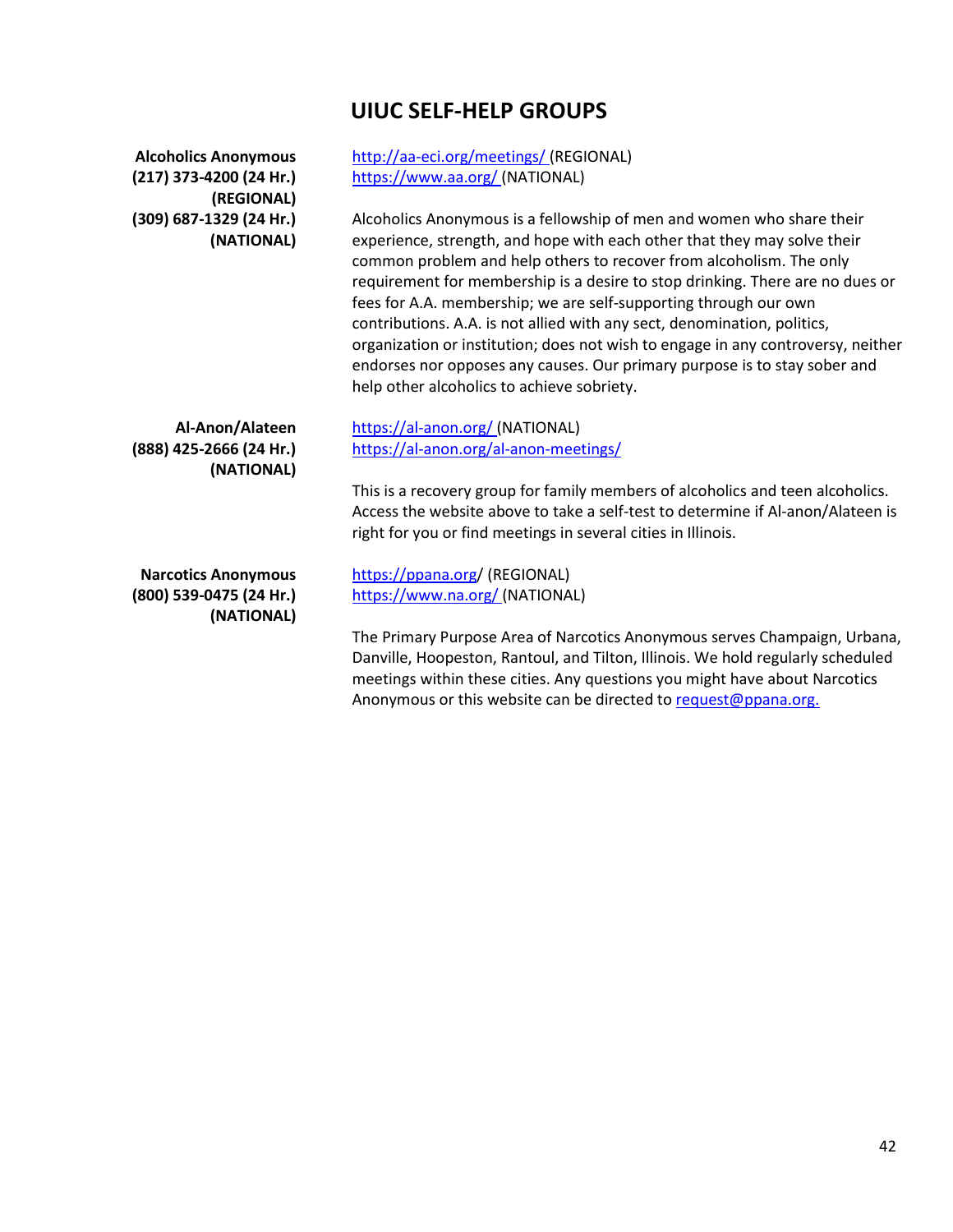# **ONLINE RESOURCES**

Learn more about addiction and substance abuse at the following sites:

Addiction Intervention Resources [http://addiction-intervention.com](http://addiction-intervention.com/)

**Illinois Institute for Addiction Recovery**

**National Institute on Drug Abuse** <https://www.drugabuse.gov/>

**Substance Abuse and Mental Health Services Administration**

**Drug Rehab**

[http://www.addictionrecov.org](http://www.addictionrecov.org/)

[http://www.samhsa.gov](http://www.samhsa.gov/)

<https://www.drugrehab.com/addiction/homelessness/> <https://www.drugrehab.com/support/>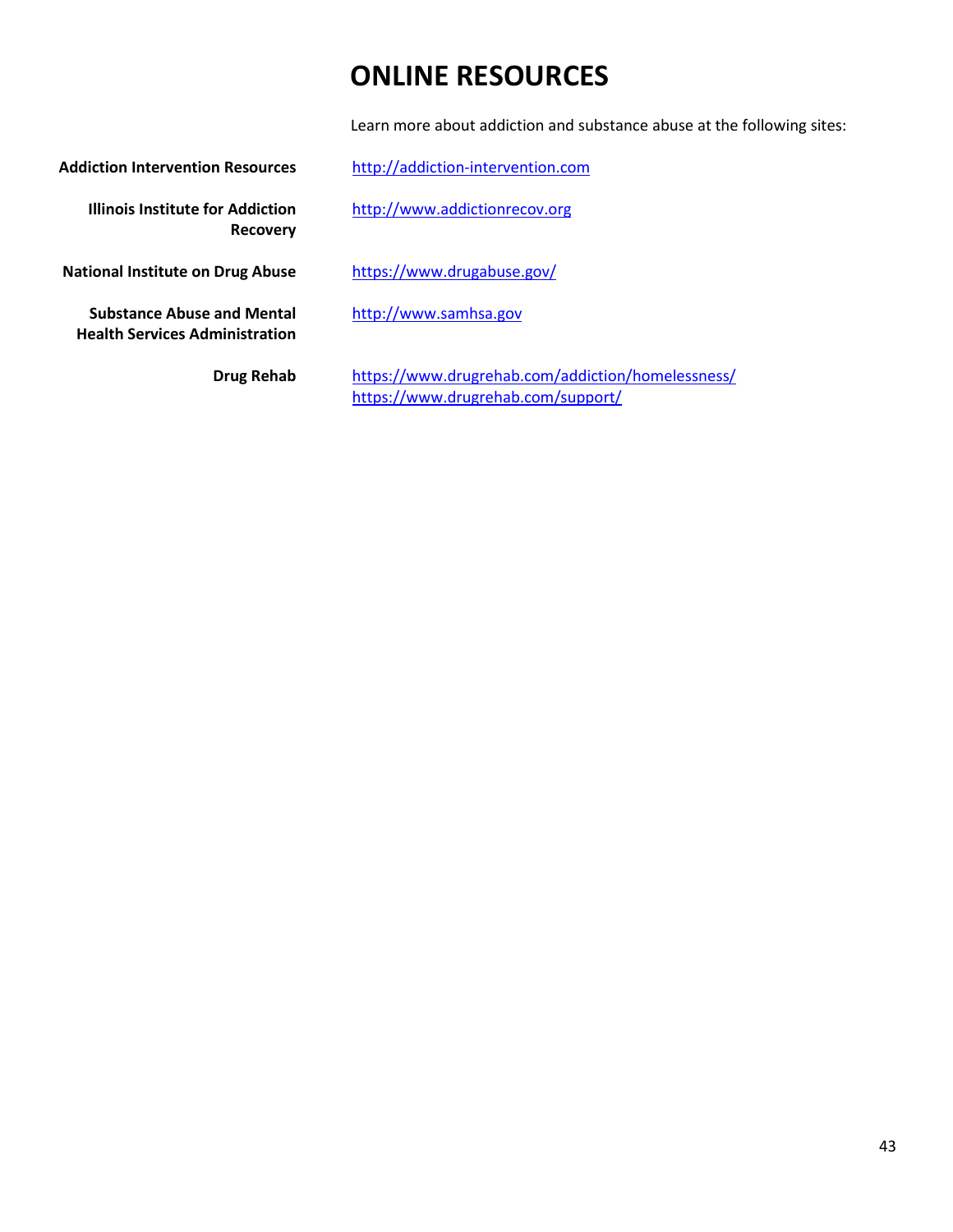# **GLOSSARY**

Below is a description of selected terms used in this resource guide **Alcohol Assessment Confidential Detoxification Driving While Intoxicated/Driving Under the Influence Outpatient Program Transitional Housing Program Residential/Inpatient Program** This is an evaluation for an individual to determine if he/she has a problem with alcohol. Often in cases of DUI/DWI, courts mandate an individual to undergo an assessment as well as an education program as part of the sentencing. An alcohol and drug assessment or evaluation may be a simple phone interview with a clinician, perhaps a face-to-face meeting with a counselor or even a more comprehensive process where an individual participates in a series of tests. Whatever the form, an assessment is the place to start in the treatment/rehab plan. Information is kept private and will not be disclosed without the written consent of the client/patient. Personal and private information disclosed during individual counseling sessions are kept private by the counselor. This is the treatment for addiction to drugs or alcohol intended to remove the toxic substances from the body as well as the physiological effects of the addictive substances. The criminal law offense of operating a vehicle after having consumed an amount of alcohol sufficient to raise one's blood alcohol content above a legal limit, commonly referred to by the acronym DWI. State statutes vary as to what that level is, but it ranges from .08 to .10. Also known as Driving Under the Influence (DUI), which, in some jurisdictions, means that the driver had a lower level of intoxication than DWI, but was still impaired. In some jurisdictions, the term driving while impaired is used. Outpatient substance abuse treatment is provided in a licensed outpatient facility which provides regularly scheduled individual, group and/ or licensed family counseling. Services may be provided to patients discharged from a more intensive level of care but are not necessarily limited to this. These are programs that provide housing, treatment, and appropriate support services to homeless persons with substance abuse problems and facilitates movement to independent living. These are programs in which individuals with substance abuse problems live on site in program housing as they undergo a course of individual and group activities and treatment. These are often group living environments, such as a converted apartment building or a single-family home. Although such facilities do not usually have restricted or secure exit and entry ways, residents may be required to follow strict rules to remain in the programs. Such programs are usually for drug abusers who have not had success in other programs. It is also for those who want to avoid temptation and the stress of being around work, family and friends. These programs provide intense treatment and supervision opportunities, not to restrict the drug abuser, but to help them to succeed.